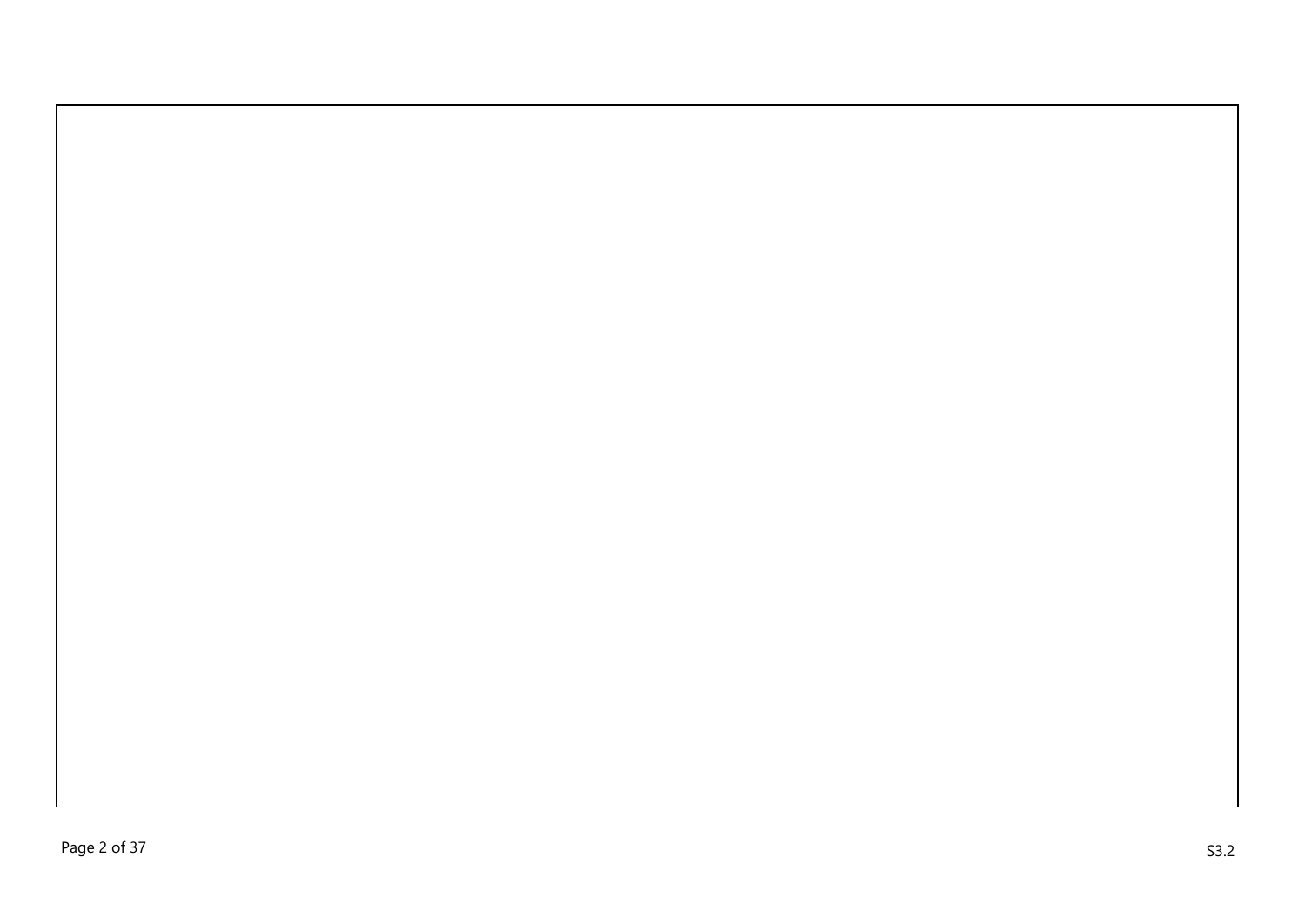| #              | Island       | House Name      | Name                   | Sex       | <b>National ID</b> | ړه پر ه                                     | ىئرىتر                                                                                                                                                                     |
|----------------|--------------|-----------------|------------------------|-----------|--------------------|---------------------------------------------|----------------------------------------------------------------------------------------------------------------------------------------------------------------------------|
|                | S. Hithadhoo |                 |                        |           |                    |                                             |                                                                                                                                                                            |
|                | S. Hithadhoo | Ahvaaz          | Ali Raaif Ibrahim      | M         | A279038            | ر ه ۶ ه<br>در رو م                          | ړې پرېږ ره ټرېږ                                                                                                                                                            |
| $\overline{c}$ | S. Hithadhoo | Anbugasdhoshuge | Ali Haneef             | M         | A007436            | ر سرور ده بود و پر<br>در سرحانی سوفرس       | ړې برس <i>و</i> ژ                                                                                                                                                          |
| $\overline{3}$ | S. Hithadhoo | Anbugasdhoshuge | Reena Haneef           | F         | A073480            | ر سرچ ر ه پو د پ<br>ترسرچ که سوترس          | ىرىتر ئەسرىر                                                                                                                                                               |
| $\overline{4}$ | S. Hithadhoo | Anbugasdhoshuge | Usaid Haneef           | M         | A153740            | ر سرچ ر صور و ۽<br>ترسي <i>ھ ي</i> سنڌ سرپر | ا د سمبر ته بر سر د مسر د استرا د استرا در استرا در سر دارال<br>مستقبل استرا بر سر در سر در سر در سر در سر در سر در سر در سر دارالله بر سر دارالله بر دارالله بر دارالله د |
| 5              | S. Hithadhoo | Anbugasdhoshuge | Muhammad Haneef        | M         | A302880            | ر سرچ ر ه پو د پ<br>ترسرچ که سوترس          | ورەرو برس                                                                                                                                                                  |
| $\sqrt{6}$     | S. Hithadhoo | Anbugasdhoshuge | Mariyam Haneef         | F         | A302889            | ر سرچ ر صور و ۽<br>ترسي <i>ھ ي</i> سنڌ سرپر | دەرە بەر                                                                                                                                                                   |
| $\overline{7}$ | S. Hithadhoo | Anoanaage       | Abdulla Hussain        | ${\sf M}$ | A019492            | بر مړينو <sup>پ</sup> ه                     | رە داللە جەمئىر شر                                                                                                                                                         |
| 8              | S. Hithadhoo | Anoanaage       | Aishath Zuhaira        | F         | A019562            | ر ۾ ءِ ۽<br>مرس                             | ە ئەستىق تى ئەرىتى                                                                                                                                                         |
| 9              | S. Hithadhoo | Anoanaage       | Khadeeja Ahmed         | F         | A019612            | ر ۾ ءِ ۽<br>مرس                             | تزمريح كالمرومر                                                                                                                                                            |
| 10             | S. Hithadhoo | Anoanaage       | Mohamed Haleem         | M         | A020445            | ېر چې په                                    | دره رو در کرده                                                                                                                                                             |
| 11             | S. Hithadhoo | Araairu         | Firdhaus Rasheed       | F         | A019197            | ىر ئىزەر بىر<br>م                           | ويرورو يمسي يزيدونر                                                                                                                                                        |
| 12             | S. Hithadhoo | Araairu         | Ahmed Rasheed          | M         | A027666            | ىر ئىزىر ئىر                                | أركام والمتحر المتركب والمراجح                                                                                                                                             |
| 13             | S. Hithadhoo | Araairu         | Adil Rasheed           | ${\sf M}$ | A047471            | ر پڑ پر ج<br>مرنگر بر                       | ە ئىرقى ئىرىشونىر                                                                                                                                                          |
| 14             | S. Hithadhoo | Araairu         | Samail Adil            | ${\sf M}$ | A272888            | برځېږيز                                     | سَوَّدٍ وَ الْمُعْرِفَرِ                                                                                                                                                   |
| 15             | S. Hithadhoo | Araairu         | Ahmed Mazim            | ${\sf M}$ | A278368            | ر پڑ ہر<br>مرتبہ بر                         | دەر د ئەنى                                                                                                                                                                 |
| 16             | S. Hithadhoo | Araairu         | Mohamed Nashyan Waseem | M         | A330092            | ئەنتىر بىتىر                                | ورەرو برەءە برەر                                                                                                                                                           |
| 17             | S. Hithadhoo | Arena Villa     | Ibrahim Fahmy          | M         | A018555            | ە بېرىتزە قە                                | رەپرىدى ئەرجى                                                                                                                                                              |
| 18             | S. Hithadhoo | Arena Villa     | Mariyam Hassan Didi    | F         | A019487            | دمېرىتر <sub>ىم</sub> ۇ                     | دەرە ئەسكەرىر                                                                                                                                                              |
| 19             | S. Hithadhoo | Arena Villa     | Ali Fahmy              | M         | A294767            | ە بېرىئ <sub>و</sub> ئە                     | أەي تۇرقىي                                                                                                                                                                 |
| 20             | S. Hithadhoo | Arena Villa     | Ahmed Fahmee           | M         | A294783            | دمېرىتىموقە                                 | برەر بەرە                                                                                                                                                                  |
| 21             | S. Hithadhoo | Arena Villa     | Fathmath Nasrath Fahmy | F         | A294785            | دمېرىتىموقە                                 | ومجمع من المعامرة وكرحي                                                                                                                                                    |
| 22             | S. Hithadhoo | Arena Villa     | Hassan Fahmee          | M         | A294788            | ە بېرىئ <sub>و</sub> ئە                     | پرستانلر الورجایی                                                                                                                                                          |
| 23             | S. Hithadhoo | Ash             | Ali Saudi              | M         | A021960            | پرم                                         | أوسمج ستورضي                                                                                                                                                               |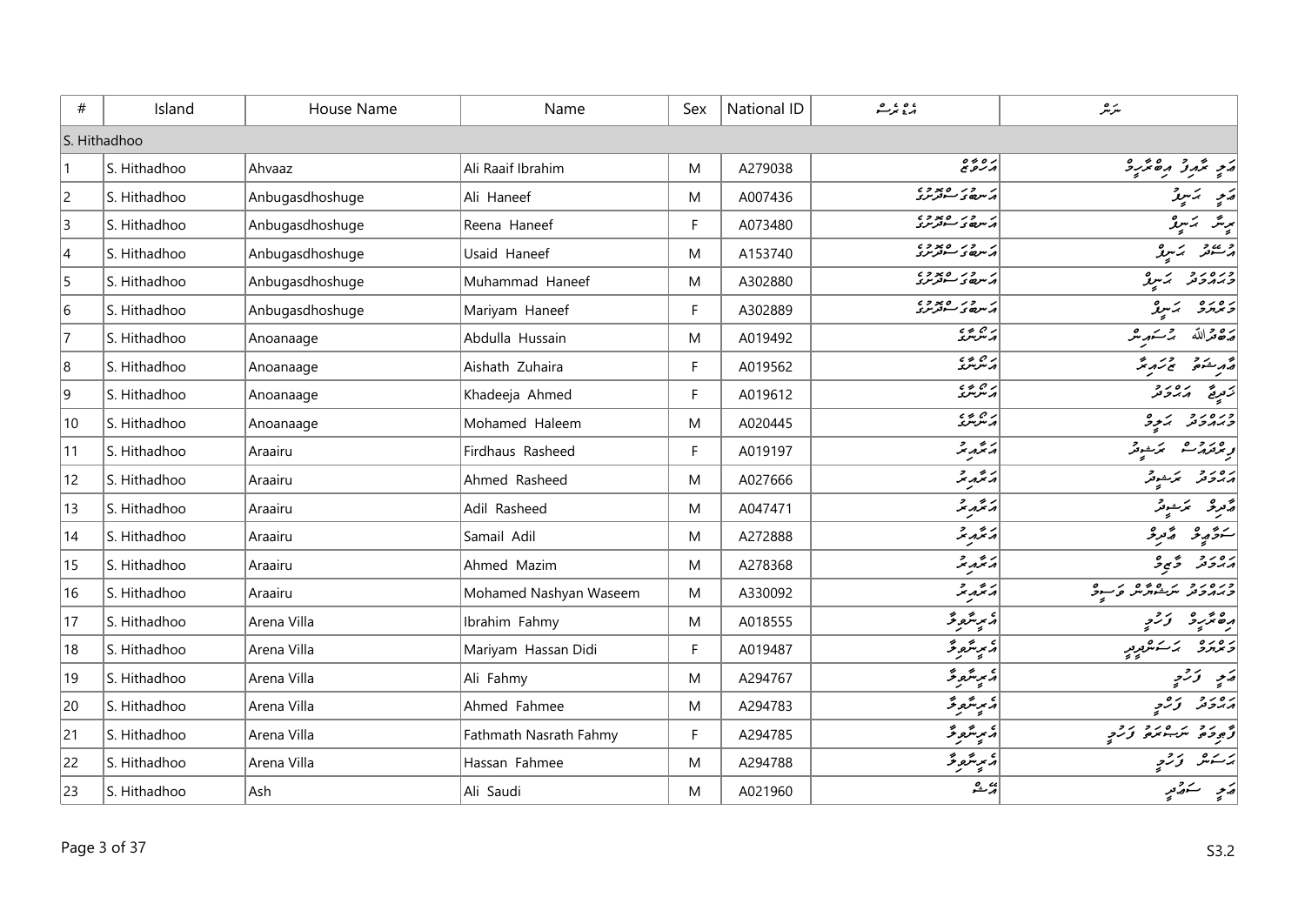| 24 | S. Hithadhoo | Ash         | Asiyath Ibrahim Didi      | F           | A074912 | ايرثه                                       | أثم سوره المره مشر والمعرور                 |
|----|--------------|-------------|---------------------------|-------------|---------|---------------------------------------------|---------------------------------------------|
| 25 | S. Hithadhoo | Ash         | Hassan Sairaf Saudi       | M           | A278664 | ائەشە                                       |                                             |
| 26 | S. Hithadhoo | Ash         | Khadeeja Samahath Saudhy  | F           | A308888 | لدمشر                                       | ر ديده سور د در در ديد.<br>زېږي سودره سوړنو |
| 27 | S. Hithadhoo | Ash         | Fathimath Siyaadha Saudhy | F           | A308906 | پر ہے                                       | و و د د مورد و د د د به                     |
| 28 | S. Hithadhoo | Ash         | Hawwa Sabaahath Saudhy    | $\mathsf F$ | A308907 | لدمشر                                       |                                             |
| 29 | S. Hithadhoo | Ashru       | Hussain Riyaz             | M           | A018910 | بريثه بمر                                   | بر کے مرکز مرکز کے                          |
| 30 | S. Hithadhoo | Ashru       | Aishath Mohamed Didi      | F           | A019604 | بريثه بمر                                   |                                             |
| 31 | S. Hithadhoo | Ashru       | Hassan Raiz Riyaz         | M           | A278834 | بريثه بمر                                   | ئەسكەش ئۇرىشە بىر ئ <sup>ۇرى</sup>          |
| 32 | S. Hithadhoo | Ashru       | Fathimath Ulya Riyaz      | $\mathsf F$ | A353031 | بريثه بمر                                   | و دو ده دره د                               |
| 33 | S. Hithadhoo | Asma        | Aminath Saadha            | F           | A020198 | ەرمەيج                                      | أوجا سكرو المتعادين                         |
| 34 | S. Hithadhoo | Asma        | Mohamed Fahmy             | M           | A140650 | ەرمەيج                                      | وره رو در رو                                |
| 35 | S. Hithadhoo | Asma        | Ahmed Farih Fahmy         | ${\sf M}$   | A302860 | برْعة                                       | برودو ومرو ورو                              |
| 36 | S. Hithadhoo | Avidheyge   | Fathimath Hidaya          | $\mathsf F$ | A020052 | <br>  پرې قری                               | وَجودَ وَرَمَّزُ                            |
| 37 | S. Hithadhoo | Avidheyge   | Mohamed Ibrahim Didi      | M           | A021618 | پر پر پر<br> پر عربی                        | ورەرو مەگرىۋىرىر                            |
| 38 | S. Hithadhoo | Avidheyge   | Ahmed Ibrahim             | ${\sf M}$   | A048352 | بر په په<br>مر                              | رەرو مەمۇرو                                 |
| 39 | S. Hithadhoo | Avidheyge   | Hassan Ibrahim            | ${\sf M}$   | A073661 | پروتری                                      | برسكش مرەغرىر                               |
| 40 | S. Hithadhoo | Avidheyge   | Aminath Yusra             | F           | A158929 | پر پر پر<br> پروگرد                         | أوجه سره والمستور                           |
| 41 | S. Hithadhoo | Avidheyge   | Aishath Rafah Ahmed       | F           | A277614 | پر پر پر<br>  پر موتر پر                    | د د شو د د د د د د د د                      |
| 42 | S. Hithadhoo | Avidheyge   | Fathimath Hana Ahmed      | $\mathsf F$ | A305045 | ر<br>مرغ تر د                               | قر برو ارتد ار مار و                        |
| 43 | S. Hithadhoo | Avidheyge   | Abdulla Sadig             | M           | A305493 | پروتری                                      | أرة قرالله جورتمو                           |
| 44 | S. Hithadhoo | Avidheyge   | Fathimath Nadha           | $\mathsf F$ | A305495 | پر پر پر<br> پر عربی                        | و و د د کردگر                               |
| 45 | S. Hithadhoo | Avidheyge   | Ahmed Afrah               | M           | A305497 | پر پر پر<br> پر عربی                        | ر ه ر د دره دره                             |
| 46 | S. Hithadhoo | Avidheyge   | Mohamed Ijulalu Ahmed     | ${\sf M}$   | A305499 | پرېږي.<br> پرېږ                             | ورەرو مەنزىق مەدرو                          |
| 47 | S. Hithadhoo | Baraabaruge | Hawwa Dhiye               | F           | A019269 | ر پر د ،<br>ن <i>ه ب</i> رن بر <sub>د</sub> |                                             |
| 48 | S. Hithadhoo | Baraabaruge | Fathmath Basheera         | F           | A019599 | ر پر د ،<br>ن <i>ه ب</i> رن بر د            |                                             |
| 49 | S. Hithadhoo | Baraabaruge | Nasra Ibrahim             | F           | A023366 | ر بر د بر<br>ن <i>ن پره</i>                 |                                             |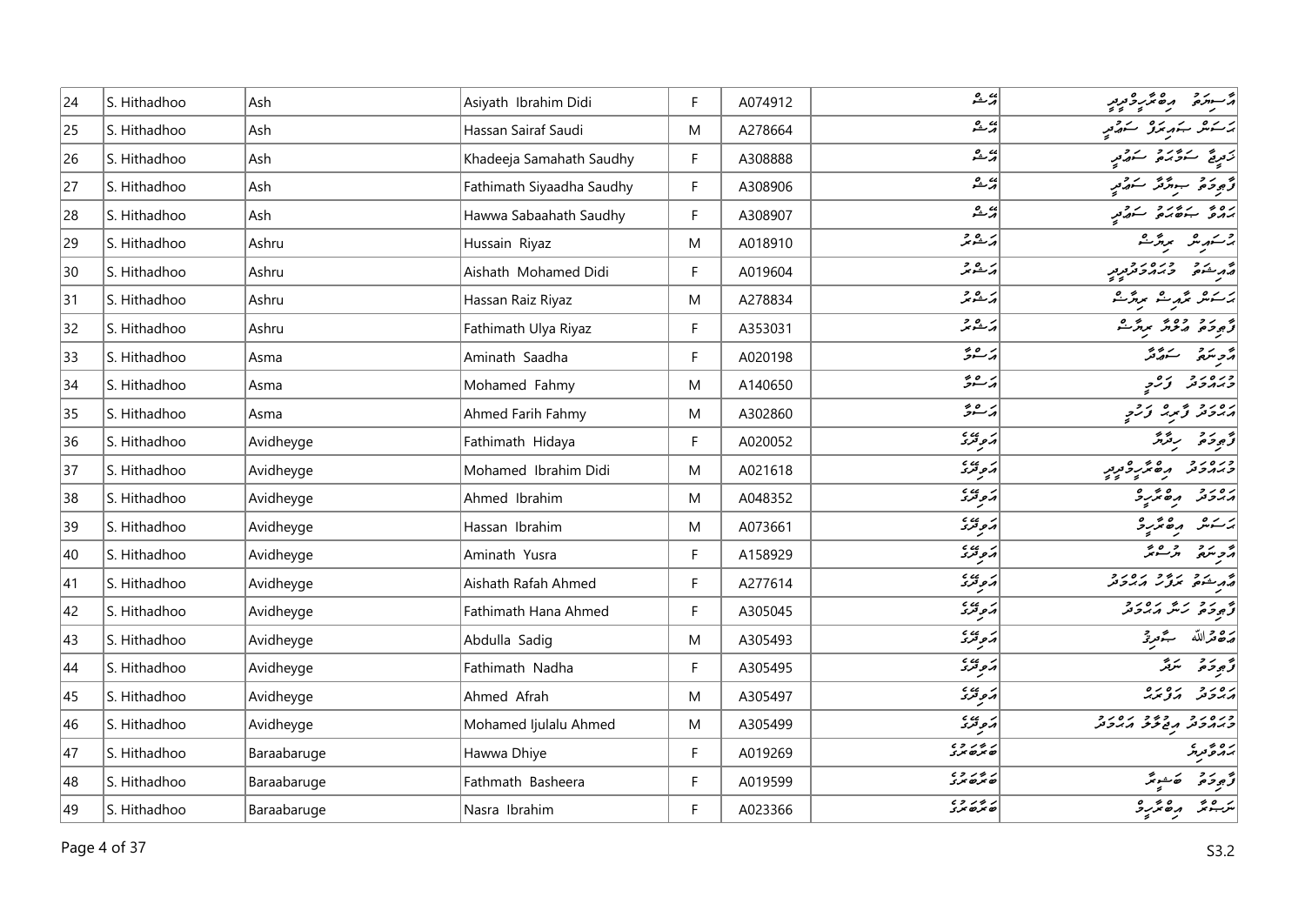| 50 | S. Hithadhoo | Baraabaruge        | Hussain Ibrahim         | M  | A084667 | ر بر د د<br>ت <i>ه ب</i> ره برد  | جسكريثر المقتربة                                        |
|----|--------------|--------------------|-------------------------|----|---------|----------------------------------|---------------------------------------------------------|
| 51 | S. Hithadhoo | Baraabaruge        | Mariyam Dhie            | F. | A092937 | ر بر د د<br>ت <i>ن پ</i> رې      | ر ه ر ه ر ه                                             |
| 52 | S. Hithadhoo | Baraabaruge        | Aminath Meefaau Hussain | F. | A277213 | ر بر د د<br>ت <i>ن پ</i> رې      | أوسم وإلا بالمرشر                                       |
| 53 | S. Hithadhoo | Baraabaruge        | Ibrahim Futha           | M  | A295102 | ر بر د د<br>ت <i>ه ب</i> ره برد  |                                                         |
| 54 | S. Hithadhoo | Baraabaruge        | Aminath Jumana          | F  | A295116 | ر بر د د<br>ت <i>ن پره</i>       |                                                         |
| 55 | S. Hithadhoo | Baraabaruge        | Samaahath Fahmy         | F  | A295119 | ر پور و ،<br>ن <i>ه بو</i> ن بور | كموتر ورو                                               |
| 56 | S. Hithadhoo | Baraabaruge        | Mohamed Faris Fahmy     | M  | A295122 | ر بر د د<br>ت <i>ن پ</i> رې      | ورەرو ۋىر ئورد <sub>ۇ</sub>                             |
| 57 | S. Hithadhoo | Baraabaruge        | Fathimath Eesha Ahmed   | F  | A295133 | ر پور و ،<br>ن <i>ن نگرۍ</i> تور | و دو ميشوره دو.<br>وگوځو ميشو کردونر                    |
| 58 | S. Hithadhoo | Bluege             | Hawwa Dhiye             | F  | A020040 | و دو ،<br>ن مو د                 | <br>  پروڅونونژ                                         |
| 59 | S. Hithadhoo | Bluege             | Fathimath               | F. | A020099 | و دو بر<br>ن عر                  | ۇ بور د                                                 |
| 60 | S. Hithadhoo | Bluege             | Ahmed Ibrahim Didi      | M  | A020100 | د دد ،<br>حنور                   | גם גב הפיצי פעט                                         |
| 61 | S. Hithadhoo | Bluege             | Mohamed Aslam           | M  | A020156 | و دو بر<br>ن <i>ن ت</i> ر ک      | ورەرو پەرەرە                                            |
| 62 | S. Hithadhoo | Bluege             | Mohamed Faiz            | M  | A058092 | و دو بر<br>ن عر                  | ورەر د ۋر                                               |
| 63 | S. Hithadhoo | Bluege             | Shiuna Mohamed Faiz     | F  | A305327 | و دو ،<br>ن عر                   | جوړه وره دو و ه                                         |
| 64 | S. Hithadhoo | Bluege             | Hassan Afraah           | M  | A305330 | و دو ،<br>ن مو د                 | يركسكان الروائون                                        |
| 65 | S. Hithadhoo | Boalhadhadige      | Fathimath Mohamed       | F. | A020003 |                                  | و ده دره در                                             |
| 66 | S. Hithadhoo | Boalhadhadige      | Aishath Habeeba         | F. | A020130 | 0ء پر پر پہ<br> ھوتىرو ئ         |                                                         |
| 67 | S. Hithadhoo | Boalhakinkirumaage | Moosa Didi              | M  | A012664 | ەر<br>ھۆرىدىرىرى دە              | دد<br>تر گ <sub>شتر</sub> در<br>پ                       |
| 68 | S. Hithadhoo | Boalhakinkirumaage | Aminath Didi            | F. | A019468 | ەر<br>ھۈرىدىدىرىدى               | و<br>د گر سکونورمبر                                     |
| 69 | S. Hithadhoo | Boalhakinkirumaage | Fathimath Shaheen       | F  | A289791 | ەر مەرجەت<br>ھىرىر شرىر بىرى     | ڪ پڻ پير<br>پ                                           |
| 70 | S. Hithadhoo | Boalhakinkirumaage | Khadheeja Ali           | F  | A296037 | ەر مەرجوي<br>ھۈرمىر              | ر<br>ترمړنځ اوکمنځ                                      |
| 71 | S. Hithadhoo | Boalhakinkirumaage | Aishath Suoodh          | F  | A296050 | ەر مەر دەر.<br>ھۆر شەرىرى        | پ <sup>ر</sup> در شوځ<br>ر و دو و<br>مستوج <i>د ف</i> ر |
| 72 | S. Hithadhoo | Burolhimaage       | Shafaag Ahmed           | M  | A149591 | و پوځ په<br>ن مربو تر ی          | ے وٌ تی<br>پروژو                                        |
| 73 | S. Hithadhoo | Burolhimaage       | Hassan Hussain          | M  | A294939 | د بر پر پر<br>ص مربر د پر        | يز سندها الرحم بر شر                                    |
| 74 | S. Hithadhoo | Burolhimaage       | Mariyam Jameela Hussain | F. | A294941 | د بر<br>ن مربو د د               | دەرە يەچ ئەسكەر                                         |
| 75 | S. Hithadhoo | Burolhimaage       | Jamsheed                | M  | A294952 | و پر پر پر<br>ن <i>ن تر و</i> پر | ر و <sub>شی</sub> وتر                                   |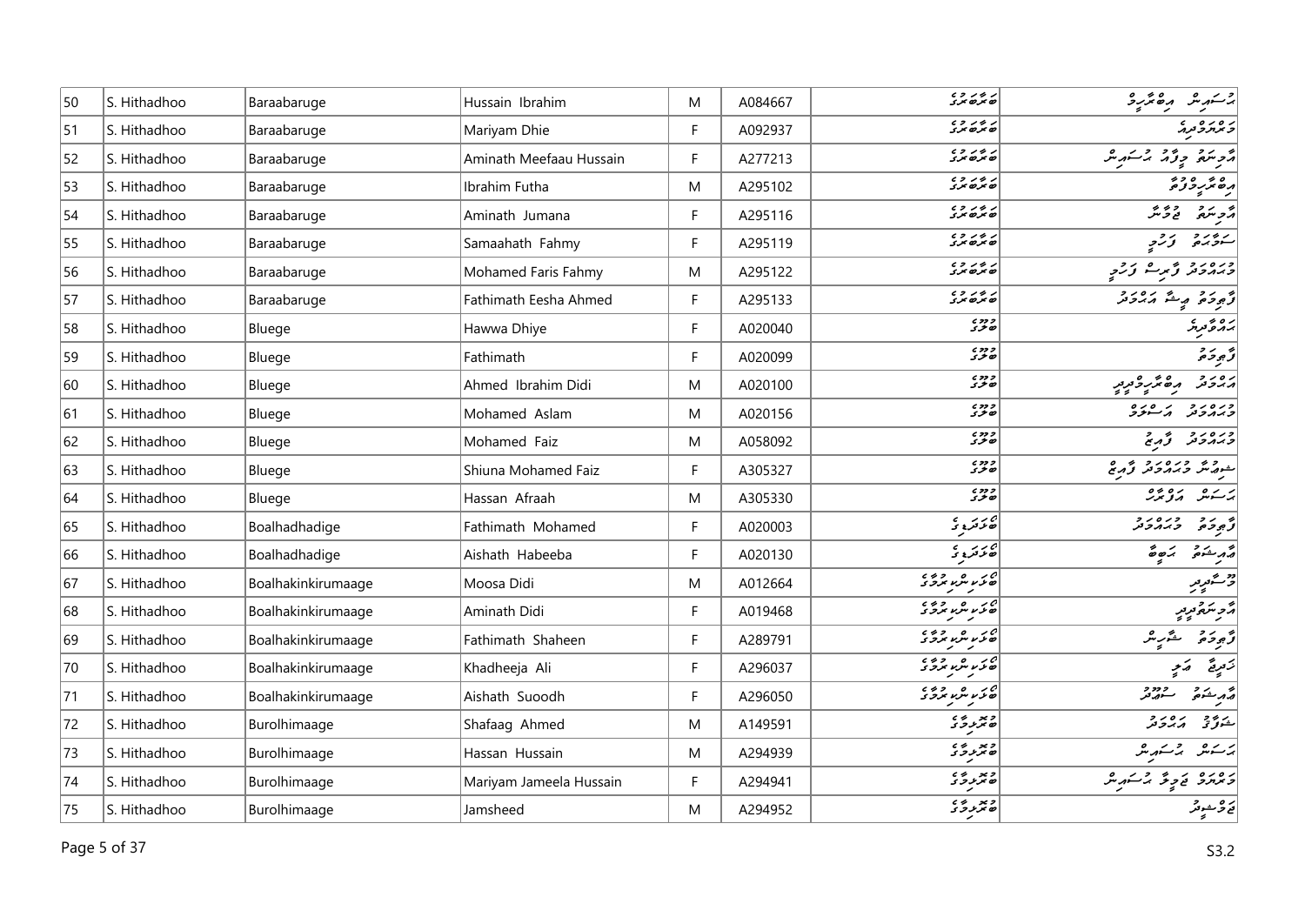| 76  | S. Hithadhoo | Burolhimaage        | Thamshoon Ahmed Khaleel | M  | A334886 | د بو په په<br>  حامربر د د                    | ره دوه ره رو تروی                                 |
|-----|--------------|---------------------|-------------------------|----|---------|-----------------------------------------------|---------------------------------------------------|
| 77  | S. Hithadhoo | Center Point        | Naseera Moosa Didi      | F  | A020050 | ے مربع مرزم مربع<br>  سنسریع مرزم مربع        | يرسوند - 3 سگورور                                 |
| 78  | S. Hithadhoo | Center Point        | Imran Salih             | M  | A020112 | <u>شوهري پرتور مره</u>                        | رەپرىر بەدە                                       |
| 79  | S. Hithadhoo | Center Point        | Umar Salih              | M  | A020116 | ع عربه بعد وه<br>سنور مرتور مرتبع             | ورو بەدە                                          |
| 80  | S. Hithadhoo | <b>Center Point</b> | Hussain Salih           | M  | A044266 | مەمرى <i>ي بىر ۋە بىر ھ</i>                   | يزخير شه الشور                                    |
| 81  | S. Hithadhoo | Center Point        | Ibrahim Salih Ali Didi  | M  | A070579 | ء عرض يو مركز مركبا<br>مسائل مركز مركبات      | رەپرىدۇ. سۇمەك كەمدىرىر                           |
| 82  | S. Hithadhoo | Center Point        | Mohamed Solih           | M  | A080828 | ء عرض يو مركز مركبا<br>مسائل مركز مركبات      | ورەرو پۇرۇ                                        |
| 83  | S. Hithadhoo | Center Point        | Hassan Solih            | M  | A124837 | ء عرض يو مركز مركبا<br>مسائل مركز مركبات      | ىزىكەش بەلۇر                                      |
| 84  | S. Hithadhoo | <b>Center Point</b> | Mohammed Najeeb         | M  | A434664 | <u>ے وگریز مرکز مرک</u>                       | ورەر دېر كړې ه                                    |
| 85  | S. Hithadhoo | Center Point        | Mohammed Sadiq          | M  | A434665 | <u>شور موز</u> ر مرقع                         | ورەرو ئورو                                        |
| 86  | S. Hithadhoo | Cherry Park         | Azlifa Abdul Azeez      | F  | A071774 | ى<br>ئۈمپەر <i>كە</i> ر                       | ر د در ده ده د په چ                               |
| 87  | S. Hithadhoo | Cherry Park         | Hussain Muaz            | M  | A152909 | كخ موقر مررثا                                 | جر شهر مدارد و در جارجه                           |
| 88  | S. Hithadhoo | Cirrus              | Mohamed Althaf          | M  | A021505 | سەپرىشە                                       | ورەرو رەپەە<br>جەمەدىر مەرچ                       |
| 89  | S. Hithadhoo | Cirrus              | Ahmed Jaweed            | M  | A021539 | سەپرىشە                                       | رەرد ئ <sub>ە</sub> رد<br>مەددىر ق <sub>ە</sub> م |
| 90  | S. Hithadhoo | Cirrus              | Aishath Faiza           | F  | A021586 | سەپرىشە                                       | وكرمشكم وكردنج                                    |
| 91  | S. Hithadhoo | Cirrus              | Ibrahim Ali Didi        | M  | A022222 | سەپرىشە                                       | رەپرىر كەرىرىر                                    |
| 92  | S. Hithadhoo | Cirrus              | Abdulla Usaid           | M  | A309004 | سەپرىشە                                       | مَدْهِ مِنْ اللّهِ مَنْ مَدْمِرْمَّد              |
| 93  | S. Hithadhoo | Cozy Round          | Mohamed Abdulla         | M  | A020827 | م پر بر و ه<br>  ما پ <sub>و</sub> بر بر مربع | وره رو ده دالله                                   |
| 94  | S. Hithadhoo | Dhaharaage          | Fathimath Dhiye         | F. | A019454 | ر ر بر د<br>ترر بر د                          | وٌجوحوحوجر                                        |
| 95  | S. Hithadhoo | Dhaharaage          | Naeema Hassan           | F  | A294804 | ر ر بر د<br>ترر بر <sub>ک</sub>               | سَمِيرَةُ الْمُسَاسَرِ                            |
| 96  | S. Hithadhoo | Dhimishqu           | Aishath Mausooma        | F  | A022128 | تعری <sup>و دی</sup> دی<br>  <u>حرک</u>       | وكرشكا والمردون                                   |
| 97  | S. Hithadhoo | Dhimishqu           | Ibrahim Shamil          | M  | A278965 | امروڪڙ<br>ڪ                                   | دەندېرد<br>ستگرگر                                 |
| 98  | S. Hithadhoo | Dhimishgu           | Mohamed Ibrahim         | M  | A294191 | تروشود<br>تروشوتو                             |                                                   |
| 99  | S. Hithadhoo | Dhimishqu           | Aminath Shaazna         | F  | A294195 | امروڪڙ<br>ڪ                                   | شەھ ب <i>ىر</i><br>أرمز                           |
| 100 | S. Hithadhoo | Dhimishqu           | Ahmed Shazin            | M  | A294196 | ور و شوتو<br>مرم                              | رەرد ھەم بىر<br>مەدىر ھەم                         |
| 101 | S. Hithadhoo | Dhimishgu           | Fathimath Samahath      | F. | A294197 | اور و مقوتو<br>س                              | أقرجوج المتوجدة                                   |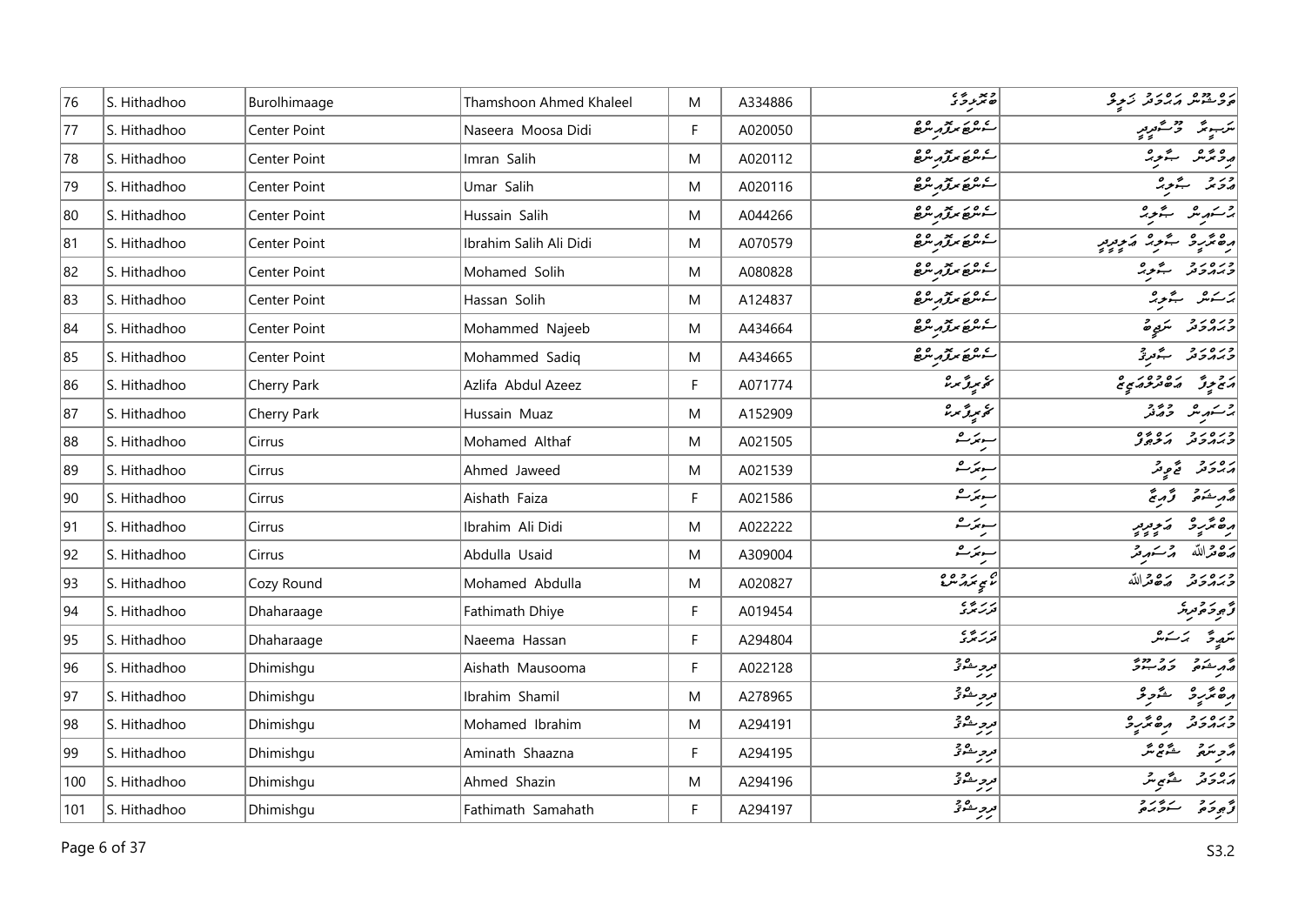| 102 | S. Hithadhoo | Dhimishqu       | Abdulla Shafiu          | M         | A365910 | اور و مش <sup>و</sup> نح<br><u>مدم</u>    | 200 مرالله مشرور                                         |
|-----|--------------|-----------------|-------------------------|-----------|---------|-------------------------------------------|----------------------------------------------------------|
| 103 | S. Hithadhoo | Dhonhala        | Mariyam Ibrahim         | F         | A019606 | يو ەرىر<br>تىرىترىرى                      | ومره مصريرة                                              |
| 104 | S. Hithadhoo | Eggamuge        | Huzaifaa Hassan Latheef | M         | A277309 | ، ه ر و ،<br>پرو ژ ژ                      | برنرور ترےپر تروری                                       |
| 105 | S. Hithadhoo | Eggamuge        | Usama Hassan Latheef    | M         | A296260 | ، ه ر و ،<br>پر پر <del>ر</del> ر         | د خۇ ئەسەھ ئەرۇ                                          |
| 106 | S. Hithadhoo | Eggamuge        | Roohy Waseem            | F         | A296264 | 55599                                     | دد كەسىدۇ.<br>ئىرگە كەسىدۇ                               |
| 107 | S. Hithadhoo | Eggamuge        | Ifham Hassan Latheef    | F         | A296270 | 55500                                     | ە ئەمەر ئەسەر ئەر <mark>ج</mark>                         |
| 108 | S. Hithadhoo | Esgehige        | Khadheeja Ibrahim Didi  | F         | A020763 | ې ده پې دی<br>د کشفو پرې                  | زَىرِيَّ رەھ ئەرۋىرىر                                    |
| 109 | S. Hithadhoo | Esgehige        | Ali Hussain             | ${\sf M}$ | A020854 | ې مه هم په دي<br>مرگ مقب <sup>ا</sup> ر د | ە ئەسىر ئەسىر                                            |
| 110 | S. Hithadhoo | Esgehige        | Fathimath Ali           | F.        | A047091 | ې مه هم د مخ<br>مرگ                       | و مر د<br>ارگوره<br>ەكەمبر                               |
| 111 | S. Hithadhoo | Esgehige        | Ahmed Thaufeeg          | M         | A278077 | ې مه هم په دي<br>مرگ                      | پروژبر<br>ر د د د د                                      |
| 112 | S. Hithadhoo | Esgehige        | Aishath Thaufeeg        | F.        | A359446 | ې ده يې په <sup>ي</sup>                   | و المستوفر المعروفي                                      |
| 113 | S. Hithadhoo | Fadhan          | Fathimath Abdulla       | F         | A069677 | تزترهر                                    | ەھىراللە<br>و څو څخه                                     |
| 114 | S. Hithadhoo | Fanjehigey Aage | Mariyam Sheereen        | F         | A020053 | ر ه ، د ، ، ، ،<br> ز سرچ ر د د د         | ر ه ر ه<br><del>ر</del> بربرگ<br>شومریگر<br><u>پ</u> ر و |
| 115 | S. Hithadhoo | Fanjehigey Aage | Fathimath Jabeena       | F         | A020115 | ر ه ، د ، ، ، ،<br> ز نتریج ر د د د       | ژُودَهْ يَصِدُّ                                          |
| 116 | S. Hithadhoo | Fanjehigey Aage | Ali Luthfee             | M         | A020173 | ر ۵ می دی د<br>توسیع ری در د              | أركموا المحجومي                                          |
| 117 | S. Hithadhoo | Fanjehigey Aage | Ibrahim Shakir          | M         | A020178 | ر وء ريرو ۽<br>ارس                        | دە ئەرە<br>ىشكە بىر                                      |
| 118 | S. Hithadhoo | Fanjehigey Aage | Aishath Shabeena        | F         | A020186 | ر ه ، د ، ، ، ،<br> ز سرچ ر د د د         | ۇ مەشىرە<br>مەر شىم<br>شەھ س                             |
| 119 | S. Hithadhoo | Fanjehigey Aage | Abdulla Nabyh           | M         | A277616 | ر ه ، په د ،<br>از سرچ ر د د د            | برە قرالله<br>سرەبر                                      |
| 120 | S. Hithadhoo | Fanjehigey Aage | Ali Naseeh              | M         | A277617 | تر ۵ می در ۲۵ میلی<br>توسیع مرتو از ت     | أرجمع الكرسبور                                           |
| 121 | S. Hithadhoo | Fanjehigey Aage | Ahmed Nazeeh            | M         | A305524 | ر و ۽ پريو ۽<br>توسيع پري پري             | رەر ئىرى <i>ر</i>                                        |
| 122 | S. Hithadhoo | Fanjehigey Aage | Aishath Nazahath        | F         | A305525 | <br> زیرهٔ سرد مرد                        | پر بر بر ح<br>سرفتر <i>م</i> تر<br>و مر شو د<br>م        |
| 123 | S. Hithadhoo | Felhigaa        | Mohamed Naseem          | M         | A021432 | ى<br>توعرى                                | و ر ه ر د<br>تر پر ژ تر<br>ىئرسەۋ                        |
| 124 | S. Hithadhoo | Felhigaa        | Ahmed Naseem            | M         | A099496 | ى<br>توىرى<br>╭                           | ر ەر د<br>م.روتر<br>ىئرسەۋ                               |
| 125 | S. Hithadhoo | Felhigaa        | Abdulla Naseem          | M         | A100321 | ې<br>تومير                                | برە تراللە<br>ىئرسەۋ                                     |
| 126 | S. Hithadhoo | Felhigaa        | Ibrahim Naseem          | M         | A104036 | ء<br>ار ور                                | ە ھەترىر <sup>ە</sup>                                    |
| 127 | S. Hithadhoo | Felhigaa        | Aishath Rasheeda        | F         | A308995 | ې<br>توميرگ                               | مەر شەھ ئىر شوقە                                         |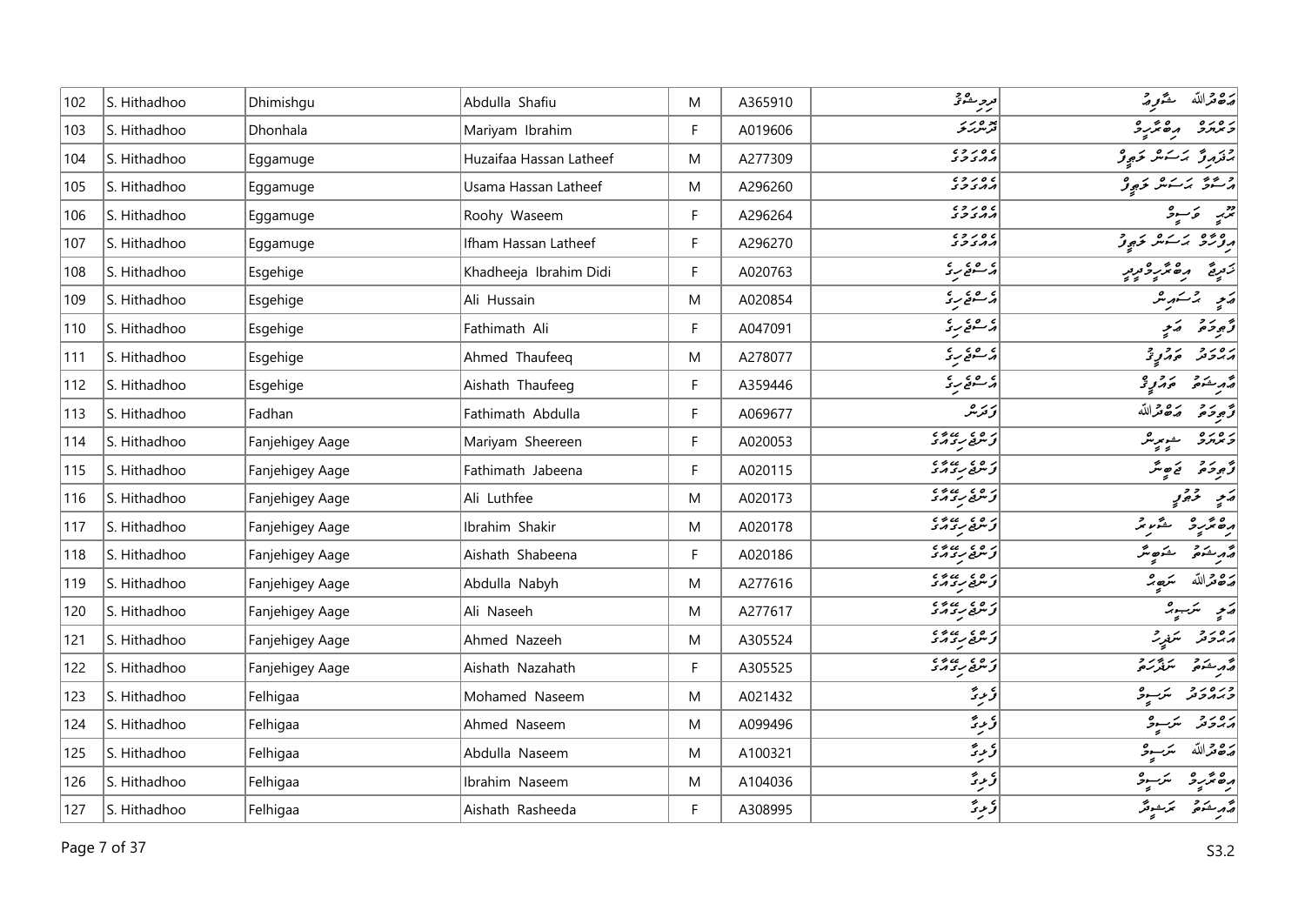| 128 | S. Hithadhoo | Fenmeeruge       | Athifa Abdul Hakeem        | F. | A019643 | ئۇيۇچە يەرى                                                |                                      |
|-----|--------------|------------------|----------------------------|----|---------|------------------------------------------------------------|--------------------------------------|
| 129 | S. Hithadhoo | Fenmeeruge       | Ali Amir                   | M  | A019704 | ۇ ئىرىپە بىرى                                              | أوسمج وتحريمه                        |
| 130 | S. Hithadhoo | Fenmeeruge       | Aishath Saniyya            | F  | A019709 | ئۇيۇ <sub>چە جو</sub> ي                                    | و مر شو د<br>سەسەر                   |
| 131 | S. Hithadhoo | Fenmeeruge       | Ahmed Saleem               | M  | A106469 | ع مر <sub>ح</sub> پر <sub>م</sub>                          | ړه رو کروه                           |
| 132 | S. Hithadhoo | Fenmeeruge       | Ahmed Saain Satheeh        | M  | A277306 | ع مر <sub>ح</sub> پر <sub>و</sub> ۽                        | رەرو بەرش سەر                        |
| 133 | S. Hithadhoo | Fenmeeruge       | Siyada Waleed              | F  | A277511 | ۇ ئىرىپە برى                                               | سيركثر كالمحيض                       |
| 134 | S. Hithadhoo | Fenmeeruge       | Hussain Adhil              | M  | A281526 | ې ه<br>تر سر <sub>تی</sub> نر <sub>د</sub>                 | يز سەر شەھ ئە ئەربى                  |
| 135 | S. Hithadhoo | Fenmeeruge       | Fathimath Ahmed            | F  | A296243 | ۇ ئىرىپە برى                                               | و ده ده دورد                         |
| 136 | S. Hithadhoo | Fenmeeruge       | Aishath Muneeza            | F. | A296245 | ع مر <sub>ح</sub> پر <sub>ى</sub>                          | وكركو وسيح                           |
| 137 | S. Hithadhoo | Fenmeeruge       | Ibrahim Asim               | M  | A296246 | ع مر <sub>ح</sub> پر <sub>ى</sub>                          | دە ئەرد<br>رمجہ ہے                   |
| 138 | S. Hithadhoo | Fenmeeruge       | Hassan Azim                | M  | A296248 | ع مر <sub>ح</sub> پر <sub>ى</sub>                          | برسەنىر<br>ەمجى بى                   |
| 139 | S. Hithadhoo | Fenmeeruge       | Fathmath Sunan Satheeh     | F  | A329057 | ع مر <sub>ح</sub> ديد ع                                    | و <i>گيرده سنترش سکيږ</i> د          |
| 140 | S. Hithadhoo | Feyrugasdhoshuge | Ali Didi                   | M  | A009619 | ده و ر _ ه مو و ه<br>قر مرد سوفرمرد                        | ړ و تر تر<br>په پ                    |
| 141 | S. Hithadhoo | Feyrugasdhoshuge | Rugiyya                    | F  | A020165 |                                                            | بمزة وهر                             |
| 142 | S. Hithadhoo | Feyrugasdhoshuge | Mohamed Ali                | M  | A021990 | ده و ر<br>تو بو ی سوتورموی                                 | ورەرو كەي                            |
| 143 | S. Hithadhoo | Feyrugasdhoshuge | Ahmed Ali                  | M  | A078569 | ، پر در ه پر د ،<br>د برد سوتر در                          | پروژ په په                           |
| 144 | S. Hithadhoo | Feyrugasdhoshuge | Faisal Ali                 | M  | A095045 | ده و ر ر ه پو و ه<br>تو بوی سوتوروی                        | أقارب يمثوا أمكاسي                   |
| 145 | S. Hithadhoo | Floral           | Fathimath Rafa Ahmed       | F  | A277618 | وي پر ہ                                                    | و و د د د ده د و                     |
| 146 | S. Hithadhoo | Flower Garden    | Abdullah Naseer Moosa Didi | M  | A308323 | ە بەيدىن بىرە بىر<br>ئ <i>ر قرىق تىر</i> ئ                 | رە داللە تىرب دىن ئورىر              |
| 147 | S. Hithadhoo | Flower Garden    | Ibrahim Naseer             | M  | A308327 | ە مەم بەر ە بەر<br>ئۇ خرىگە ئەر ئەنگە                      | رەڭرىۋە سەببەتى                      |
| 148 | S. Hithadhoo | Flower Garden    | Moosa Ahsan Naseer         | M  | A308328 | ە بەيرىسى بىرە<br>ئوخر <i>ە ئىرى</i> بىر                   | وقت مەرق ئەس ئىرلىدى                 |
| 149 | S. Hithadhoo | Gulaabeege       | Mariam Shamsiyya           | F  | A020684 | د و هو د<br>د قرچ د                                        | נ סנס מספר המית.<br>המיתה הייבל המית |
| 150 | S. Hithadhoo | Gulaabeege       | Mohamed Ali                | M  | A100691 | و و مي<br>د گريمو د                                        | ورەرد كەي                            |
| 151 | S. Hithadhoo | Gulfaamge        | Dr. Asiyath Mohamed Didi   | F. | A019165 | وه پ <sup>ر</sup> ه پ<br><sub>ک</sub> نوتو تر <sub>ک</sub> | ٤ بو. اگر سهره و در ورو و در ور      |
| 152 | S. Hithadhoo | Gulfaamge        | Ibrahim Mohamed Didi       | M  | A019584 | وه پ <sup>ر</sup> ه پ<br><sub>ک</sub> نوتو تر <sub>ک</sub> | رە ئەرە دىرەردىر                     |
| 153 | S. Hithadhoo | Gulfaamge        | Mariyam Ali Didi           | F  | A019585 | وه پره پر<br><b>بر <del>ت</del>ر</b> تر بر                 | ر وره<br>د بربرو گروپرې              |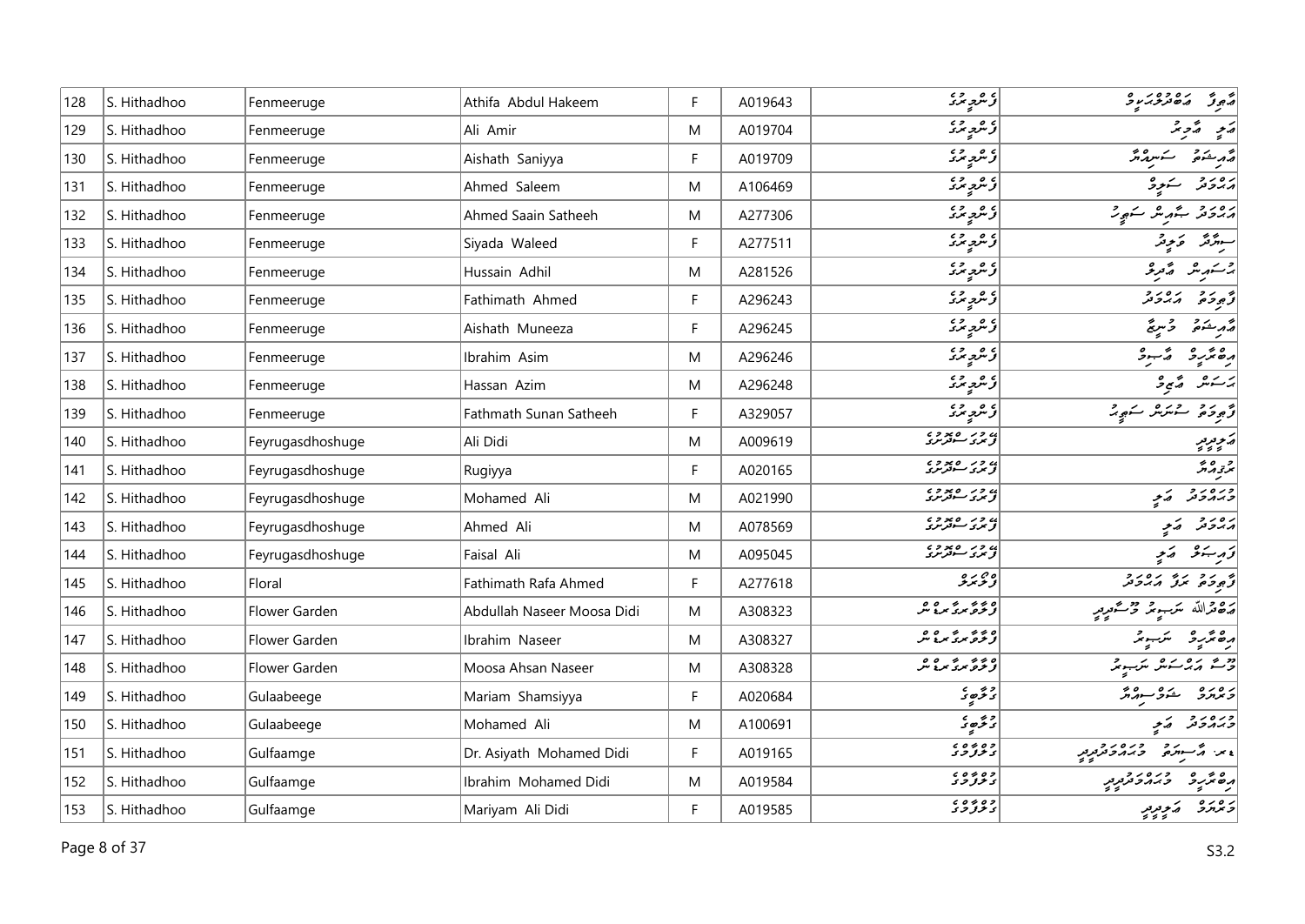| 154 | S. Hithadhoo  | Gulfaamge       | Fathimath Mohamed Didi       | F           | A038468 | د ه و ه ه ،<br>د <del>و</del> تو و د                       | و دره دره در در در در در بر                                                                                                                                                                                                    |
|-----|---------------|-----------------|------------------------------|-------------|---------|------------------------------------------------------------|--------------------------------------------------------------------------------------------------------------------------------------------------------------------------------------------------------------------------------|
| 155 | S. Hithadhoo  | Gulfaamge       | Ahmed Mohamed Didi           | M           | A042479 | وه پ <sup>ر</sup> ه بر<br>د <del>و</del> تو <del>و</del> د | ر <i>ہ دے ۔ دے د</i> ور و<br>در دو تر و بر دو تر تر تر                                                                                                                                                                         |
| 156 | S. Hithadhoo  | Gulfaamge       | Hassan Mohamed Didi          | M           | A058450 | وه پ <sup>ر</sup> ه بر<br>د <del>و</del> تو <del>و</del> د | ير عمر المستخدم المستخدم المستخدم المستخدم المستخدم المستخدم المستخدم المستخدم المستخدم المستخدم الم                                                                                                                           |
| 157 | S. Hithadhoo  | Gulfaamge       | Shazan Ibrahim Mohamed       | M           | A153799 | و ه و ه ه ،<br>د <del>و</del> تو <del>و</del> د            | در ه د ه عرب و د ۲۵۷۶<br>شویم س د ه عرب و بربروتر                                                                                                                                                                              |
| 158 | S. Hithadhoo  | Gulhazaarumaage | Moosa Mohamed Didi           | M           | A019631 | و ه د پر و پر د<br>د نورنځ ندو د                           | دو ۱۵۷۶ ورورو<br>در در در در در در در ب                                                                                                                                                                                        |
| 159 | S. Hithadhoo  | Gulhazaarumaage | Aminath Didi                 | F           | A019720 | و ه ر بر و د ،<br>د <del>ن</del> وربخ بودگ                 | ړګو سره در در                                                                                                                                                                                                                  |
| 160 | S. Hithadhoo  | Gulhazaarumaage | Ibrahim Mohamed Didi         | M           | A019858 | و ه ر بر و د ،<br>د <del>ن</del> وربخ بودگ                 | ە بەر دىرە دىرى<br>مەمگرى دىمەددىرى                                                                                                                                                                                            |
| 161 | S. Hithadhoo  | Gulhazaarumaage | Ali Ibrahim                  | M           | A280978 | و ه ر ږ و ږ ،<br>د <del>ن</del> ر رنځ بورنۍ                |                                                                                                                                                                                                                                |
| 162 | S. Hithadhoo  | Gulhazaarumaage | Aishath Moosa Didi           | F           | A296359 | و ه ر پر و پر د<br>د نوربخ بودگ                            | و ديده د د و در در در د                                                                                                                                                                                                        |
| 163 | lS. Hithadhoo | Gulhazaarumaage | Ahmed Moosa Didi             | M           | A296369 | و ه ر بر و د ،<br>د <del>ن</del> وربخ بودگ                 | ره رو دو عبد در در در این مورد در این مورد در این در این در این در این کار در این در این در این در این در این<br>این در این مورد در این در این در این در این در این در این در این در این در این در این در این در این در این در |
| 164 | S. Hithadhoo  | Gulhazaarumaage | Ahmed Ibrahim                | M           | A296416 | و ہ در بر و بر بر<br>تح <b>ر</b> مرکز تر                   | ג פי כי השיתיים                                                                                                                                                                                                                |
| 165 | S. Hithadhoo  | Haavilla        | Aminath Naseera              | F           | A019453 | رَّحْ وَ وَ                                                | أرمز تركم<br>ىئرسېدىتى                                                                                                                                                                                                         |
| 166 | S. Hithadhoo  | Haavilla        | Ibrahim Najmy                | M           | A026685 | رٌّہ ِ رُّ                                                 | ەر ھەتمەر 2<br>رەھ تىر بەر<br>سرة و                                                                                                                                                                                            |
| 167 | lS. Hithadhoo | Haavilla        | Mohamed Shaneez Najmy        | M           | A058838 | ر<br>روپو                                                  | ورەرو ئەسنى ئىقى                                                                                                                                                                                                               |
| 168 | S. Hithadhoo  | Haifa           | Hawwa Athifa                 | F           | A018766 | ئەد ۋ                                                      | رە ئەرئى                                                                                                                                                                                                                       |
| 169 | S. Hithadhoo  | Haifa           | Ibrahim Husam                | M           | A020096 | تەرىۋ                                                      | دە ئېرىۋ<br>برميز                                                                                                                                                                                                              |
| 170 | S. Hithadhoo  | Haifa           | Fathimath Fizana             | $\mathsf F$ | A020164 | تەرىخ                                                      | قَەدە رىتىگە                                                                                                                                                                                                                   |
| 171 | S. Hithadhoo  | Haifa           | Mohamed Ali                  | M           | A059036 | ئەر ۋ                                                      | دره رو پر کرد                                                                                                                                                                                                                  |
| 172 | S. Hithadhoo  | Haifa           | Abdulla Finaz                | M           | A100500 | تەدۋ                                                       | ەھىراللە<br>و شرِّج                                                                                                                                                                                                            |
| 173 | S. Hithadhoo  | Haifa           | Moosa Shinan                 | M           | A305293 | ئەر ۋ                                                      | <sup>وو</sup> گ شەم <i>ۇرىر</i>                                                                                                                                                                                                |
| 174 | S. Hithadhoo  | Haifa           | Mariyam Shifaaza             | $\mathsf F$ | A305303 | ئەد ۋ                                                      | رەرە ئىبۇنج                                                                                                                                                                                                                    |
| 175 | S. Hithadhoo  | Haifa           | Aishath Shiaara              | F           | A305309 | ئەدۋ                                                       | وكركو كالمحر                                                                                                                                                                                                                   |
| 176 | S. Hithadhoo  | Hanafasge       | Hassan Rushdhy               | M           | A019455 | ر بربر ۲۵<br>رسرتی کسیو                                    | برسەمىر برىشور                                                                                                                                                                                                                 |
| 177 | S. Hithadhoo  | Hanafasge       | Moosa Najeeb                 | M           | A019501 | ر پرې <i>ز ۵</i> په                                        | وحد سكورة                                                                                                                                                                                                                      |
| 178 | S. Hithadhoo  | Hanafasge       | Fathimath Sajakhath Rushdhee | F           | A277209 | ر بر د ه <sup>ه</sup>                                      | و دو دورو وهېږ                                                                                                                                                                                                                 |
| 179 | S. Hithadhoo  | Happy Land      | Hussain Manika               | M           | A084798 | ئۇبۇ ئەمى                                                  | جر سەمرىكرى ئىبرىد                                                                                                                                                                                                             |
|     |               |                 |                              |             |         |                                                            |                                                                                                                                                                                                                                |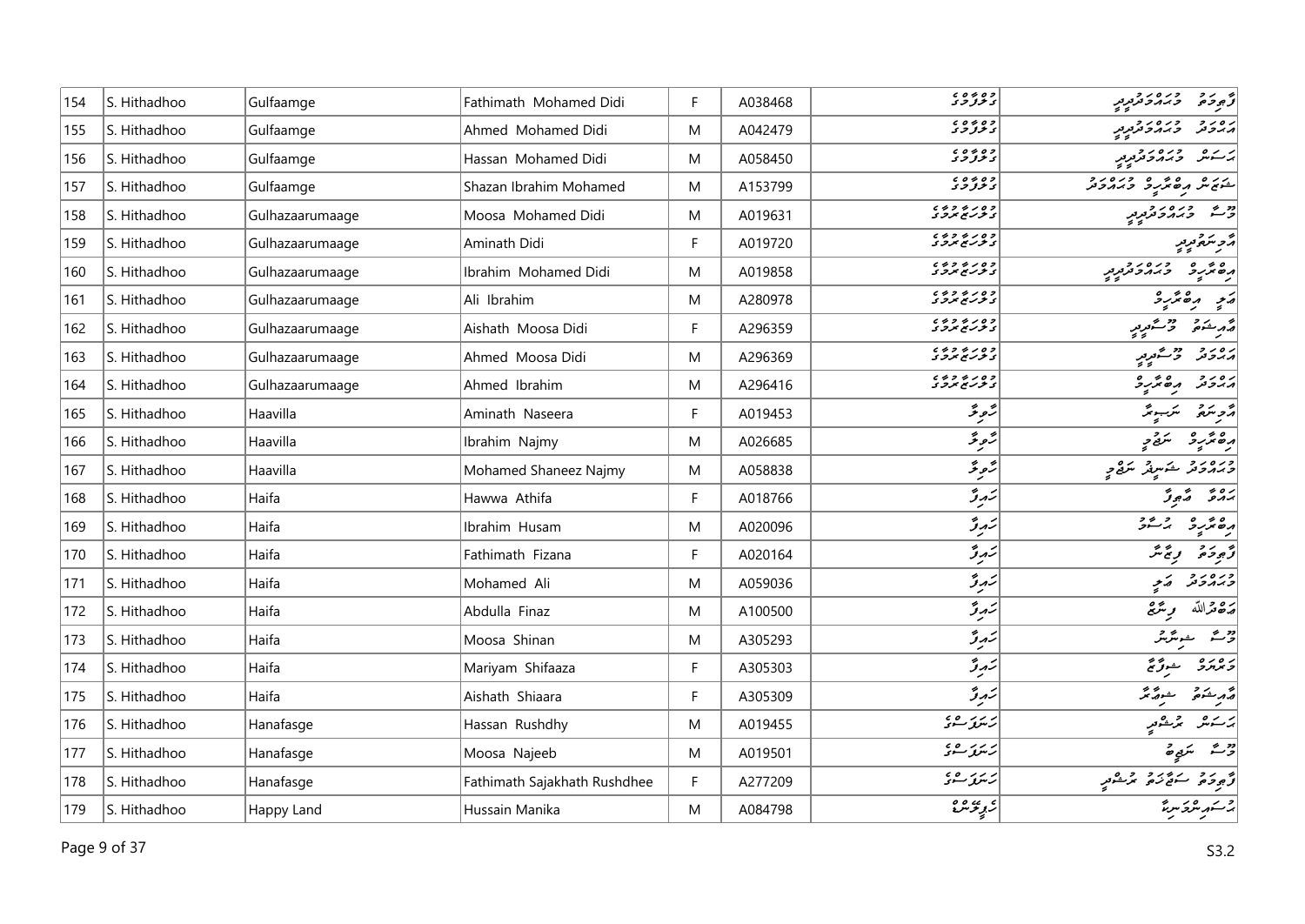| 180 | S. Hithadhoo | Happy Land    | Ahmed Fisan Hussain      | M           | A294763 | ئەرپۇشۇ                               | أيهدد وبستكر برسكريمر                           |
|-----|--------------|---------------|--------------------------|-------------|---------|---------------------------------------|-------------------------------------------------|
| 181 | S. Hithadhoo | Happy Land    | Fathimath Fasyna Hussain | F           | A294764 | ء پي <sub>ە ھ</sub> ە                 | وتجوختم وسينثر بزختر يثر                        |
| 182 | S. Hithadhoo | Hathaa        | Aminath Saeed            | F           | A020991 | ریج                                   | أأترسكم التكمية                                 |
| 183 | S. Hithadhoo | Hathaa        | Maryam Naeema            | F           | A021262 | ریج                                   | دەرە شەر                                        |
| 184 | S. Hithadhoo | Hathaa        | Ahmed Saeed              | M           | A066142 | رپچ                                   | پره د چې کمو تر                                 |
| 185 | S. Hithadhoo | Hathaa        | Yaseen Abdulla Saeed     | M           | A161618 | رَةٌ                                  | أثر بدعد وكافترالله كتورير                      |
| 186 | S. Hithadhoo | Hazaarumaage  | Hassan Niyaz             | M           | A019125 | ر ۶ و ۶ ی<br>رسخ مرو ی                | بركستكس سرمزج                                   |
| 187 | S. Hithadhoo | Hazaarumaage  | Aminath Rifqa Hafeez     | F           | A019127 | ر پر و پر ی<br>تر بح بور <del>ی</del> | أأدوبتهم بروق بروفي                             |
| 188 | S. Hithadhoo | Hazaarumaage  | Abdulla Hafeez           | M           | A019193 | ر ۶ و ۶ ء<br>رسخ بور ی                | برە داللە بروپۇ                                 |
| 189 | S. Hithadhoo | Hazaarumaage  | Aliya Hafeez             | F           | A019199 | ر ۶ و ۶ ه<br>رسخ مور د                | ۇ ئورۇ ئىم ئو                                   |
| 190 | S. Hithadhoo | Hazaarumaage  | Hawwa Hameedha           | F           | A022048 | ر ۶ و ۶ ی<br>رسخ مرو ی                | رەۋ بەدىگە                                      |
| 191 | S. Hithadhoo | Hazaarumaage  | Ibrahim Junadha Hussain  | M           | A277193 | ر پر و پر ی<br>رسم مرو <sub>م</sub>   | פי כ כבי העות כ                                 |
| 192 | S. Hithadhoo | Helebelige    | Aminath Mohamed          | F           | A018751 | ه ، ، ، ،<br>روه <sub>فر</sub> د      | 21012 2124                                      |
| 193 | S. Hithadhoo | Helebelige    | Mariyam Zahidha          | F           | A019460 | ی ی ی ی<br>ترنوه نور                  | دەرە ئەرتىر                                     |
| 194 | S. Hithadhoo | Helebelige    | Ahmed Didi               | M           | A019587 | ه ، ، ، ،<br>روه <sub>فر</sub> د      | ر ە ر ج<br>مەركىرىرىر                           |
| 195 | S. Hithadhoo | Helebelige    | Khadeeja Mohamed         | F           | A019596 | ئەقەھ يوتى                            | كزمرة ورەرو                                     |
| 196 | S. Hithadhoo | Helebelige    | Fathmath Nisreen         | F           | A022134 | ه ، ، ، ،<br>روه و ،                  | قەددە سرىشمېرىش                                 |
| 197 | S. Hithadhoo | Helebelige    | Abdulla Mohamed          | M           | A062344 | ی ی ی ی<br>رنو <i>ه و</i> ی           | برە ترالله<br>و رە ر د<br>تر پروتر              |
| 198 | S. Hithadhoo | Helebelige    | Hassan Rashid            | M           | A141214 | ر د ه د د کا                          | بر کے مگر مگر شونڈ<br>پر کے مگر مگر مگر         |
| 199 | S. Hithadhoo | Helebelige    | Zeeyazan Habeeb          | M           | A141318 | ئ ئ ئ ج                               | ى مەككە ئەھ                                     |
| 200 | S. Hithadhoo | Helebelige    | Aminath Sherin Habeeb    | $\mathsf F$ | A295067 | ه ، ، ، ،<br>روه <sub>فر</sub> د      | أأوسم شهر أأوه                                  |
| 201 | S. Hithadhoo | Helebelige    | Hawwa Reeshath Habeeb    | F           | A329021 | ه ، ، ، ،<br>روه و .                  | $\frac{2}{3}$                                   |
| 202 | S. Hithadhoo | Hilman        | Ahmed Ali                | M           | A021510 | ر و د چر                              | پروژو کامچ                                      |
| 203 | S. Hithadhoo | Hilman        | Mariyam Ali              | F           | A081804 | بردد تر                               | ئەتەرى<br>ەتىر                                  |
| 204 | S. Hithadhoo | Hiyalee Villa | Mariyam Didi             | F           | A020271 | رېز د و ځه<br>  ر                     | <br>  تر چهرگ <sup>9</sup> تورمبر<br>  تر پر گر |
| 205 | S. Hithadhoo | Hiyalee Villa | Ahmed Musthafa           | M           | A020331 | ر پژوه دٌ                             | رەرد دەرد                                       |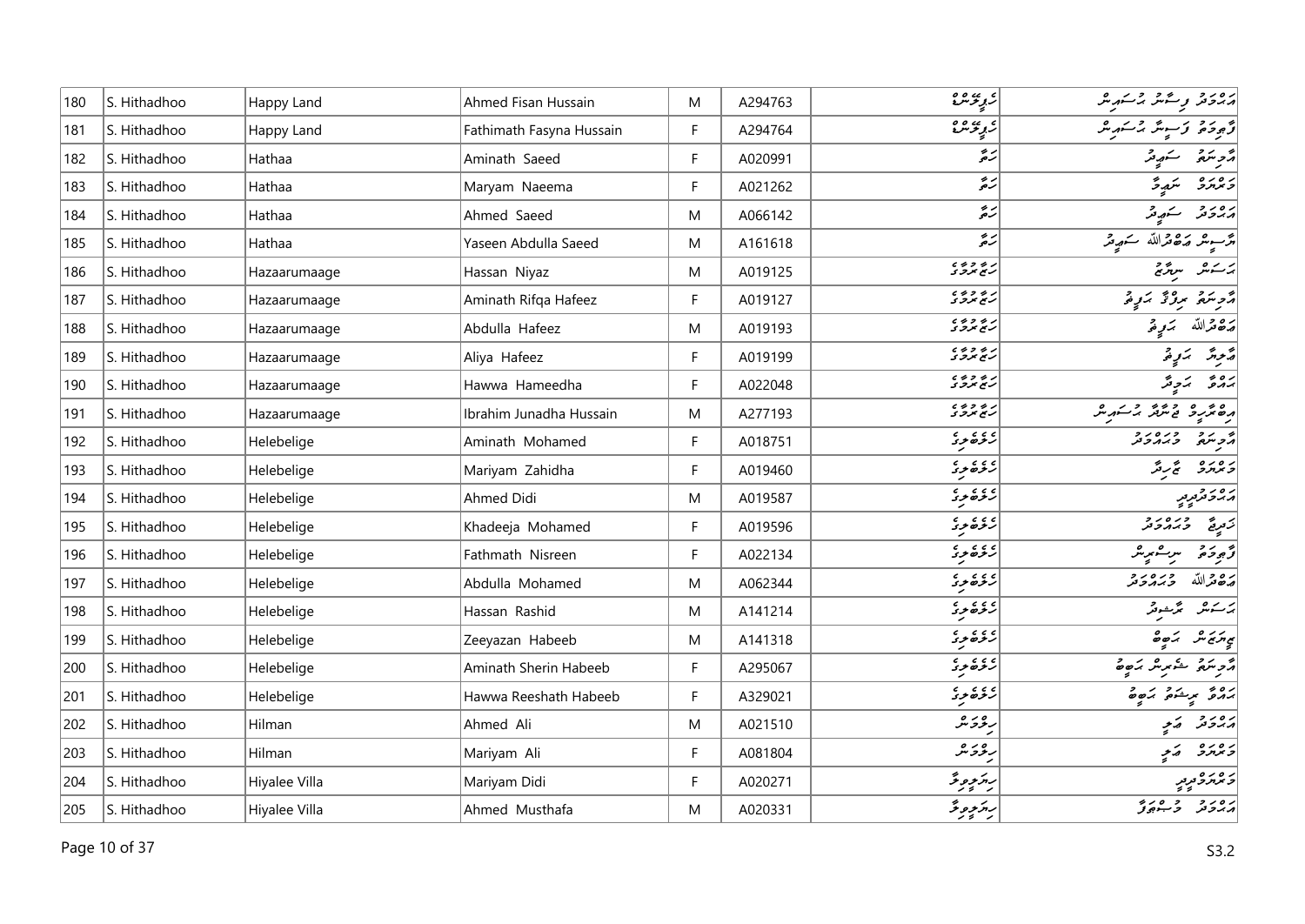| 206 | S. Hithadhoo | Hiyalee Villa | Hassan Muruthala     | M  | A020332 | ر پر ٔ یو ه ی<br>مسلم په م           | برسكس ويركوب                                |
|-----|--------------|---------------|----------------------|----|---------|--------------------------------------|---------------------------------------------|
| 207 | S. Hithadhoo | Hiyalee Villa | Fathmath Haseena     | F. | A020969 | رېز <sub>وجوم</sub> و<br>م           | ق پر دو برسونتر                             |
| 208 | S. Hithadhoo | Hiyalee Villa | Abdul Samad Ahmed    | M  | A021074 | ىرەز بورۇ<br>ئە                      | ره وه ربر و بره دو<br>مصرم سورتر مدرد       |
| 209 | S. Hithadhoo | Hiyalee Villa | Ali Naseer           | M  | A122942 | ر پر ٔ پر پی<br>ر                    | كالمج الكرسولي                              |
| 210 | S. Hithadhoo | Hiyalee Villa | Aishath Lamya Naseer | F  | A307111 | ىرەز بورۇ<br>ر                       | ה<br>האנשים בכול יתיים                      |
| 211 | S. Hithadhoo | Husnoomaage   | Fathimath Asma       | F. | A019274 | و ره دوه ،<br>ر که سرچ ی             | توجدة المائكة                               |
| 212 | S. Hithadhoo | Husnoomaage   | Fathimath Didi       | F  | A019471 | و ۱۵ دوم ،<br>ر ک                    | تر و د و در در                              |
| 213 | S. Hithadhoo | Husnoomaage   | Aishath Ibrahim Didi | F  | A019608 | و ره دوه ،<br>ر ک                    | و مشور مه و درور                            |
| 214 | S. Hithadhoo | Husnoomaage   | Naseera Ibrahim Didi | F  | A019609 | و ره دوه ،<br>ر ک                    | بترجوند أرەندىر دىرىر                       |
| 215 | S. Hithadhoo | Husnoomaage   | Ahmed Rasheed        | M  | A036047 | و ره دوه ،<br>ر ک                    | رەر تەرىپىدۇ.<br>مەركى تەش <sub>ە</sub> ر   |
| 216 | S. Hithadhoo | Husnoomaage   | Aminath Rasheeda     | F. | A072212 | و ره دوه ،<br>ر سومبر <del>و</del> و | ړ څر سرچ<br>ىمەشىرەتىر                      |
| 217 | S. Hithadhoo | Husnoomaage   | Abdulla Saam         | M  | A101862 | و ره دوه ،<br>ر ک                    | برە تراللە<br>سەۋ                           |
| 218 | S. Hithadhoo | Husnoomaage   | Ahmed Najeeu         | M  | A159890 | و ره دونو پر<br>راسه مرد بر          | رەر ئەر                                     |
| 219 | S. Hithadhoo | Husnoomaage   | Hussain Simah        | M  | A277277 | و ره دوه ،<br>ر ک                    | برسكهر شروج                                 |
| 220 | S. Hithadhoo | Husnoomaage   | Mariyam Samahath     | F  | A296028 | و ره دونو ،<br>ر سوسرچ ی             | ر بر در د<br>ر ه ر ه<br><del>د</del> بربر د |
| 221 | S. Hithadhoo | Husnoomaage   | Ibrahim Saamy        | M  | A296029 | و ره دوه ،<br>ر سوسرو د              | ەرھ ئ <sup>ۆ</sup> ر ۋ                      |
| 222 | S. Hithadhoo | Husnoomaage   | Mohamed Sajid        | M  | A296030 | و ره دوه ،<br>ر سوسرو د              | ورەر د گەرگىر                               |
| 223 | S. Hithadhoo | Husnoomaage   | Ahmed Rafi Ibrahim   | M  | A296033 | و ره دوه ،<br>ر سوسرو د              | גפנק ג'ן תסתיקב                             |
| 224 | S. Hithadhoo | Huvadhuge     | Abdulla Rasheed      | M  | A010474 | و ر و ،<br>روىرى                     | رەقراللە ئىرىدىگر                           |
| 225 | S. Hithadhoo | Huvadhuge     | Khadeeja Shaira      | F  | A019467 | و ر و ،<br>روىرى                     | لزَمرِيحَ سُتَمرتَرُ                        |
| 226 | S. Hithadhoo | Huvadhuge     | Aishath Shaira       | F  | A019498 | و ر و ،<br>رو تر د                   | ستشمير بتخر<br>پ <sub>ھرم</sub> شدھ<br>م    |
| 227 | S. Hithadhoo | Huvadhuge     | Fathimath Rasheeda   | F  | A019500 | ح ر و ۽<br>رو تو پ                   | ۇيۇڭ ئېشىڭە                                 |
| 228 | S. Hithadhoo | Huvadhuge     | Fathimath Didi       | F  | A019605 | ح ر و ۽<br>رو تو پ                   | ر<br>ترج ح <sup>5</sup> حومومبر             |
| 229 | S. Hithadhoo | Huvadhuge     | Ibrahim Rasheed      | M  | A020974 | و ر و ،<br>روترد                     | ەر ھەترىر <sup>ە</sup><br>ىمەھىر            |
| 230 | S. Hithadhoo | Huvadhuge     | Abdulla Anif         | M  | A021625 | و ر و ،<br>رو تر <sub>ک</sub>        | مَصْعَراللّه<br>ە ئەسرى                     |
| 231 | S. Hithadhoo | Huvadhuge     | Mohamed Fikry        | M  | A024364 | و ر و ،<br>روىرى                     | ورورو وتمير                                 |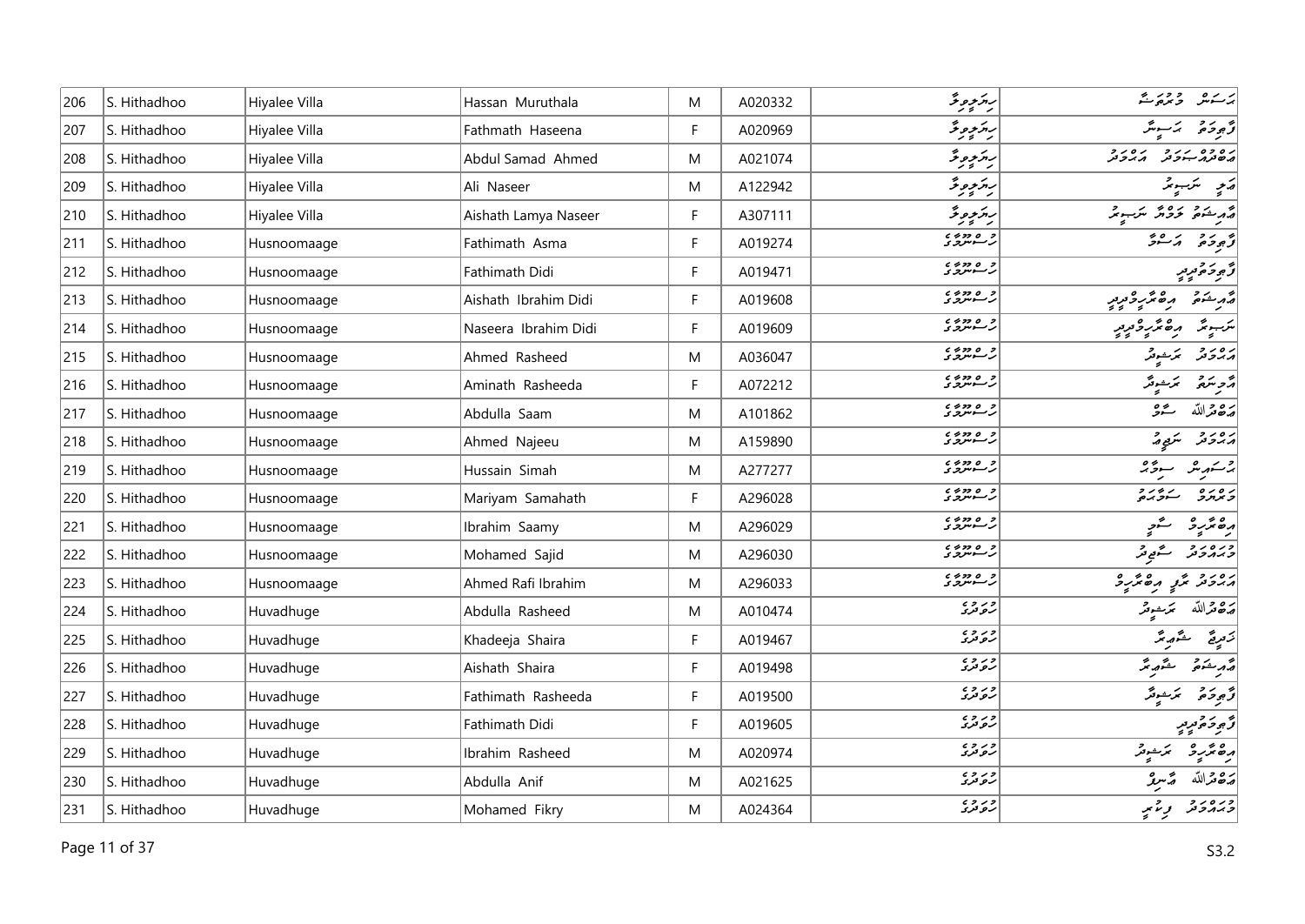| 232 | S. Hithadhoo | Huvadhuge         | Ahmed Rashyd         | M  | A295041 | و ر و ،<br>رو تر د                              | رەرو كەنبەتر                                                                                                                                                                      |
|-----|--------------|-------------------|----------------------|----|---------|-------------------------------------------------|-----------------------------------------------------------------------------------------------------------------------------------------------------------------------------------|
| 233 | S. Hithadhoo | Huvadhuge         | Ahmed Shinah         | M  | A295044 | و ر و ،<br>روىرى                                | ىرەر ئ <sub>ەس</sub> ترىر<br>مەرىر ئىسترىر                                                                                                                                        |
| 234 | S. Hithadhoo | Huvadhuge         | Hassan Asif          | M  | A295047 | ح پر و ۽<br>شر <i>ي</i> تعري                    | برَ سَدَسْ پُر سورٌ                                                                                                                                                               |
| 235 | S. Hithadhoo | Huvadhuge         | Fathimath Saba       | F  | A295048 | و ر و ،<br>روتر <b>ی</b>                        | $\stackrel{\scriptscriptstyle\circ}{\scriptscriptstyle\circ}\stackrel{\scriptscriptstyle\circ}{\scriptscriptstyle\cdot\cdot\phantom{}_{\scriptscriptstyle\circ}}$<br>و مرد د<br>د |
| 236 | S. Hithadhoo | Irudhey Villa     | Ali Mufeed           | Μ  | A021139 | وبرتزء تخر                                      | ړې د وړه.<br>د س                                                                                                                                                                  |
| 237 | S. Hithadhoo | Irudhey Villa     | Aishath Rasheeda     | F  | A021146 | وبرقرو څر                                       | و<br>وگرڪو گرڪونگر                                                                                                                                                                |
| 238 | S. Hithadhoo | Irudhey Villa     | Ahmed Saeed          | M  | A021211 | وبرقروقر                                        | رەر ئەر                                                                                                                                                                           |
| 239 | S. Hithadhoo | Irudhey Villa     | Ibrahim Nizam        | M  | A021318 | ە ئەقىزىرىگە                                    | ستقرح<br>ەرھەترىر <sup>ى</sup>                                                                                                                                                    |
| 240 | S. Hithadhoo | Irudhey Villa     | Hawwa Zahira         | F. | A084910 | ە بىرتىرە ئۇ                                    | ېچ سر پټر<br>م<br>ر ہ ء<br>براد بح                                                                                                                                                |
| 241 | S. Hithadhoo | Irudhey Villa     | Abdulla Nihaz        | M  | A308382 | ە بىرتىرى ئۇ                                    | ەھىراللە<br>سرچي                                                                                                                                                                  |
| 242 | S. Hithadhoo | Irudhey Villa     | Mariyam Rasheedha    | F. | A308383 | مر برنگرمریخه                                   | ر ه ر ه<br><del>ر</del> بربرگ<br>ىمەھىقر                                                                                                                                          |
| 243 | S. Hithadhoo | Irudhey Villa     | Hassan Nadheem       | Μ  | A308384 | ە بەتىرە ئۇ                                     | ىزىكىش بىزىرقى                                                                                                                                                                    |
| 244 | S. Hithadhoo | Javaahiru Vaadhee | Mohamed Abdulla      | M  | A018906 | ر پر بر پر پی میں<br>نے عرب سرعر میں            | وره رو ده دالله                                                                                                                                                                   |
| 245 | S. Hithadhoo | Javaahiru Vaadhee | Aishath Didi         | F  | A020162 | <br>  نے قر <sup>م</sup> ریمرقر می <sub>ر</sub> | پژ <sub>مر</sub> ىشەھ <sup>3</sup> ىرىر<br>                                                                                                                                       |
| 246 | S. Hithadhoo | Javaahiru Vaadhee | Aminath Abdulla      | F  | A021725 | ر و برگرور<br>فرکر برگرور                       | أزمر المستحدث الله                                                                                                                                                                |
| 247 | S. Hithadhoo | Javaahiru Vaadhee | Ali Abdulla          | M  | A069678 | ر پر پر پی میں<br>نے پر سرچ میں                 | أقه قائد الله                                                                                                                                                                     |
| 248 | S. Hithadhoo | Javaahiru Vaadhee | Ahmed Wisaam Mohamed | M  | A305104 | ر پر بر پر پی میں<br>نے عرب سرعر میں            | נסגב <sub>ק</sub> שיב במהבת<br>גמבת קיייב במהבת                                                                                                                                   |
| 249 | S. Hithadhoo | Javaahiru Vaadhee | Ali Wiaam Mohamed    | Μ  | A321683 | ر پر پر پی میں<br>نے پر سرچ میں                 | ג׳בְ פְהל כְמִתְכִע                                                                                                                                                               |
| 250 | S. Hithadhoo | Jemisco           | Fathimath Dhiye      | F  | A018734 | $\overline{\mathcal{C}_{\mathcal{P}}$           | و گه <sub>ج</sub> چه تو تر پر<br>م                                                                                                                                                |
| 251 | S. Hithadhoo | Jemisco           | Mohamed Shareef      | M  | A064842 | قمحة حيثة الم                                   | ورەرو شەرو                                                                                                                                                                        |
| 252 | S. Hithadhoo | Jemisco           | Amjad Abdul Latheef  | M  | A114836 | ء<br> غ حر س <sup>مور</sup>                     | קסק - קספסק.<br>הכבית השיתה ביתי                                                                                                                                                  |
| 253 | S. Hithadhoo | Jemisco           | Aminath Neela        | F  | A154177 | ه د مردم<br>فرم د مردم                          | أأرد منتمر أأمرقه                                                                                                                                                                 |
| 254 | S. Hithadhoo | Jemisco           | Sifna Hassan         | F. | A296169 | لفحو سقط                                        | سورىگە كەسكىل                                                                                                                                                                     |
| 255 | S. Hithadhoo | Jemisco           | Sifana Hassan        | F. | A296170 | اء و مشر<br> ط                                  | سودىگە ئەسكىل                                                                                                                                                                     |
| 256 | S. Hithadhoo | Kafurumaage       | Fathimath Manikfaanu | F  | A019289 | ر د د ه ،<br>مال برو د                          | ۇ ب <sub>و</sub> جەنجە سرىدۇ تىر                                                                                                                                                  |
| 257 | S. Hithadhoo | Kafurumaage       | Mariyam Ibrahim      | F  | A022045 | ر د د » ،<br>ما تو برو د                        | גם גם ביתים                                                                                                                                                                       |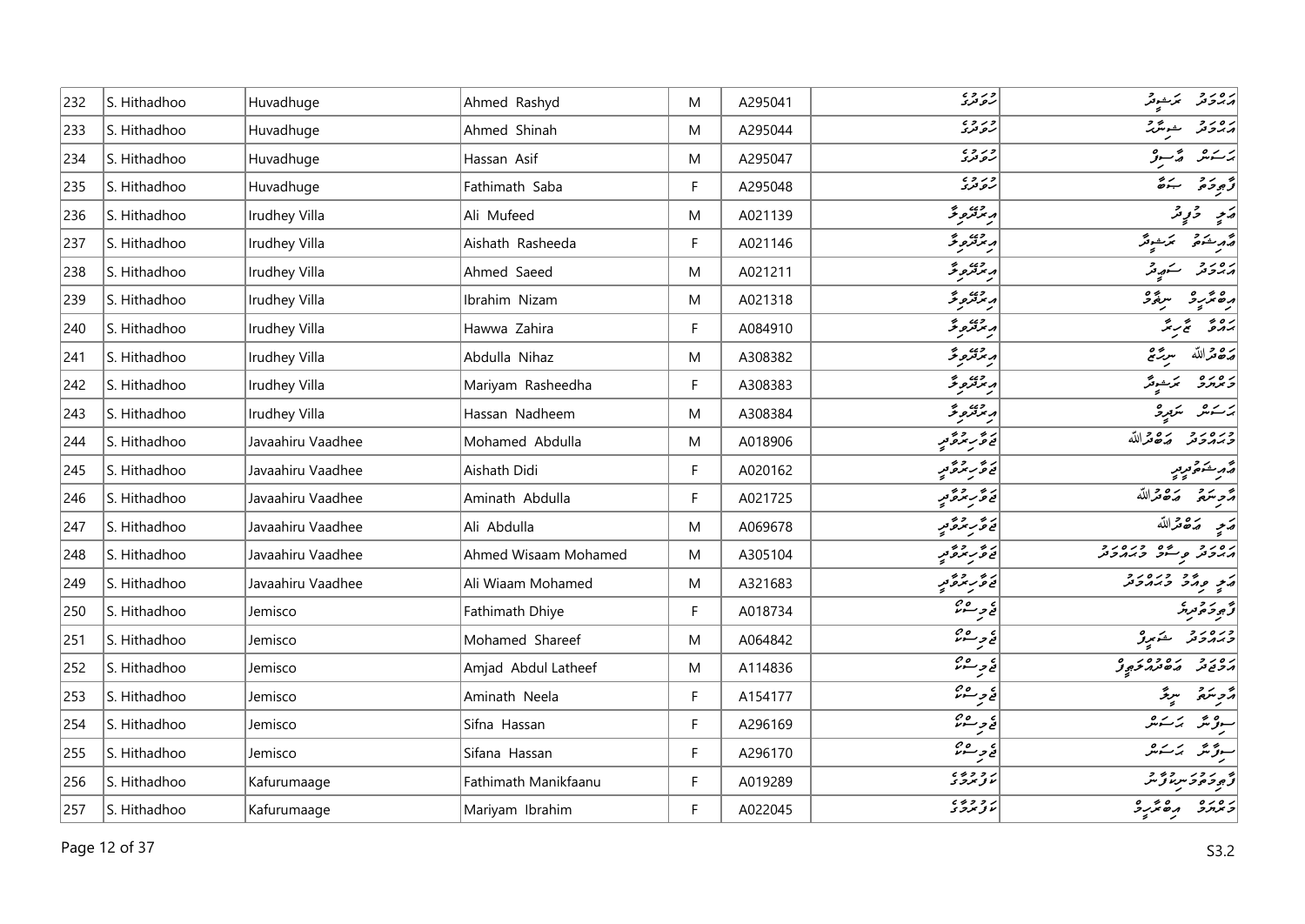| 258 | S. Hithadhoo | Kafurumaage        | Aminath Hassan         | F  | A154016 | ر د د د ،<br>مال مرو د                 | ۇرىتى ئەسكىر                                |
|-----|--------------|--------------------|------------------------|----|---------|----------------------------------------|---------------------------------------------|
| 259 | S. Hithadhoo | Kafurumaage        | Hussain Muslih Mohamed | M  | A277205 | ر د د » ،<br>ما تو برتر د              | وكرير ومبلور وره دو                         |
| 260 | S. Hithadhoo | Kafurumaage        | Hussain Aiham Mohamed  | M  | A277206 | پر و و و ،<br>  تا تو تر پر ی          | ج کے مگر مگر کر دی کے دور د                 |
| 261 | S. Hithadhoo | Kafurumaage        | Abdulla Mausoom        | M  | A294844 | ر د د د ،<br>ما تو برو د               | رە قراللە جەم دە                            |
| 262 | S. Hithadhoo | Kafurumaage        | Aminath Mohamed        | F  | A294846 | ر د د د ،<br>مال مرو د                 | و دره دره در                                |
| 263 | S. Hithadhoo | Kafurumaage        | Fathmath Inaya Mohamed | F. | A294855 | پر و و و ،<br>  تا تو بودگار           | و دو په دره دو                              |
| 264 | S. Hithadhoo | Kaneerumaage       | Mohamed Afeef Didi     | M  | A025141 | ر سرچري<br>پاسپېټرنۍ                   | وبروبرو كرورو المحير                        |
| 265 | S. Hithadhoo | Kaneerumaage       | Ijlal Ibrahim Afif     | M  | A050996 | ر سرچري<br>موسرچري                     | دي گرو ده گرو کرد                           |
| 266 | S. Hithadhoo | Kaneerumaage       | Ibrahim Afif Didi      | M  | A051475 | ر سرچر <sup>ي</sup>                    | رە ئرىر ھۆۋىرىر                             |
| 267 | S. Hithadhoo | Kaneerumaage       | Aneesa Ali Didi        | F  | A052848 | ر سرچوي<br>ماسپېرېږي                   | أرسرت كروورور                               |
| 268 | S. Hithadhoo | Kanfaiybageechaage | Mohamed                | M  | A020801 | ر ه ر ه ر<br>با سروه تو گرد            | ور ە ر د<br><i>د بە</i> پەر                 |
| 269 | S. Hithadhoo | Kanfaiybageechaage | Fathimath Hidhaya      | F  | A321733 | ر ه ره ر په په<br>مشروه توگور          | رەگەگە<br>وٌمودَمُ                          |
| 270 | S. Hithadhoo | Kanmatheege        | Fathimath Ameena       | F  | A019272 | بز چر <sub>کتم</sub> پر                | وٌ وَدَهُ دَدِيدٌ                           |
| 271 | S. Hithadhoo | Kanmatheege        | Aminath Mohamed        | F. | A019493 | ئەنگە ئەمو ئە                          | י הים בגם בי                                |
| 272 | S. Hithadhoo | Kanmatheege        | Ahmed Firag            | M  | A295145 | ر هر د ءِ<br>پاڪرچ و                   | أرور ويزة                                   |
| 273 | S. Hithadhoo | Kanmatheege        | Aishath Sameena        | F  | A295148 | ره ره م<br>  ما مرچه مح                | ۇرمۇق سۇچىگ                                 |
| 274 | S. Hithadhoo | Kanmatheege        | Mariyam Siyaana        | F  | A295153 | بزېږې ته د                             | سودين<br>ر ه ر ه<br><del>و</del> بربرو      |
| 275 | S. Hithadhoo | Kanmatheege        | Khadheeja Simaana      | F. | A295937 | ئەنگە ئەمو ئە                          | سىدۇبتر<br>رکورنج<br>س                      |
| 276 | S. Hithadhoo | Karaamaage         | Aminath Ibrahim        | F. | A019711 | ر ۶۵۶ د<br>ما بورسی                    | أروسكو<br>مەھرىر                            |
| 277 | S. Hithadhoo | Karaamaage         | Shaheem Ali            | M  | A019912 | ر ۶۵۶<br>ما بورسی                      | ے کر دی<br>سنگھاڑ<br>ەكىسى                  |
| 278 | S. Hithadhoo | Karaamaage         | Ibrahim Ali            | M  | A043773 | ر ۶ ۵ م<br>ما بورسی                    | ە ھەترىر <sup>ە</sup>                       |
| 279 | S. Hithadhoo | Karanfooge         | Mohamed Musid          | M  | A044140 | ر ر د دد ه<br>ما نیرسربی ی             | כנסג כפיקה                                  |
| 280 | S. Hithadhoo | Karanfooge         | Abdulla Moosa          | M  | A072963 | ر ر د د د د<br>را بر مرو د             | ەھىراللە<br>دومعه                           |
| 281 | S. Hithadhoo | Karankaamaage      | Mariyam Sithara        | F  | A056436 | ر ر ه د د ،<br>ما برس د د              | سەھ ئىر<br>ر ه بر ه<br>تر <del>ب</del> ر بر |
| 282 | S. Hithadhoo | Karankaamaage      | Fauziyya Hussain       | F. | A073352 | ر ر ه د د »<br>ما بر سرد د د           | גב כל הביתית                                |
| 283 | S. Hithadhoo | Karankaamaage      | Mohamed Marzooq        | M  | A138695 | ر ر ه ه ه »<br>ر بر سرد <del>و</del> ی | כנסנים נפחד.<br>כנמכת כינים                 |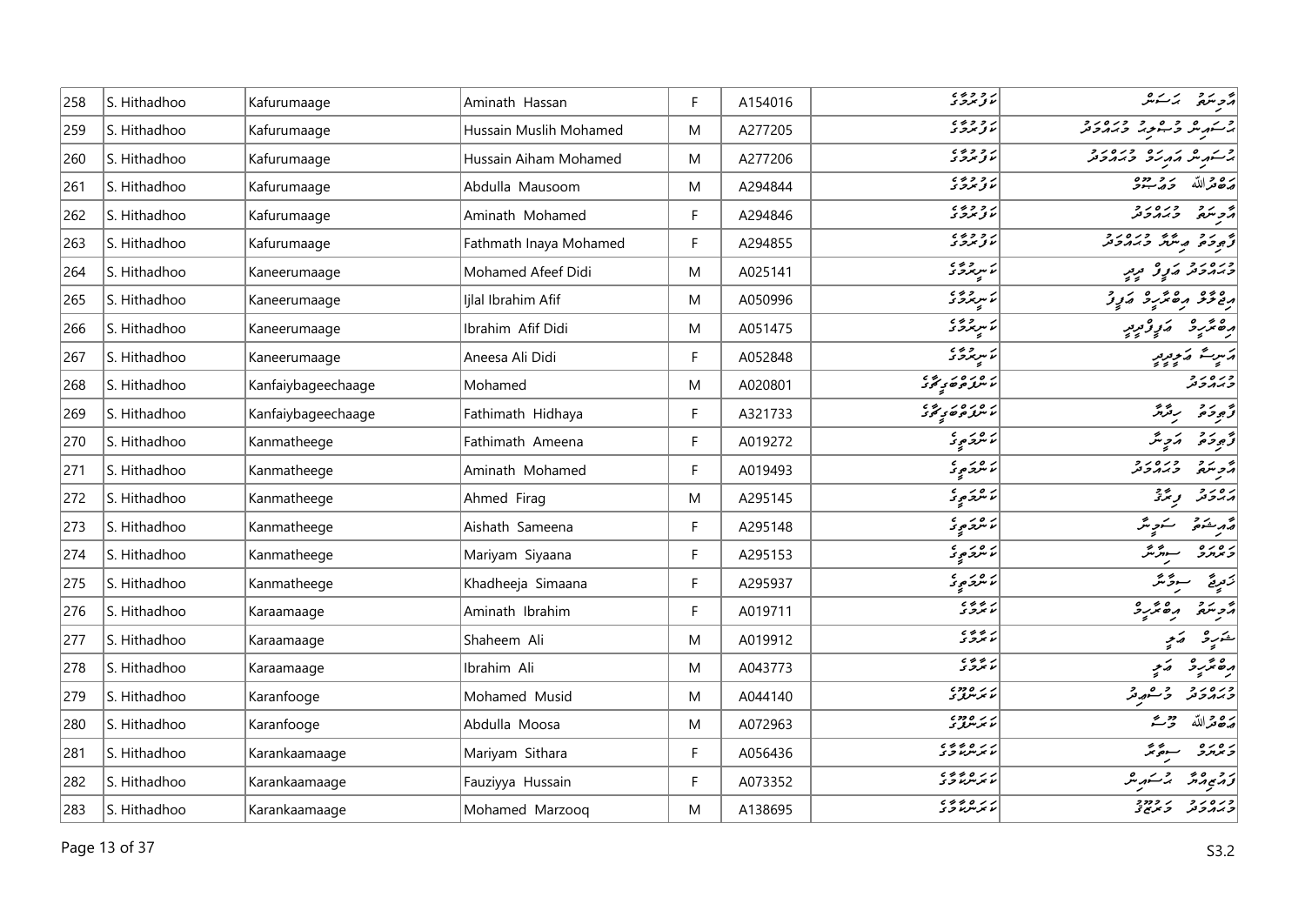| 284 | S. Hithadhoo | Kaseeraage        | Ibrahim Futhaa           | M           | A019632 | ئە سەيىرى<br>س          | دە ئەردىۋە                                                                                                                                                                                                                                                                                                                                                                                                                                    |
|-----|--------------|-------------------|--------------------------|-------------|---------|-------------------------|-----------------------------------------------------------------------------------------------------------------------------------------------------------------------------------------------------------------------------------------------------------------------------------------------------------------------------------------------------------------------------------------------------------------------------------------------|
| 285 | S. Hithadhoo | Kaseeraage        | Mariyam Aneeza           | $\mathsf F$ | A019634 | ر<br>ما سېږېدنه         | ر ه ر ه<br><del>و</del> بربرو<br>ە ئەسرىتى                                                                                                                                                                                                                                                                                                                                                                                                    |
| 286 | S. Hithadhoo | Kaseeraage        | Fathimath Nahida         | F           | A019636 | ئەسىرىمى<br>            | ىتزىرىتر<br>ۇ بوخ م                                                                                                                                                                                                                                                                                                                                                                                                                           |
| 287 | S. Hithadhoo | Kaseeraage        | Zulaikha Sahmeena        | F           | A019698 | ئەسىرىمى<br>            | سەرىيە پىر<br>چ ئۇ <sub>م</sub> رتَّ                                                                                                                                                                                                                                                                                                                                                                                                          |
| 288 | S. Hithadhoo | Kaseeraage        | Hussain Fahmy            | M           | A039775 | ئەسىيەتىرى<br> -        | برسكريثر أورحي                                                                                                                                                                                                                                                                                                                                                                                                                                |
| 289 | S. Hithadhoo | Kaseeraage        | Aishath Shara            | F           | A277297 | ر<br>ئاسىيىتى ئە        | $\begin{array}{cc} \overbrace{\hspace{15em}}^{\hspace{15em} 5} & \overbrace{\hspace{15em}}^{\hspace{15em} 5} & \overbrace{\hspace{15em}}^{\hspace{15em} 5} & \overbrace{\hspace{15em}}^{\hspace{15em} 5} & \overbrace{\hspace{15em}}^{\hspace{15em} 5} & \overbrace{\hspace{15em}}^{\hspace{15em} 5} & \overbrace{\hspace{15em}}^{\hspace{15em} 5} & \overbrace{\hspace{15em}}^{\hspace{15em} 5} & \overbrace{\hspace{15em}}^{\hspace{15em} $ |
| 290 | S. Hithadhoo | Kaseeraage        | Mariyam Suha             | F           | A277298 | ىز سەيترى<br>ئ          | دەرە دە                                                                                                                                                                                                                                                                                                                                                                                                                                       |
| 291 | S. Hithadhoo | Kaseeraage        | Ahmed Zahir              | M           | A296200 | ئەسىپەتى<br>س           | بروئر تر<br>پچ ریز<br>پخ                                                                                                                                                                                                                                                                                                                                                                                                                      |
| 292 | S. Hithadhoo | Kaseeraage        | Agisa                    | F           | A296205 | ئە سەيىرى<br>ئ          | وتتوبته                                                                                                                                                                                                                                                                                                                                                                                                                                       |
| 293 | S. Hithadhoo | Kaseeraage        | Hussain Arif             | M           | A296207 | ئەسىيەتىرى<br> -        | برسكريش المجرو                                                                                                                                                                                                                                                                                                                                                                                                                                |
| 294 | S. Hithadhoo | Kaseeraage        | Fathmath Sama            | F           | A296211 | ئەسىيەتىرى<br>          | سەبىيە<br>ۇ بو ئەد                                                                                                                                                                                                                                                                                                                                                                                                                            |
| 295 | S. Hithadhoo | Kashmeeru Vaadhee | Aminath Zuhaira          | $\mathsf F$ | A296193 | ئەشۋىر ئەر              | ىن ئەرىبە<br>سى<br>أروسرة                                                                                                                                                                                                                                                                                                                                                                                                                     |
| 296 | S. Hithadhoo | Kasratheege       | Ahmed Moosa              | M           | A019170 | برع بريد                | رەر دىر                                                                                                                                                                                                                                                                                                                                                                                                                                       |
| 297 | S. Hithadhoo | Kasratheege       | Mohamed Moosa            | M           | A019490 | ئەسىمبرىي               | و ر ه ر د<br>تر پر ژ تر<br>دين مشر                                                                                                                                                                                                                                                                                                                                                                                                            |
| 298 | S. Hithadhoo | Kasratheege       | Abdulla Moosa            | M           | A049532 | ىز شەنئە <sub>م</sub> ئ | مەھىراللە<br>درمی                                                                                                                                                                                                                                                                                                                                                                                                                             |
| 299 | S. Hithadhoo | Kelaamaage        | Aishath Rafia            | F           | A019489 | ى ئۇ ئەي<br>مەمۇرى      | مەرخىق ئۇرۇ                                                                                                                                                                                                                                                                                                                                                                                                                                   |
| 300 | S. Hithadhoo | Kelaamaage        | Fazeela Hassan           | F           | A022127 | ، بۇ ئەي<br>مەمۇرى      | تى ئەن ئەسكەش                                                                                                                                                                                                                                                                                                                                                                                                                                 |
| 301 | S. Hithadhoo | Kelaamaage        | Hassan Futha             | M           | A295950 | ء پیچ ۽<br> ما مگر پی   | بر پە ھەمۋىتى                                                                                                                                                                                                                                                                                                                                                                                                                                 |
| 302 | S. Hithadhoo | Kelaamaage        | Ahmed Husaam             | M           | A295952 | ء پیچ ۽<br> ما مگر پی   | رەرو ويو                                                                                                                                                                                                                                                                                                                                                                                                                                      |
| 303 | S. Hithadhoo | Kelaamaage        | Aishath Hilya Ibrahim    | $\mathsf F$ | A295956 | ء پیچ ۽<br> ما مگرچ ي   | התשים גבת תסתיב                                                                                                                                                                                                                                                                                                                                                                                                                               |
| 304 | S. Hithadhoo | Kilonaage         | Aishath Ahmed Didi       | F           | A020044 | برعو يثرى               | و<br>درخوم دروروبر                                                                                                                                                                                                                                                                                                                                                                                                                            |
| 305 | S. Hithadhoo | Kilonaage         | Aminath Didi             | F           | A020101 | بردميني                 | و<br>مەر سەھمەت                                                                                                                                                                                                                                                                                                                                                                                                                               |
| 306 | S. Hithadhoo | Kilonaage         | Ahmed Hassan             | M           | A305445 | بېرغىيى                 | رەرد ئەسكىر                                                                                                                                                                                                                                                                                                                                                                                                                                   |
| 307 | S. Hithadhoo | Kilonaage         | Fathimath Hamdhaa Faheem | F.          | A305451 | بېرغىيى                 | و ده روند زره                                                                                                                                                                                                                                                                                                                                                                                                                                 |
| 308 | S. Hithadhoo | Kilonaage         | Ahmed Hamdhan Faheem     | M           | A305452 | برعویمهٔ                | ره رو ره ده و ره<br>دروند برونرس و ره                                                                                                                                                                                                                                                                                                                                                                                                         |
| 309 | S. Hithadhoo | Kilonaage         | Mariyam Shizny Faheem    | F           | A305455 | <br>  بوڅېنگو           | ويروو حدثم سي ورو                                                                                                                                                                                                                                                                                                                                                                                                                             |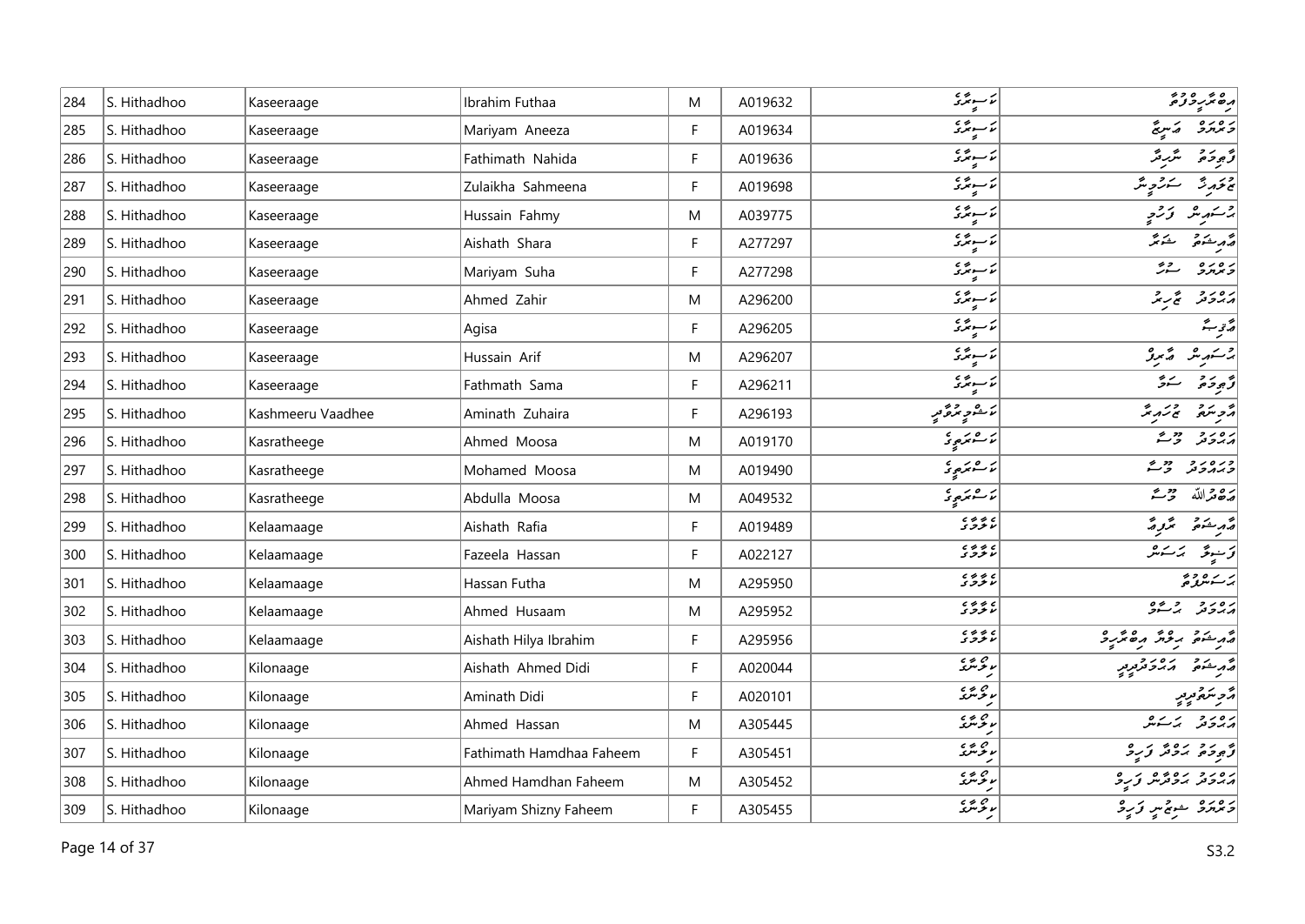| 310 | S. Hithadhoo | Kinbihiyaa      | Hussain Ibrahim     | M         | A001042 | ا را سرچار پر<br><u>کر است ا</u>      | بر سکر شهر مره مخرج                        |
|-----|--------------|-----------------|---------------------|-----------|---------|---------------------------------------|--------------------------------------------|
| 311 | S. Hithadhoo | Kinbihiyaa      | Mohamed Shahid      | M         | A294841 | ا پر سرچ ريژ<br><u>گر گر ر</u>        | ورەرو شەرق                                 |
| 312 | S. Hithadhoo | Kinbihiyaa      | Ahmed Shabeen       | M         | A294848 | ر سرچ ر پژ<br>ر                       | رەرو خوم م                                 |
| 313 | S. Hithadhoo | Kinbihiyaa      | Shaabin Hussain     | M         | A294852 | ا را سعد رو<br>مستقبله                | شوه شركه محر مثر                           |
| 314 | S. Hithadhoo | Kinbihiyaa      | Ali Shuaib Hussain  | M         | A352665 | ا را سر پیر<br>مسلم است.<br>مسلم است. | مَعٍ څمکمره چمکمره                         |
| 315 | S. Hithadhoo | Kudathila       | Mariyam Didi        | F         | A018894 | لاءموخه                               | <br>  تر چهرد ورور<br>  تر پر ژ            |
| 316 | S. Hithadhoo | Kukunmaage      | Aminath Dhiye       | F         | A019496 | د د ه و و و<br>ما ما مرد د            | أأحر سكوفروكر                              |
| 317 | S. Hithadhoo | Kukunmaage      | Fathimath Dhie      | F         | A019600 | د د ه و و ،<br>ما ما مرچ ي            | ۇ بەر ئەرى<br>قىمۇمەر                      |
| 318 | S. Hithadhoo | Kukunmaage      | Mariyam Shadiya     | F         | A019603 | و و ه پو ،<br>ما ما مرچ <sub>ک</sub>  | دەرە شەر                                   |
| 319 | S. Hithadhoo | Kukunmaage      | Ibrahim Shareef     | ${\sf M}$ | A027977 | د د ه و و ،<br>ما ما مرد د            | ە ھەترىرى<br>برھەترىرى<br>ڪ مور و<br>سنڌ س |
| 320 | S. Hithadhoo | Kukunmaage      | Mohamed Saeed       | M         | A079842 | د د ه و و ،<br>ما ما مرو د            | ورەرو كەر                                  |
| 321 | S. Hithadhoo | Kukunmaage      | Ali Hassan          | M         | A084626 | و و ه و و ،<br>ما ما مرچ ي            | أويمي أيركبش                               |
| 322 | S. Hithadhoo | Kulhithulhaage  | Ali Abdulla         | M         | A051440 | د په دوه ،<br>ما موځونو               | أصَعٍ صَصْحَداللّه                         |
| 323 | S. Hithadhoo | Kulhithulhaage  | Adham Abdulla       | ${\sf M}$ | A076325 | د و و و و<br>ما موجود و               | بروره بره والله                            |
| 324 | S. Hithadhoo | Kulhithulhaage  | Aishath Dhiye       | F         | A084669 | د د د د ،<br>ما نوح نر د              | و<br>مەر شىمى تىرىر                        |
| 325 | S. Hithadhoo | Kulhithulhaage  | Hussain Abdulla     | ${\sf M}$ | A296159 | ۶ په ۶ په<br>ما نوح نو ی              | بر مسكور محدث الله                         |
| 326 | S. Hithadhoo | Kulhithulhaage  | Fathimath Aalaa Ali | F         | A381983 | د په د دي<br>مړينو توکو               | و دو وو دو                                 |
| 327 | S. Hithadhoo | Kurahaage       | Ibrahim Ahmed       | ${\sf M}$ | A020071 | ۶ پر پر پر<br>ما تیمرگری              | פיציב גיבע                                 |
| 328 | S. Hithadhoo | Kurahaage       | Hawwa Raziyya       | F         | A020107 | ۶ بر ۲۰<br>ما <del>ب</del> رگری       | $20 - 20 - 20 - 1$                         |
| 329 | S. Hithadhoo | Kurahaage       | Naseema Ibrahim     | F         | A020119 | ۶ ر و ›<br>را برگ                     |                                            |
| 330 | S. Hithadhoo | Kurahaage       | Shameeza Ibrahim    | F         | A020179 | ۶ پر پر پر<br>ما تیمرنری              | أشوية أوقتريرة                             |
| 331 | S. Hithadhoo | Kurahaage       | Moosa Naseer        | M         | A059039 | د ر و ،<br>ما بور د                   | وقت متن المراجعة<br>مراجع                  |
| 332 | S. Hithadhoo | Laamige         | Hawwa Didi          | F         | A021086 | نژ <sub>حر ک</sub>                    | <br>  پر ژگورور<br>                        |
| 333 | S. Hithadhoo | Laamige         | Moosa Anwar         | M         | A294988 | ۇ <sub>ج ئى</sub>                     | برەر د<br>دیں مشر                          |
| 334 | S. Hithadhoo | Lainoofarumaage | Mariyam Nazima      | F         | A020039 | <br>  د مرسر سرد د                    | رەرە شرك                                   |
| 335 | S. Hithadhoo | Lainoofarumaage | Aminath Sharoona    | F         | A020158 | ى پەر دەپرى<br>ئىمەسلامرى             | أأرجو المتوجب المتعارض                     |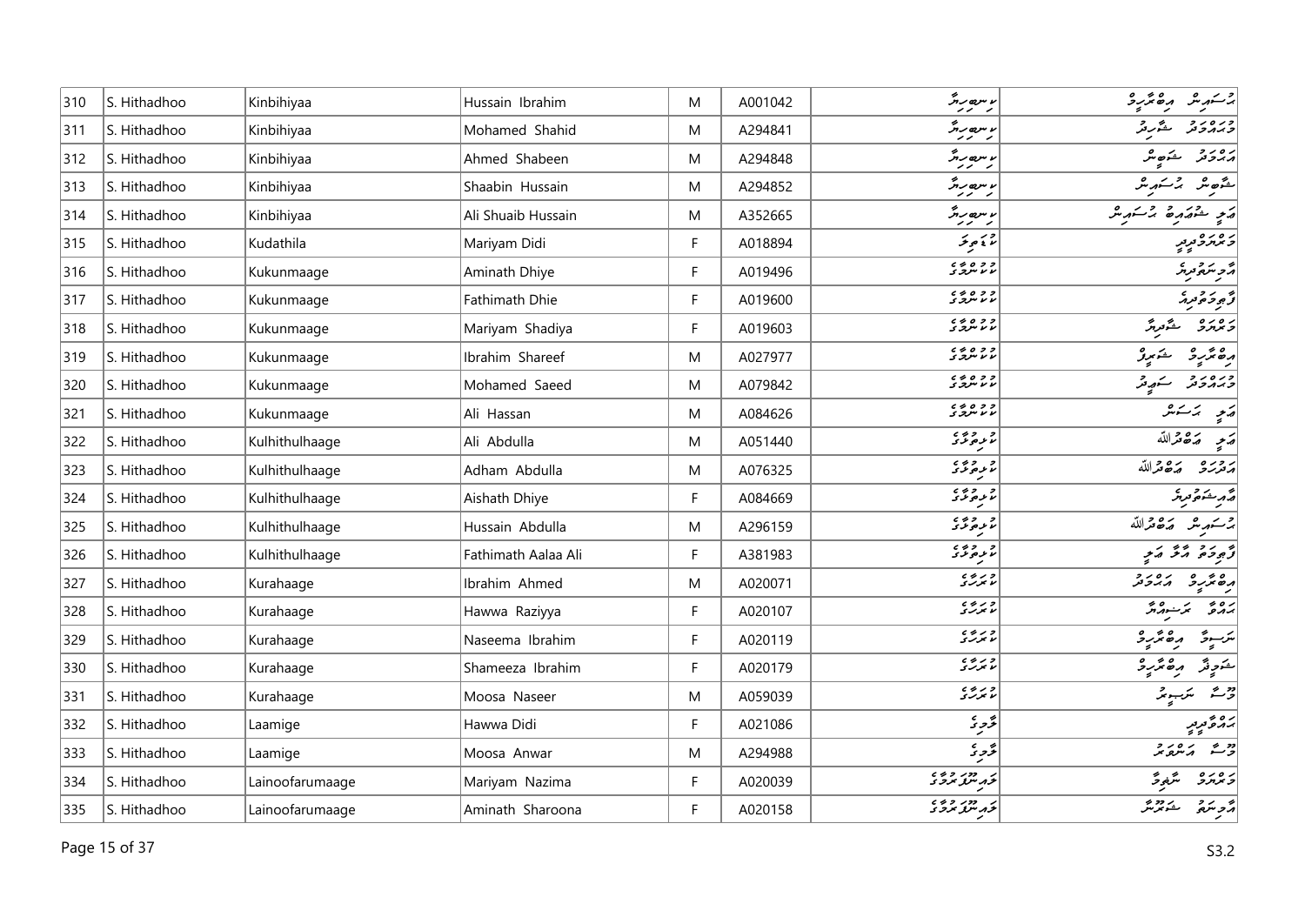| 336 | S. Hithadhoo | Lainoofarumaage | Ahmed Haleem          | M           | A021695 | ى پەر دەپرى<br>مەسىر ئىرى                       | بروبر و<br>برجرو                                                                                                                                                                                                                 |
|-----|--------------|-----------------|-----------------------|-------------|---------|-------------------------------------------------|----------------------------------------------------------------------------------------------------------------------------------------------------------------------------------------------------------------------------------|
| 337 | S. Hithadhoo | Lainoofarumaage | Ibrahim Ali           | M           | A024510 | تر دور و د ،<br>نوم سرگرمرو د                   | ەر ھەتمەر 2<br>س                                                                                                                                                                                                                 |
| 338 | S. Hithadhoo | Lainoofarumaage | Mohamed Shanooz       | M           | A069789 | ى پەيدىن دەپ                                    | وره رو دوه<br>وبرووتر شوسرچ                                                                                                                                                                                                      |
| 339 | S. Hithadhoo | Lainoofarumaage | Mohamed Azlan Latheef | M           | A305300 | ى پەيدىن دەپ                                    | ورەر د پروژه تەپرو                                                                                                                                                                                                               |
| 340 | S. Hithadhoo | Lainoofarumaage | Hussain Auraf Latheef | M           | A305313 | ى پەر دەپ<br>ئەرسى                              | بر مسكر شركة المستعمر المستجمع وتحريج وتحريج وتحريج وتحريج وتحريج وتحريج وتحريج وتحريج وتحريج المستجمات المستجما                                                                                                                 |
| 341 | S. Hithadhoo | Lainoofarumaage | Hassan Shah           | M           | A311371 | ا در دور و و و ا                                | يرك مدار وحرار                                                                                                                                                                                                                   |
| 342 | S. Hithadhoo | Lainoofarumaage | Mohamed Siyaan Shah   | M           | A392494 | تەر دور و دې<br>خەرسىگە تىرى ئ                  | ورەرو سەرھ ھەر                                                                                                                                                                                                                   |
| 343 | S. Hithadhoo | Land mark       | Hawwa Ahmed Didi      | F           | A020105 | ر، ە ە »<br>ئۇس ئەترىر                          | ره د مسر د در د در در در در در در در این در این در این در این در این در این در این در این در این در این در این<br>این در هر این در این در این در این در این در این در این در این در این در این در این در این در این در این در ای |
| 344 | S. Hithadhoo | Life            | Aishath Naseera       | F           | A019452 | ځه ی                                            |                                                                                                                                                                                                                                  |
| 345 | S. Hithadhoo | Life            | Aly Naashid           | M           | A141810 | ځهږو                                            | ر<br>مرد سرشونر                                                                                                                                                                                                                  |
| 346 | S. Hithadhoo | Life            | Hussain Shujau        | M           | A294991 | ځه ی                                            | جرسكور شروع و                                                                                                                                                                                                                    |
| 347 | S. Hithadhoo | Life            | Abdulla Saain         | M           | A294994 | ځېږ ژ                                           | أرَدَة مَرَاللَّهُ جَمْدِ مِرْ                                                                                                                                                                                                   |
| 348 | S. Hithadhoo | Likagasdhoshuge | Afeefa Hussain        | F           | A020054 | و پر پہ و د و ءِ<br>حرما <sub>کی</sub> سے فرمری | ړَږِرَ لاسکرېنگر                                                                                                                                                                                                                 |
| 349 | S. Hithadhoo | Likagasdhoshuge | Azeeza Hussain        | F           | A020114 | ر ر صور د<br>مورد کا سافرمزی                    | ەي ئەسىر                                                                                                                                                                                                                         |
| 350 | S. Hithadhoo | Likagasdhoshuge | Shaziyya Mohamed Didi | F           | A020182 | و پر پہ و د و ء<br>حرما <sub>کی</sub> مسلوموری  | شكوره به وره رو ويرد                                                                                                                                                                                                             |
| 351 | S. Hithadhoo | Likagasdhoshuge | Safiyya Hussain       | F           | A053478 | و د د صعود و ه<br>و د کار سکوترنوی              | سكوماه المركبات                                                                                                                                                                                                                  |
| 352 | S. Hithadhoo | Likagasdhoshuge | Hussain Noor Mohamed  | M           | A277615 | ر ر ر ه پر و ،<br>و د کار سافر مرک              | و د ه ه دو وره دو<br>پرسوړس سرچر وبرمرونو                                                                                                                                                                                        |
| 353 | S. Hithadhoo | Likagasdhoshuge | Noora Mohamed         | F           | A305513 | د رکھ رے پورے<br>مورد کا مسلولوں                | دد وره د و<br>سرگر ورورونو                                                                                                                                                                                                       |
| 354 | S. Hithadhoo | Liver           | Mohamed Ibrahim       | M           | A000576 | ووً بر                                          |                                                                                                                                                                                                                                  |
| 355 | S. Hithadhoo | Lonumidhumaage  | Aishath Sa aadha      | F           | A020082 | پر تر <sub>حر</sub> تر پر د                     | سەھەتىر<br>پ <sup>ر</sup> در شوځ                                                                                                                                                                                                 |
| 356 | S. Hithadhoo | Lonumidhumaage  | Fathimath Afeefa      | $\mathsf F$ | A020129 | بو پر پر پر پر پر<br>محمد پر پر پر              | ر و د د د د د                                                                                                                                                                                                                    |
| 357 | S. Hithadhoo | Lonumidhumaage  | Hawwa Aniya           | F           | A020197 | پر تر <sub>حر</sub> پر پ                        | برەپچ<br>پر سرچر                                                                                                                                                                                                                 |
| 358 | S. Hithadhoo | Lonumidhumaage  | Mariyam Shareefa      | F           | A020199 | بو چ <sub>رچرم</sub> ۍ<br>مر <i>سرچ</i> رم      | ر ه ر ه<br>د بربرگ<br>ے کھیوٹر                                                                                                                                                                                                   |
| 359 | S. Hithadhoo | Lonumidhumaage  | Maryam Anaa Ahmed     | $\mathsf F$ | A303009 | بو چ <sub>رچرم</sub> ی<br>محسر پرچر             | ג ם גם גם גם גב<br>בינו <i>ת ב</i> "הגבת                                                                                                                                                                                         |
| 360 | S. Hithadhoo | Maahiyaa        | Fathmath Hilalaa      | F           | A018194 | و گر پر<br>ر                                    | ۇ <sub>ب</sub> ودۇ بەۋۋ                                                                                                                                                                                                          |
| 361 | S. Hithadhoo | Maahiyaa        | Mohamed Hassan Didi   | M           | A018769 | د سر پر<br>ر                                    | ورەرو كەككەبولو                                                                                                                                                                                                                  |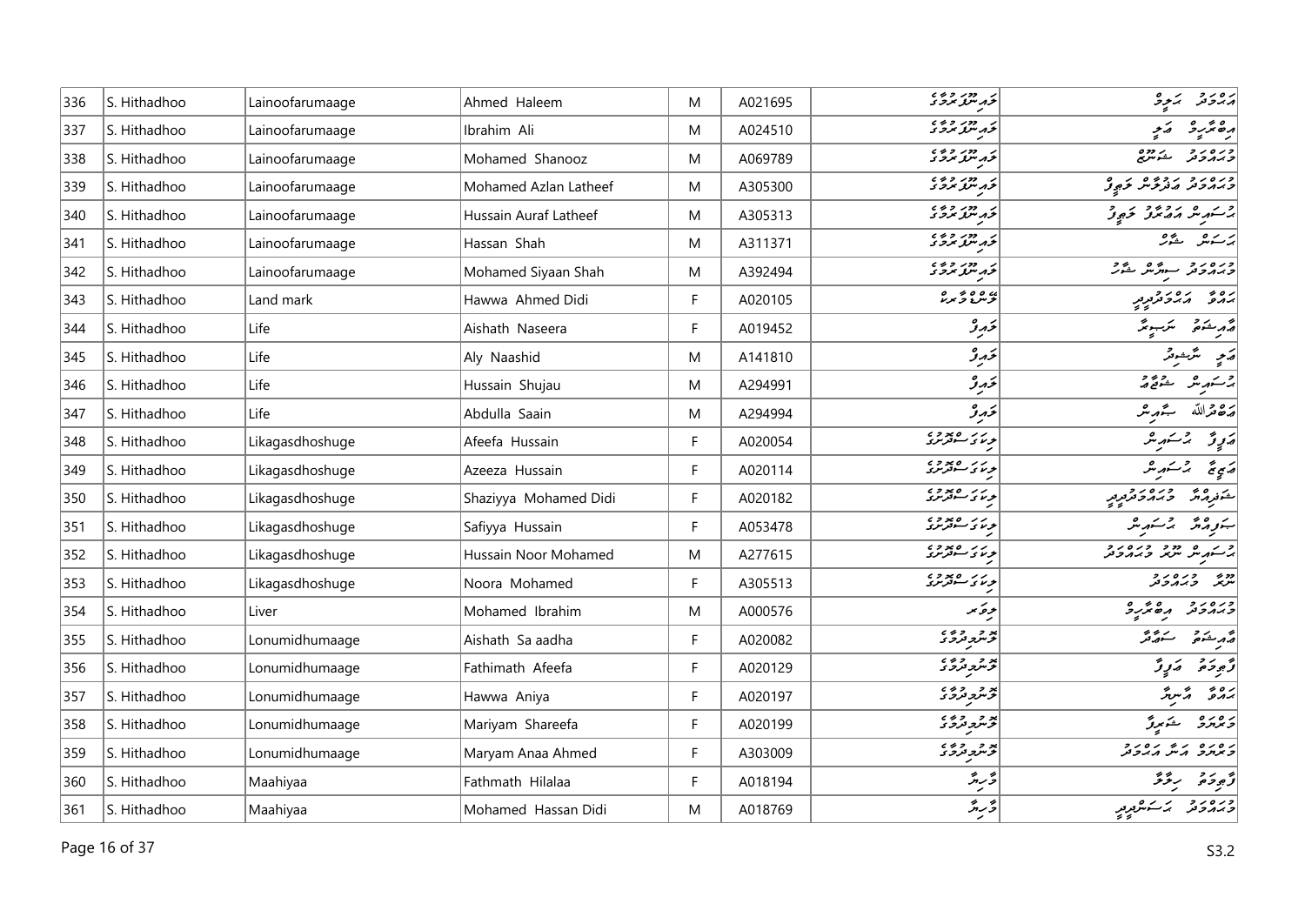| 362 | S. Hithadhoo | Maahiyaa           | Aminath Nizna        | F  | A021083 | د بر<br>م                                                        | سرچ سگر<br>أرمر وسره                                       |
|-----|--------------|--------------------|----------------------|----|---------|------------------------------------------------------------------|------------------------------------------------------------|
| 363 | S. Hithadhoo | Maahiyaa           | Nashwa Mohamed       | F. | A294766 | د سر پر<br>ر                                                     | سرشوش<br>و ر ه ر و<br><i>و پر</i> پر تر                    |
| 364 | S. Hithadhoo | Maahiyaa           | Mariyam Nizha        | F. | A294778 | و ٌر پر                                                          | ر ه ر ه<br><del>د</del> بربرگ<br>سرچ گ                     |
| 365 | S. Hithadhoo | Maan               | Ibrahim Hasin Hassan | M  | A325369 | ۇ بىر                                                            | چە سەھرىرىكىسى<br>ە ھەترىرى<br>برھ تىرىرى                  |
| 366 | S. Hithadhoo | Maaz               | Fathimath Haneef     | F  | A020987 | رچم                                                              | ۇۋۇۋە ئەبېر                                                |
| 367 | S. Hithadhoo | Maaz               | Ibrahim Haneef       | M  | A021034 | $\overset{o}{\scriptstyle\sigma}\overset{o}{\scriptstyle\sigma}$ | دە ئۆرۈ<br>برسوقر                                          |
| 368 | S. Hithadhoo | Maaz               | Ahmed Mohamed        | M  | A021258 | ر<br>ژی                                                          | بر 2 پر 13<br>مربر <del>5</del> تر<br>و رە ر د<br>تر پروتر |
| 369 | S. Hithadhoo | Maaz               | Aminath Haneef       | F  | A021259 | رچ                                                               | أأروبتهم أيسر                                              |
| 370 | S. Hithadhoo | Maaz               | Mariyam Didi         | F  | A021522 | رچ                                                               | <br>  تر چربر 3 در در                                      |
| 371 | S. Hithadhoo | Maaz               | Inaaz Shafeeq        | M  | A277101 | رچ                                                               | وبترجح<br>ے کو تو <sup>3</sup>                             |
| 372 | S. Hithadhoo | Maaz               | lyad Shafeeq         | M  | A278280 | رچ                                                               | أرور المستورة                                              |
| 373 | S. Hithadhoo | Mahulabuge         | Mohamed Habeeb       | M  | A010127 | ر و ر و ،<br>تر تر ن                                             | כנסנכ גם                                                   |
| 374 | S. Hithadhoo | Mahulabuge         | Hussain Zaidi        | M  | A019393 | ر ور و ،<br>تر تر <del>ه</del> د                                 | ير سكور من المحامد من                                      |
| 375 | S. Hithadhoo | Mahulabuge         | Ibrahim Zaidhy       | M  | A019469 | ر ور و ،<br>تر تر <del>ه</del> د                                 | وەترىر تەرىر                                               |
| 376 | S. Hithadhoo | Mahulabuge         | Aishath Seena        | F  | A019497 | ر ور و ،<br>تر تر <del>ه</del> د                                 | ا پر مرکز دیگر<br>اور مرکز میکن<br>سەمىگر<br>=             |
| 377 | S. Hithadhoo | Mahulabuge         | Mariyam Shahida      | F. | A019602 | ر ور و ،<br>تر رفون                                              | ر ه ر ه<br><del>د</del> بربرو<br>ستەرىتر                   |
| 378 | S. Hithadhoo | Mahulabuge         | Aminath Zahida       | F. | A022027 | ر ور و ،<br>تر تر <del>ه</del> د                                 | ىتى ر تىر<br>أرمز                                          |
| 379 | S. Hithadhoo | Mahulabuge         | Hassan Rashid        | M  | A073865 | ر ور و ،<br>تر تر <del>ی</del> ن د                               | ئەسەئى <sup>س</sup><br>یجرشہ تر<br>مرک                     |
| 380 | S. Hithadhoo | Mahulabuge         | Aminath Reena        | F. | A295095 | ر و ر و ،<br>تر تر ن                                             | أرمز تمر<br>ىرىتر                                          |
| 381 | S. Hithadhoo | Mahulabuge         | Ahmed Aalim          | M  | A295096 | ر و ر و ،<br>تر رخان                                             | رژوژ<br>ر ە ر د<br>م.ر <del>د</del> تر                     |
| 382 | S. Hithadhoo | Mahulabuge         | Mohamed Azim         | M  | A295098 | ر ور و ،<br>تر تر <del>ی</del> ن د                               | כנסנב הב                                                   |
| 383 | S. Hithadhoo | Makhmaagasdhoshuge | Hassan Manikfaan     | M  | A020045 | ر ہ بر ر صوبے د<br>تر ئرگر کا سکور مر <sub>ک</sub>               | ئەسەمىرى سرىدۇ ئىر                                         |
| 384 | S. Hithadhoo | Makhmaagasdhoshuge | Aishath Razana       | F  | A020047 | ر ہ پر ر ہے و ،<br>تر ئرن کا سکوس                                | أقهر شدة والمحمدة مكر                                      |
| 385 | S. Hithadhoo | Makhmaagasdhoshuge | Abdulla Najeeh       | M  | A020049 | ر ہ بر ر ہے و ،<br>تر ئرن کا سکور دی                             | أرة قرالله تتزيير                                          |
| 386 | S. Hithadhoo | Makhmaagasdhoshuge | Mohamed Salih Hassan | M  | A020111 | ر ه و ر ه پر و ،<br>تر نر د که سوتر دی                           | ورەرو بەرە ئەسەر                                           |
| 387 | S. Hithadhoo | Makhmaagasdhoshuge | Mariyam Didi         | F  | A020171 | ر ٥ ۶ ر ٥ پر ٥ و ٢<br>تر تر تر کوتر تر و                         | ر - ه بر ه<br>  تر بر بر کرد پر                            |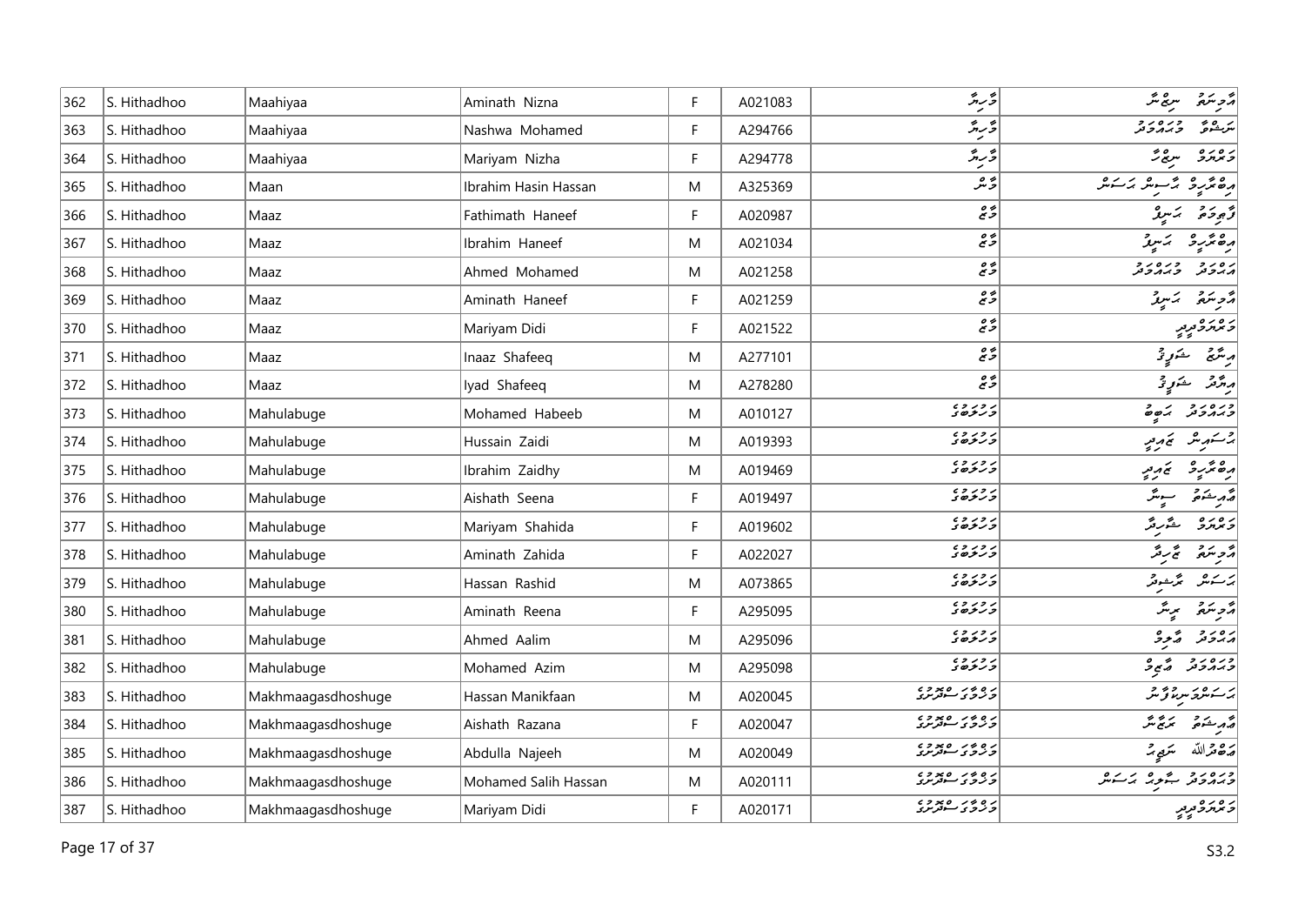| 388 | S. Hithadhoo | Makhmaagasdhoshuge | Aliya Hassan                | F         | A020175 | ر ہ پر ر صد و ،<br>تر ئر تر کا سکور دی     | ړُونَز پرَڪس                                                     |
|-----|--------------|--------------------|-----------------------------|-----------|---------|--------------------------------------------|------------------------------------------------------------------|
| 389 | S. Hithadhoo | Makhmaagasdhoshuge | Ahmed Massud Hassan         | M         | A020177 | ر ہ بر ر ہے و ،<br>تر ئرن کے سنگرمری       |                                                                  |
| 390 | S. Hithadhoo | Makhmaagasdhoshuge | Ibrahim Sauood Hassan       | M         | A305588 | ر ہ بر ر ہے و ،<br>تر ئرن کے سنگرمری       | مصر دور در ده                                                    |
| 391 | S. Hithadhoo | Makhmaagasdhoshuge | Fathimath Maaviyath Mohamed | F         | A305598 | ر ہ پر ر صوبے<br>تر تر تر سنور پری         | و د د و د د د د د د                                              |
| 392 | S. Hithadhoo | Makhmaagasdhoshuge | Ahmed Umair Mohamed         | M         | A346931 | ر ہ پر ر ہے و ،<br>تر ئرن کا سافرس         | גם גב בגב בגם גב<br>הגבת הכתיב בגהבת                             |
| 393 | S. Hithadhoo | Makhmaagasdhoshuge | Abdulla Ajmal Mohamed       | M         | A353027 | ر ہ بر ر صوبے<br>تر ئرگری سستمبرس          | رە داللە برورە دىرەرد                                            |
| 394 | S. Hithadhoo | Malhaaruge         | Mohamed Rasheed Ahmed       | M         | A019563 | ر ه و و ،<br><del>و و</del> ر بود          | ورەرو برخونر مەدونر                                              |
| 395 | S. Hithadhoo | Malhaaruge         | Abdul Rasheed Ahmed         | ${\sf M}$ | A019681 | ر ه و و ،<br><del>و و</del> ر بو <u>ی</u>  | ره وه د شوتر مدر د و<br>پره تربر تر شوتر مدر تر                  |
| 396 | S. Hithadhoo | Malvin             | Ibrahim Manika              | M         | A019284 | 5 څوړ شر                                   | ەھ ئەر 25 س <sup>رى</sup> ر                                      |
| 397 | S. Hithadhoo | Malvin             | Aishath Hassan Didi         | F         | A019506 | ئە ئۇ <sub>م</sub> بىر                     | أقهر مشعرة المركب مترفير فير                                     |
| 398 | S. Hithadhoo | Malvin             | Mohamed Nazim               | M         | A022042 | ئەقرەپەر                                   | ورەر د شھرە                                                      |
| 399 | S. Hithadhoo | Malvin             | Ahmed Nashid                | M         | A294775 | ئەقرەپىر                                   | رەرد شەر<br>مەردىر شەر                                           |
| 400 | S. Hithadhoo | Malvin             | Fathmath Nashidha           | F         | A294781 | ئەقرىرىگە                                  | و مر د<br>اقرامو خانو<br>سُرَشدترَ                               |
| 401 | S. Hithadhoo | Malvin             | Aminath Nishfa              | F         | A309297 | 5 ۋە بىر                                   | ۇ ئەسىرە<br>سرىشىرگر                                             |
| 402 | S. Hithadhoo | Manhal             | Mariyam Ali Didi            | F         | A019701 | ر ەر ە                                     | ر ه ر ه<br><del>ر</del> بربرگ<br>کە بولىرىد<br>ئىس <u>تىس</u> تى |
| 403 | S. Hithadhoo | Manhal             | Mohamed Hussain             | M         | A064397 | ر ەر ۋ                                     | ورەرو ئەسەر                                                      |
| 404 | S. Hithadhoo | Manhal             | Haaroon Muhammadh           | M         | A100463 | ىر 2ىرى<br><i>ج</i> ىئرىرى                 | כיחם כנסנים<br>תינויית כמהכנת                                    |
| 405 | S. Hithadhoo | Manhal             | Yooshau Mohamed Hussain     | M         | A278738 | ىر 2 مەرك                                  | מיני כנסנכ כניות                                                 |
| 406 | S. Hithadhoo | Manhal             | Sobahath Mohamed Hussain    | F         | A308890 | ىر <i>ھەر</i> بۇ                           | ر در در در در در در م                                            |
| 407 | S. Hithadhoo | Manhal             | Sofy Mohamed Hussain        | M         | A308892 | ىر 2ىر 2<br><i>ج</i> ىئرىرى                | شور ورەرو ورىمبار                                                |
| 408 | S. Hithadhoo | Manzaruge          | Ali Hussain                 | M         | A019635 | ر ۵ ر و ،<br>قرمن مرد                      | أميم بالمستمريكر                                                 |
| 409 | S. Hithadhoo | Manzaruge          | Khadeeja Ali                | F         | A019641 | ر ۵ ر و ،<br><del>د</del> سربح بو <u>د</u> | تزميرقت الأمج                                                    |
| 410 | S. Hithadhoo | Manzaruge          | Ahmed Ali                   | ${\sf M}$ | A019699 | ر ۵ ر و ،<br>قرمن مرد                      | بر ه بر و<br>م <i>ر</i> کوتر<br>ەتىر                             |
| 411 | S. Hithadhoo | Manzaruge          | Mohamed Ali                 | ${\sf M}$ | A053728 | ر ۵ ر و ،<br>قرمن مرد                      | <i>و ره د و</i><br>تر پروتر<br>برمو                              |
| 412 | S. Hithadhoo | Manzaruge          | Abdulla Faiz                | M         | A077100 | ر ۵ ر د ۷<br>تر سرچ بر <sub>ک</sub>        | ەھىراللە<br>تر مر ح                                              |
| 413 | S. Hithadhoo | Manzaruge          | Aishath Raniya              | F         | A277302 | ر ۵ ر د ۷<br><del>ر</del> سربح مرد         | مەم شىم ئىس ئى                                                   |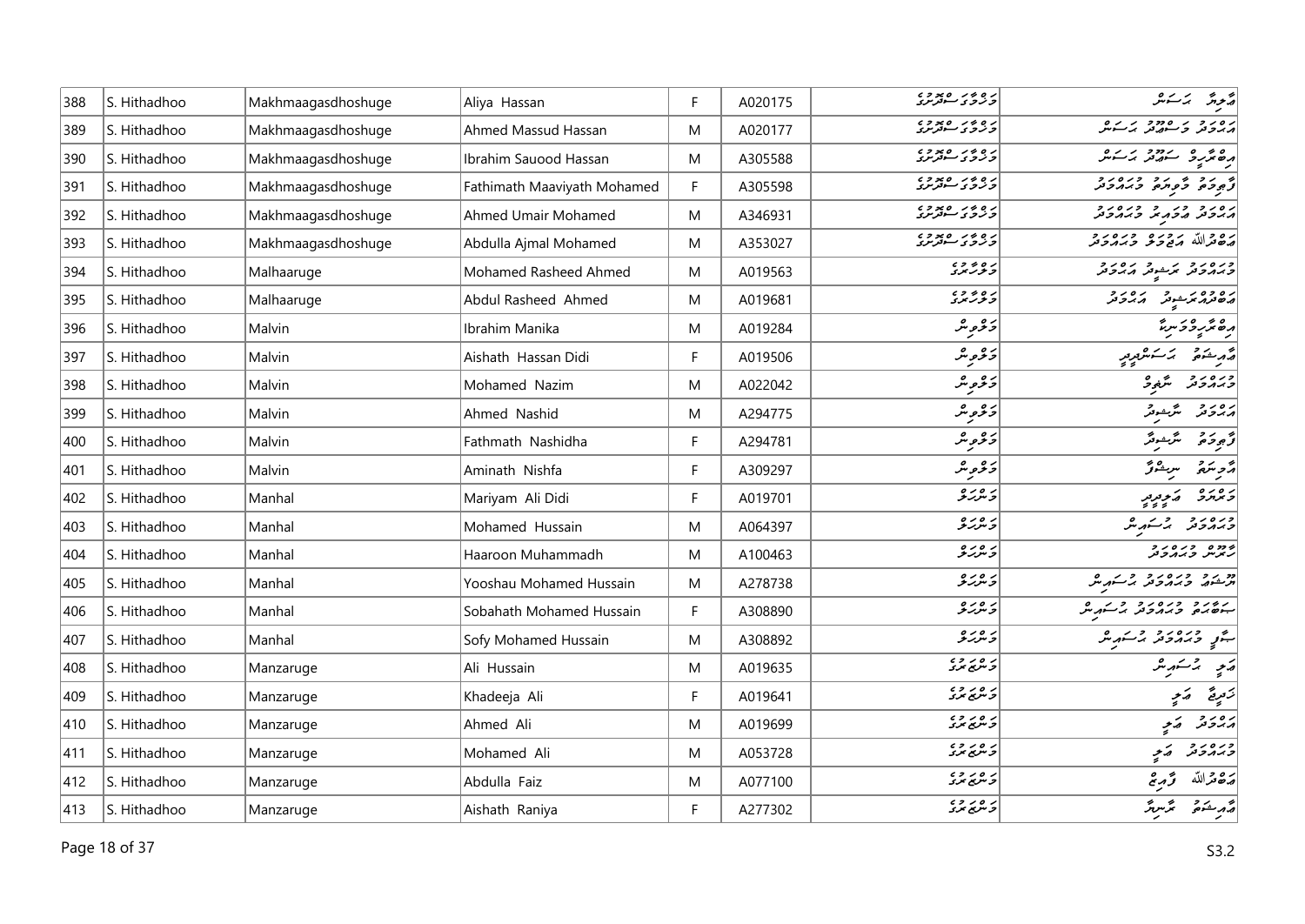| 414 | S. Hithadhoo | Manzaruge   | Mariyam Dhiye        | F  | A296214 | ر ۵ ر و ،<br>تر شریح مور                                | ر ه ر ه ر پ<br><del>د</del> بربرد دربر                     |
|-----|--------------|-------------|----------------------|----|---------|---------------------------------------------------------|------------------------------------------------------------|
| 415 | S. Hithadhoo | Manzaruge   | Mohamed Mubashshir   | M  | A296228 | ر ۵ ر و ،<br><del>د</del> سر <sub>ي</sub> خ بو <u>د</u> | دره د دره دره<br>در در د هارشوس                            |
| 416 | S. Hithadhoo | Manzaruge   | Mariyam Rifa         | F  | A296229 | ر ۵ ر و ۷<br>تر سرچ مرد                                 | تر جر ج<br>ىجزى                                            |
| 417 | S. Hithadhoo | Manzaruge   | Ahmed Rasheed        | M  | A296235 | ر ۵ ر و ،<br>قرس مرد                                    | رەرو كەجبىر                                                |
| 418 | S. Hithadhoo | Manzaruge   | Aminath Adhfa Ahmed  | F  | A329339 | ر ۵ ر د ۷<br>تر سرچ مرد                                 | أترسم المعرفي المرور                                       |
| 419 | S. Hithadhoo | Manzaruge   | Fathimath Afa        | F  | A341595 | ر ۵ ر د ۷<br><del>د</del> سر <sub>ک</sub> ر             | وً و دو گرو                                                |
| 420 | S. Hithadhoo | Manzaruge   | Mohamed Asjadh Ahmed | M  | A389854 | ر ۵ ر و ۷<br>تر سرچ مرد                                 | ورەر دېرەر دەر د<br><i>دېرم</i> وتر مەسى <i>قى مەرو</i> تر |
| 421 | S. Hithadhoo | Mashhooruge | Ahmed Zahir          | M  | A008892 | ر ده دو و د<br>تر شور بور                               | پرورته گارگر                                               |
| 422 | S. Hithadhoo | Mashhooruge | Ali Ahmed            | M  | A019217 | ر ره دد د ،<br>تر شور بری                               | ړې پره رو                                                  |
| 423 | S. Hithadhoo | Mashhooruge | Fathimath Didi       | F  | A020076 | ر ده دد و د<br>تر شور بور                               | ا ته چې ته د تور تور<br>سر                                 |
| 424 | S. Hithadhoo | Mashhooruge | Mohamed Ahmed        | M  | A055955 | ر ره دد و د<br>تر شور بور                               | כנסנכ נסנכ<br>כממכת המכת                                   |
| 425 | S. Hithadhoo | Mashhooruge | Mohamed Furushan     | M  | A278472 | ر ۱۶۵۰ و د<br>تر شور بور                                | ورەرو وويم م                                               |
| 426 | S. Hithadhoo | Mashhooruge | Abdulla Nazeef       | M  | A305465 | ر ره دد و د<br>تر شور بور                               | أرجى فرالله تترجي                                          |
| 427 | S. Hithadhoo | Mashhooruge | Mariyam Rasheedha    | F  | A305466 | ر ده دو و د<br>تر شور بور                               | رەرە يرىئونگ                                               |
| 428 | S. Hithadhoo | Mashhooruge | Ibrahim Furugan      | M  | A305468 | ر ده دو د ،<br>تر شور بور                               | رەپرىر دىيى                                                |
| 429 | S. Hithadhoo | Mashhooruge | Ali Ufran            | M  | A373591 | ر ده دو و د<br>تر شور بور                               | ە ئەھمەت ھە                                                |
| 430 | S. Hithadhoo | Mauva       | Aniya Rasheed        | F  | A040726 | ر و د<br>و د و                                          | أأسرائك المركبون                                           |
| 431 | S. Hithadhoo | Mauva       | Ahmed Rasheed        | M  | A040727 | ر و د<br>و د ه                                          | رەرە ئەجەر                                                 |
| 432 | S. Hithadhoo | Mauva       | Hawwa Zahira         | F. | A040728 | ر و د<br>و د و                                          | ىرە ئەسىر                                                  |
| 433 | S. Hithadhoo | Mauva       | Asiyath Rasheed      | F  | A049823 | ر در                                                    | وكالسور ومحمد وكمحمد                                       |
| 434 | S. Hithadhoo | Mauva       | Aishath Rasheed      | F  | A051145 | ر و د<br>و د و                                          | و<br>مەرشىقى ئىرشونى                                       |
| 435 | S. Hithadhoo | Mauva       | Mohamed Rasheed      | M  | A056192 | ر و د<br>و د و                                          | ورەرو بەيدۇ.                                               |
| 436 | S. Hithadhoo | Mauva       | Aminath Rasheed      | F  | A065509 | ر و د<br>و د و                                          | أأترج تكريم المراسور                                       |
| 437 | S. Hithadhoo | Mauva       | Ijlaal Rasheed       | M  | A277607 | ر و د<br>و د و                                          | أرق يحرش المركب وتر                                        |
| 438 | S. Hithadhoo | Meroonaage  | Ahmed Mohamed        | M  | A020471 | ه دو پر ه<br>تر سرچ                                     | ىر 2 خەتر<br>مەشرى5 قىر<br>و ر ه ر د<br>تر پر ژ تر         |
| 439 | S. Hithadhoo | Meroonaage  | Mohamed Naseem       | M  | A020555 | ے دو ہے ی<br>حر سری                                     | ورەرو شرىدۇ                                                |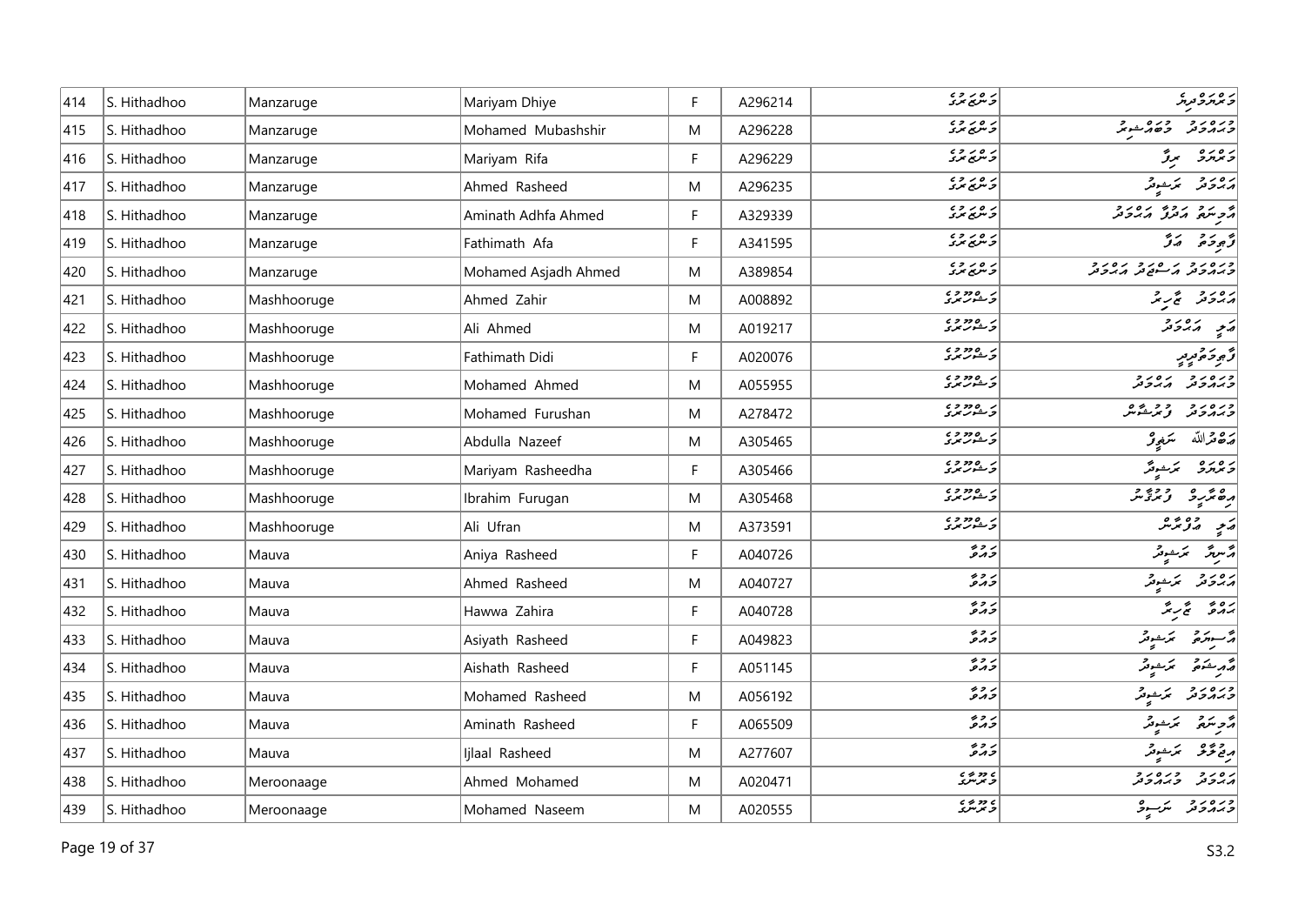| 440 | S. Hithadhoo | Meroonaage        | Ibrahim Rasheed      | M         | A042397 | ی دو بر ی<br>تر سری            | ا پر ځانگړنه د<br>ئىزىشەقر<br>ئ                |
|-----|--------------|-------------------|----------------------|-----------|---------|--------------------------------|------------------------------------------------|
| 441 | S. Hithadhoo | Meroonaage        | Hassan Mahir         | M         | A044694 | ے دو یو ے<br>حرمتری            | بزستەنتىر<br>ۇرىر                              |
| 442 | S. Hithadhoo | Meroonaage        | Hussain Fahumee      | M         | A052895 | ه دو پر ه<br>تر سرگ            | برستهرش تررحي                                  |
| 443 | S. Hithadhoo | Meroonaage        | Abdulla Rasheed      | M         | A127842 | ے دو یو ے<br>تر سری            | ەھىراللە<br>محرشة فر                           |
| 444 | S. Hithadhoo | Meroonaage        | Hawwa Dhie           | F         | A307031 | ړ دد د د<br>د برس              | رە ئەتەرىم                                     |
| 445 | S. Hithadhoo | Meroonaage        | Mariyam Samiya Ahmed | F         | A343207 | ړ دو د پر<br>د بورس            | رەرە ئەرگەرەرد                                 |
| 446 | S. Hithadhoo | Merry Garden      | Mohamed Didi         | M         | A033570 | د سرچ کا مګر                   | و ر ه ر و<br>تر پروترترتر                      |
| 447 | S. Hithadhoo | Merry Garden      | <b>Ahmed Didi</b>    | ${\sf M}$ | A043302 | د مړيځ کمر                     | ر ص ر و<br>  پر پر تر تر تر تر                 |
| 448 | S. Hithadhoo | Merry Garden      | Mariyam Shany        | F         | A151427 | <sup>ى</sup> بېرتە كەشر        | دەرە ھەر                                       |
| 449 | S. Hithadhoo | Merry Garden Aage | Abdulla Waheed       | M         | A019210 | ې په دې ده وې<br>ترمېرۍ ناسمدې | برە دالله كەببەر                               |
| 450 | S. Hithadhoo | Merry Garden Aage | Haidhar Waheed       | M         | A021613 | ې په پره وي<br>د مړي د سرو د   | برمرتر تراتر                                   |
| 451 | S. Hithadhoo | Merry Garden Aage | Ahmed Niyaz          | M         | A026492 | ې په پره وي<br>د پرې په شمه د  | رەرو سۆر                                       |
| 452 | S. Hithadhoo | Merry Garden Aage | Hussain Waheed       | M         | A294744 | ې په پره وي<br>د پېړۍ په سروري | ير سكر مكر التحرير                             |
| 453 | S. Hithadhoo | Merry Garden Aage | Moosa Waheed         | M         | A294747 | ې په پره وي<br>د پرې په شمه د  | اتز شه از کار در در میباند<br>ا                |
| 454 | S. Hithadhoo | Merry Garden Aage | Mariyam Waheeda      | F.        | A294749 | ې په ده وه و،<br>د برد وسمدې   | دەرە كەبىر                                     |
| 455 | S. Hithadhoo | Merry Garden Aage | Aishath Didi         | F         | A306622 | ې په پره وي<br>د پرې په سرور   | ر<br>په د څون وروړ                             |
| 456 | S. Hithadhoo | Miarange          | Ibrahim Mohamed Didi | M         | A018768 | جەئمەتىرى                      | دە ئەرد<br>د ده د و<br>تر د پر ترترتر<br>تار د |
| 457 | S. Hithadhoo | Miarange          | Fathimath Fahmeedha  | F         | A019271 | جەئمەتىرى                      | وتموذة وراوقا                                  |
| 458 | S. Hithadhoo | Miarange          | Mariyam Nasreena     | F         | A019463 | جەنزىر ھ                       | ر ه ر ه<br><del>ر</del> بربرگ<br>ىئرىشمېرىتر   |
| 459 | S. Hithadhoo | Miarange          | Fathimath Ibrahim    | F         | A019464 | جەئمەتىرى                      | ومجددة المصريدة                                |
| 460 | S. Hithadhoo | Miarange          | Jabeena Ali          | F         | A019495 | جەئمەتىنى                      | تے صدَّ کے م                                   |
| 461 | S. Hithadhoo | Miarange          | Aishath Mohamed      | F         | A019597 | حەر ئەھرى                      | و دره دره در د                                 |
| 462 | S. Hithadhoo | Miarange          | Mohamed Ali Didi     | M         | A036023 | ىر تەرەپ ي                     | دره رو<br>دبرمردتر کردبربر                     |
| 463 | S. Hithadhoo | Miarange          | Abdulla Faiz         | M         | A072344 | ىر تەرەپ ي                     | صصرالله<br>ترمرج                               |
| 464 | S. Hithadhoo | Miarange          | Sama Ibrahim         | F.        | A277220 | جەئمەتىنى                      | ر ده مره تر د                                  |
| 465 | S. Hithadhoo | Miarange          | Ahmed Sinaan Shah    | M         | A277223 | ود ټر ه پ                      | رەر دېر سەرگەر شەر                             |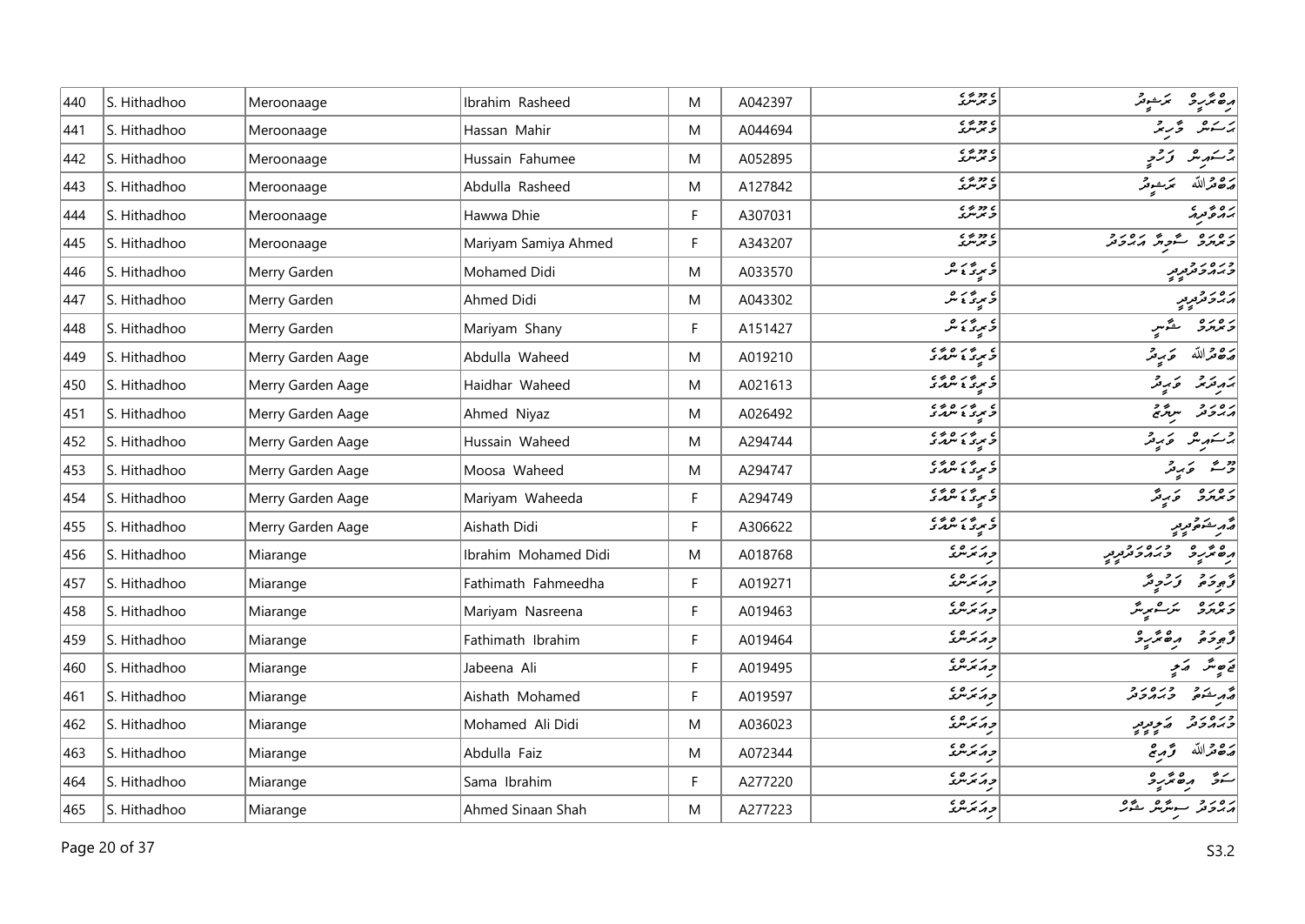| 466 | S. Hithadhoo | Miarange   | Aminath Saeedha        | F  | A295989 | جەئمەتىنى                          | سەرپەتىر<br>$\frac{2}{30}$<br>$\frac{2}{30}$ |
|-----|--------------|------------|------------------------|----|---------|------------------------------------|----------------------------------------------|
| 467 | S. Hithadhoo | Miarange   | Hawwa Rizana           | F. | A295990 | جەئمەتىرى                          | برېمنگ                                       |
| 468 | S. Hithadhoo | Miarange   | Shabeena Ali           | F. | A295995 | جەئمەتلىكە                         | شەھ ب <sup>ى</sup> ر<br>ەكىپىيە              |
| 469 | S. Hithadhoo | Miarange   | Tharifa Ali            | F. | A295996 | جەئمەتىرى                          | چېرو چې                                      |
| 470 | S. Hithadhoo | Miarange   | Fathimath Siyana Shah  | F  | A295998 | احور بخرجوج                        | توجوح كمستر الملحم                           |
| 471 | S. Hithadhoo | Miarange   | Ahmed Ali Didi         | M  | A295999 | جەئمەتىرى                          | رەر 3 كەبەلەر<br>مەركىمە كەبەلەر             |
| 472 | S. Hithadhoo | Miarange   | Aishath Saajidha Shah  | F  | A296000 | بر بر ۵ ،<br>بر <sub>م</sub> رس    | ە<br>مەرشىم شىرىر ش                          |
| 473 | S. Hithadhoo | Miarange   | Aishath Ibrahim        | F. | A296004 | جەئمەتىرى                          |                                              |
| 474 | S. Hithadhoo | Miarange   | Ali Sinah Shah         | M  | A349412 | ىر تەرەپ ي                         | أقامي سوسرها الشور                           |
| 475 | S. Hithadhoo | Minvaru    | Fathimath Shaziyya     | F. | A021158 | حر مثر چر                          | و ده شوره د                                  |
| 476 | S. Hithadhoo | Miriyaasge | Ibrahim Mauroof        | M  | A000571 | ى <i>ر بىر ب<sup>ۇر ھ</sup> ئى</i> | وه پر ده دوه                                 |
| 477 | S. Hithadhoo | Miriyaasge | Ahmed Sameeu           | M  | A309104 | <i>ج</i> مہر میں<br>  سے میں       | دەرو سەچ                                     |
| 478 | S. Hithadhoo | Molio      | Mariyam Thoriyya       | F  | A100429 | كتجمعيه                            | גפנס גם                                      |
| 479 | S. Hithadhoo | Moonimaage | Mariyam Saudhiyya      | F  | A020055 | دو<br>ترسرپری                      | נים נים הקבנים מיי<br>המחניה ההבנים מיי      |
| 480 | S. Hithadhoo | Moonimaage | Zeenath Fahmy          | F  | A020113 | دو په په<br>د سرچ د                | يې ئىرقى ئۆزىر                               |
| 481 | S. Hithadhoo | Moonimaage | Aminath Ameena         | F. | A020117 | ادو په په<br>م                     | أأروبتكم أأأرمي                              |
| 482 | S. Hithadhoo | Moonimaage | Mohamed Saddam Hussain | M  | A020181 | ادو پرچ <sub>کا</sub>              | ورەرو رەپوو وركور                            |
| 483 | S. Hithadhoo | Moonimaage | Hawwa Zahira           | F. | A020187 | ود سرچ ی<br>څسرچ <sub>ک</sub>      | برەۋ ئاپ                                     |
| 484 | S. Hithadhoo | Moonimaage | Samiya Fahmy           | F  | A022110 | دو په په په<br>د سرچ د             | ستمويژ أورمي                                 |
| 485 | S. Hithadhoo | Moonimaage | Jeelath Jameel         | F. | A022111 | ود سرچ ی<br>څسرچ <sub>ک</sub>      | يې ئەڭ ئەرپ                                  |
| 486 | S. Hithadhoo | Moonimaage | Zahid Fahmy            | M  | A025571 | دو په په<br>د سرچ د                | پر ديگر تورمي<br>پر                          |
| 487 | S. Hithadhoo | Moonimaage | Aishath Fareeda Fahmy  | F  | A143000 | دو<br>ترسرپری                      | أقهر خنقي وكبرقر وكرمي                       |
| 488 | S. Hithadhoo | Moonimaage | Mohamed Asadh          | M  | A155531 | دو په په<br>د سرچ ک                | ورەرو بەرەرو<br>جەيرونر بەسىر                |
| 489 | S. Hithadhoo | Moorubbage | Aminath Safiyya        | F  | A020378 | ח כם גם<br>צ'ומס ב                 | أأرسن سكروا                                  |
| 490 | S. Hithadhoo | Moorubbage | Reki Maniku            | M  | A020385 | ח כם גם<br>צ'ומס ב                 | ء<br>مرسو سرین <sup>ہ</sup>                  |
| 491 | S. Hithadhoo | Moorubbage | Ahmed Saeed            | M  | A026334 | ח כם ג'ם<br>צ'ו <i>נר</i> וס ב     | رەر <i>جەمھەر تە</i>                         |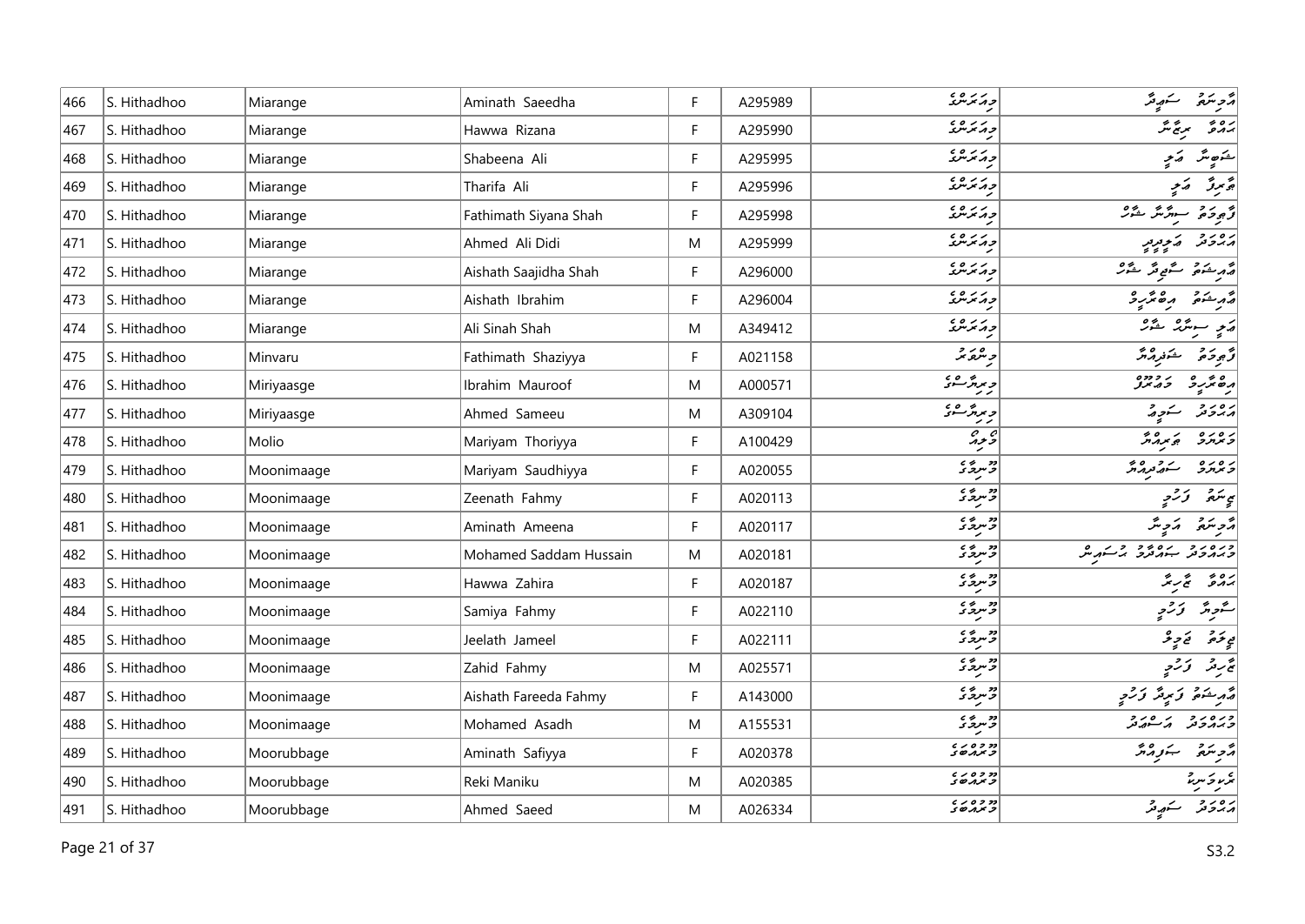| 492 | S. Hithadhoo | Moorubbage      | Assam Mueen             | M  | A277652 | ח כם גם<br>צ'ומס ב                   | پروے و ویہ                                              |
|-----|--------------|-----------------|-------------------------|----|---------|--------------------------------------|---------------------------------------------------------|
| 493 | S. Hithadhoo | Moorubbage      | Mariyam Minna Hassan    | F  | A302973 | ח כם ג'ם<br>צ'ו <i>נרו</i> ס צ       | دوره وعرش ټر شر                                         |
| 494 | S. Hithadhoo | Moorubbage      | Aishath Aneesa          | F  | A302978 | ח כם ג'ם<br>צ'ו <i>נר</i> וס ב       | أقهر منكاة الكاسر متوسته                                |
| 495 | S. Hithadhoo | Moorubbage      | Ahmed Wasiu             | M  | A302986 | כב כ כ ג ג<br><i>ה יצ</i> ונמים צ    |                                                         |
| 496 | S. Hithadhoo | Moorubbage      | Aishath Sama Saeed      | F  | A302993 | ח כם ג'ם<br>צ'ו <i>נר</i> וס ב       | ۇرىشو كۆك كورۇ                                          |
| 497 | S. Hithadhoo | Moorubbage      | Hawwa Maureen           | F  | A302995 | ח כם גם<br>צ'ומרים ב                 | ره د د پرتر                                             |
| 498 | S. Hithadhoo | Moorubbage      | Fathmath Waseela        | F  | A302997 | ח כם ג'ם<br>צ'ו <i>נר</i> וס ב       | أزُّهِ دَمَ وَسوءٌ                                      |
| 499 | S. Hithadhoo | Mooview         | Hussain Shiyaz          | M  | A331703 | وحور                                 | چرىسىم ھەدىرى                                           |
| 500 | S. Hithadhoo | Mufeedha Manzil | Aishath Mufeeda         | F  | A019586 | ۇ <sub>پە</sub> ئەر ئىمى ئە          | أقرم يشتمون وتوقد                                       |
| 501 | S. Hithadhoo | Mufeedha Manzil | Aminath Maleeha Mohamed | F  | A278982 | ۇ پە ئەر ئىرى <i>نى</i> ئى           | أأوسم وكمجد ورودة                                       |
| 502 | S. Hithadhoo | Mufeedha Manzil | Ibrahim Nihad           | M  | A294915 | ۇ <sub>پە</sub> ترى <i>ر ش</i> ېرىگە | رە ئەر ئىرىگە                                           |
| 503 | S. Hithadhoo | Mufeedha Manzil | Hussain Lizam           | M  | A294917 | دۇپۇر ئىرىمۇ                         | جر مسكر مثر العراقي والمحمد                             |
| 504 | S. Hithadhoo | Mufeedha Manzil | Hassan Lishan           | M  | A294923 | ۇ <sub>پە</sub> ئەر ئىمى ئە          | يُرَسَمَسُ وَحَدَّسْ                                    |
| 505 | S. Hithadhoo | Mufeedha Manzil | Abdulla Shihaam         | M  | A294931 | دۇپەڭرىمىي ئە                        | ەھىراللە<br>شەرگەنۇ                                     |
| 506 | S. Hithadhoo | Mushthareege    | Ahmed Nizam             | M  | A019266 | د شور پر <sup>ج</sup>                | رەرو سۇۋ                                                |
| 507 | S. Hithadhoo | Mushthareege    | Hawwa Hassan Didi       | F. | A019273 | د هم بر <sup>م</sup><br>د هم برد     | رەپە بەسەئىرىر<br>بەيرە بەسەئىرىد                       |
| 508 | S. Hithadhoo | Mushthareege    | Hussain Didi            | M  | A019451 | د شو <sub>م</sub> <sub>مر</sub> ءِ   | جر ڪمبر سرورپر                                          |
| 509 | S. Hithadhoo | Mushthareege    | Ahmed Hassan Didi       | M  | A019582 | د شور سر م<br>تر شور سر د            | رەرو بەسكەبىرىر<br>مەرور بەسكەبىرىر                     |
| 510 | S. Hithadhoo | Mushthareege    | Mohamed Gasim           | M  | A022046 | د هم بر <sup>م</sup><br>د هم برد     | ورەرو ۋىرو                                              |
| 511 | S. Hithadhoo | Mushthareege    | Ibrahim Hassan Didi     | M  | A032273 | و شوېر په<br>تر شوم پر د             | سىسىسىسىسىدىن ئەرەپىر<br>ئەسىسىسىسى<br>ىر ھەتتەر 2<br>س |
| 512 | S. Hithadhoo | Mushthareege    | Maryam Saeeda           | F  | A164805 | و شوېر په<br>د شوې مړي               | ر ه بر ه<br>تر <del>ب</del> ر بر ژ<br>سته وتر           |
| 513 | S. Hithadhoo | Mushthareege    | Aminath Sana            | F  | A277195 | د شور سره<br>د شوم سره               | ۇ ئەسىرە ئۇيىگە                                         |
| 514 | S. Hithadhoo | Mushthareege    | Ahmed Asim              | M  | A294773 | د شور سره<br>د شوم سره               | גם גב ביייב                                             |
| 515 | S. Hithadhoo | Mushthareege    | Ibrahim Asif            | M  | A294774 | د ه د مړينې<br>د شوم مړي             | ەرھ ئ <sup>ۆ</sup> ر ۋ<br>ە ئەسىرى                      |
| 516 | S. Hithadhoo | Mushthareege    | Aishath Seena           | F  | A294780 | و شو <sub>م</sub> <sub>مو</sub> ءِ   | پ <sup>ر</sup> د شوه گ<br>سیونگر<br>په                  |
| 517 | S. Hithadhoo | Mushthareege    | Fathimath Asmaa Hassan  | F  | A294786 | د هم پرې<br>د شوتمونو                | قهوده د ه و بر ده                                       |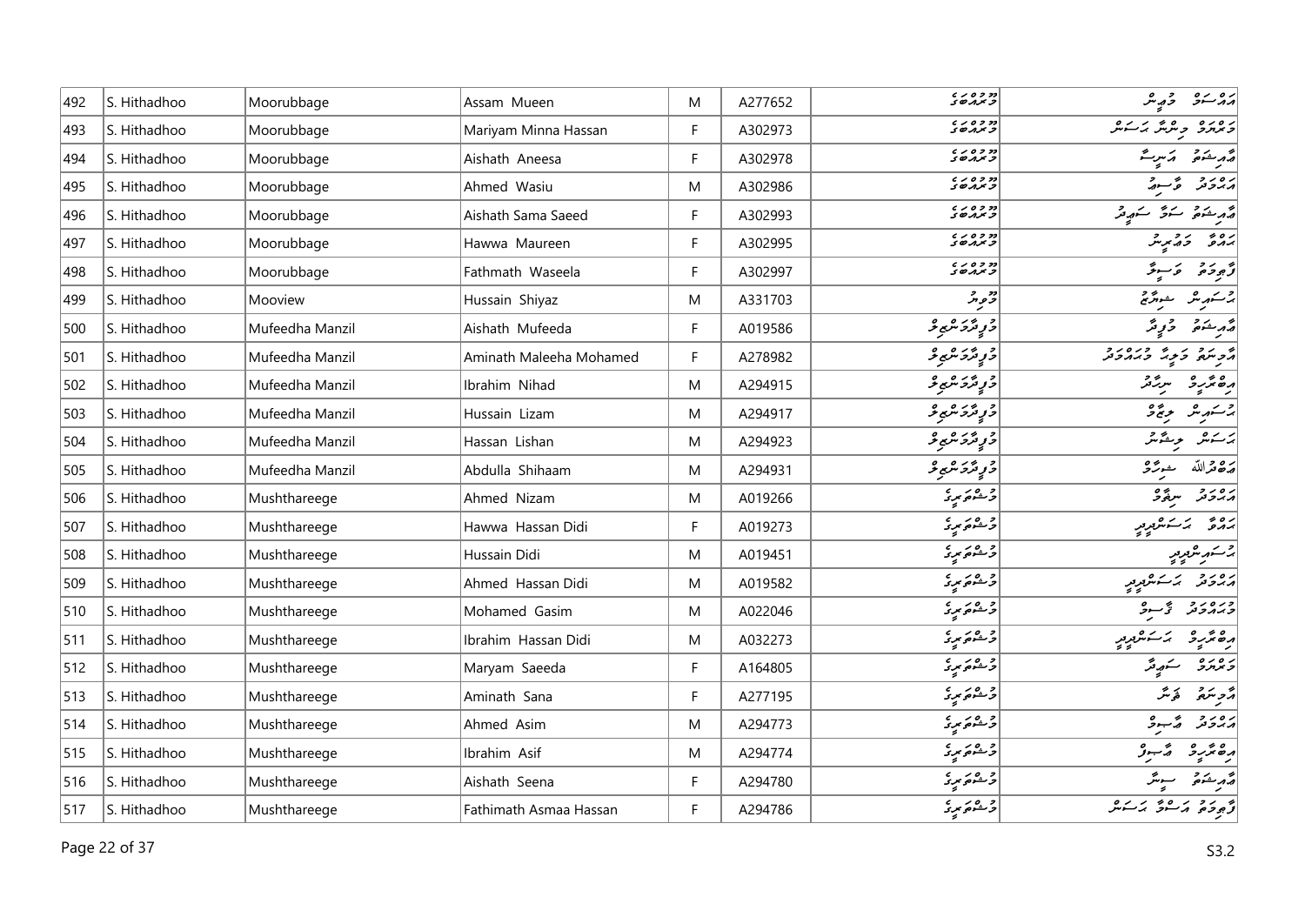| 518 | S. Hithadhoo | Nanreethige      | Fathimath Zubair                     | E           | A065410 | ىئەبىرىدى<br>مەسىر       | و و ده ده و د                                                                                                                                  |
|-----|--------------|------------------|--------------------------------------|-------------|---------|--------------------------|------------------------------------------------------------------------------------------------------------------------------------------------|
| 519 | S. Hithadhoo | Nanreethige      | Ali Zubair                           | M           | A099988 | ىئەمىر<br>سرىپرىيرى      | أيمو محامد                                                                                                                                     |
| 520 | S. Hithadhoo | Nanreethige      | Aishath Nishath Ali Fahmy<br>Mohamed | F           | A161532 | ىئەبىرىيە<br>م           | د.<br>مرشوء سيشي مرد وكرد ورورد                                                                                                                |
| 521 | S. Hithadhoo | Nanreethige      | Ayyoobu Ibrahim                      | M           | A277914 | ىئەبىرىدى<br>م           | ג ם בב ב<br>ה'הרישים<br>مەھترىرى                                                                                                               |
| 522 | S. Hithadhoo | Nanreethige      | Moomina Zubair                       | F           | A307953 | ىئەمىر<br>مىزىنز مور     | בגבת הסתיב                                                                                                                                     |
| 523 | S. Hithadhoo | Nanreethige      | Hussain Shifaz                       | M           | A307965 | ىئەمىرىدى<br>مەسرىيە     | چرىسىم ھەرمىي                                                                                                                                  |
| 524 | S. Hithadhoo | Nanreethige      | Ali Shiraz                           | M           | A307968 | ىئەبىرىدى<br>ئىستىر      | $\begin{array}{cc} \mathcal{E}_{\mathcal{S}} & \mathcal{E}_{\mathcal{S}} \\ \mathcal{E}_{\mathcal{S}} & \mathcal{E}_{\mathcal{S}} \end{array}$ |
| 525 | S. Hithadhoo | Nanreethige      | Nishan Ali Fahmy                     | M           | A307972 | ىئەبىرىدى<br>ئ           | سرڪش كي وگي                                                                                                                                    |
| 526 | S. Hithadhoo | Nanreethige      | Abdulla Zeeshan                      | M           | A321730 | ىئەمىر<br>مىزىنزىرمو ئ   | برة قرالله ب <sub>ح</sub> شة مر                                                                                                                |
| 527 | S. Hithadhoo | Neelee Sithaaraa | Ali Abdulla Didi                     | M           | A001278 | مربو سوء تر<br>ترس       | ر<br>حريب حقوقه اللّه مومر                                                                                                                     |
| 528 | S. Hithadhoo | Neelee Sithaaraa | Mariyam Didi                         | F           | A026877 | سربو سوه نو<br>نو نو     | <br>  تر چه تر تو تو تو تو                                                                                                                     |
| 529 | S. Hithadhoo | Neelee Sithaaraa | Aminath Ameena                       | F           | A046123 | مربو سىۋىمە<br>ئىقسىر    | ړې سره دې پر                                                                                                                                   |
| 530 | S. Hithadhoo | Nooree Villa     | Ahmed Nazeer                         | M           | A019475 | يژ <sub>موعو</sub> مۇ    | د ۱۵ د حرب سري شر                                                                                                                              |
| 531 | S. Hithadhoo | Nooree Villa     | Mohamed Abdulla                      | M           | A019476 | تز <sub>ىجرعر</sub> تَرَ | وره رو ده دالله                                                                                                                                |
| 532 | S. Hithadhoo | Nooree Villa     | Ibrahim Rameez                       | M           | A019477 | در<br>مرسم دیگر          | ەر ھەتمەر 2<br>ب<br>بمرديج                                                                                                                     |
| 533 | S. Hithadhoo | Nooree Villa     | Hawwa Zahira                         | F           | A019504 | يژ <sub>موعو</sub> مۇ    | چ پر پر<br>م<br>رە پە<br>پەرى                                                                                                                  |
| 534 | S. Hithadhoo | Nooree Villa     | Mariyam Jaleela                      | F           | A019505 | يژ <sub>موعو</sub> مۇ    | ويوبره<br>تع و و گ                                                                                                                             |
| 535 | S. Hithadhoo | Nooree Villa     | Zeenath Ibrahim                      | $\mathsf F$ | A019507 | يژ <sub>موعو</sub> مۇ    | ى ئىر ئەھمەر 20 مۇرىي<br>ئ                                                                                                                     |
| 536 | S. Hithadhoo | Nooree Villa     | Ali Muruthala                        | M           | A019620 | يژ <sub>موعو</sub> مۇ    | أرشم ودرج                                                                                                                                      |
| 537 | S. Hithadhoo | Nooree Villa     | Hussain Rasheed                      | M           | A082925 | يژ <sub>موعو</sub> مۇ    | رحم شكر مكر مكر المحر وتر                                                                                                                      |
| 538 | S. Hithadhoo | Nooree Villa     | Aishath Rahumath                     | F           | A100481 | چې<br>مرسم عر            | ه در در در در د                                                                                                                                |
| 539 | S. Hithadhoo | Nooree Villa     | Fathimath Lamha Khalid               | $\mathsf F$ | A277281 | يژ <sub>موعو</sub> مۇ    | وٌ وٍ وَ وَ وَ بُرْ وَ وَ وَ دَ                                                                                                                |
| 540 | S. Hithadhoo | Nooree Villa     | Yameen Ibrahim                       | M           | A296070 | يژ <sub>مپرو</sub> ئۇ    | أثرج بثر أره تربر و                                                                                                                            |
| 541 | S. Hithadhoo | Nooree Villa     | Ameen Ibrahim                        | M           | A296072 | تزىر <sub>ئو</sub> رۇ    | ړَ په شر<br>وە ئۆرۈ                                                                                                                            |
| 542 | S. Hithadhoo | Okaasaa          | Mohamed Abdulla                      | M           | A036574 | رەمۇرى                   | وره رو ده دالله                                                                                                                                |
|     |              |                  |                                      |             |         |                          |                                                                                                                                                |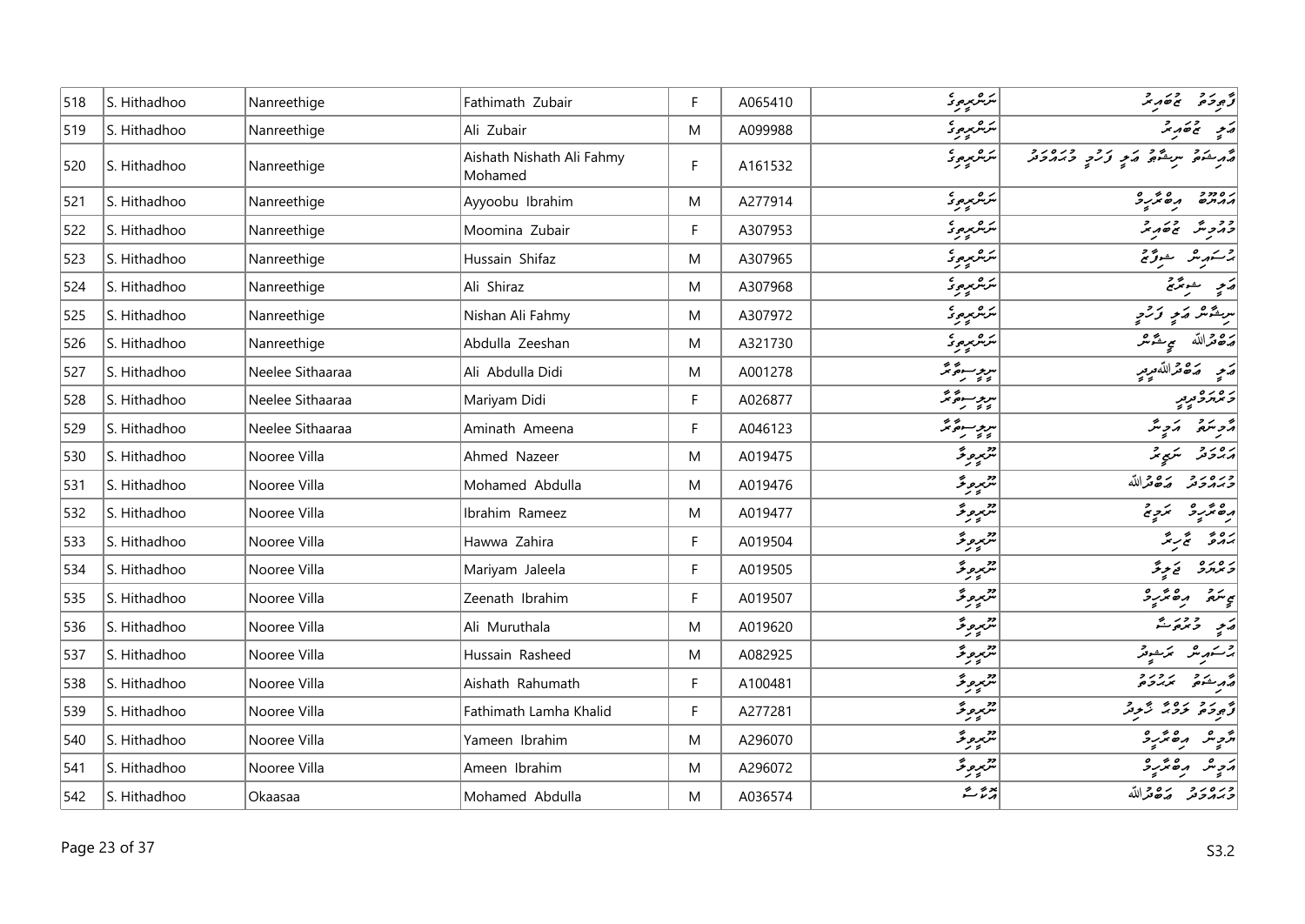| 543 | S. Hithadhoo | Okaasaa     | Sameeha Ibrahim      | F         | A036770 | رەيئە                 | ەرھەترىر <sup>ە</sup><br>سەدە پر                                                                                                                                                                                                 |
|-----|--------------|-------------|----------------------|-----------|---------|-----------------------|----------------------------------------------------------------------------------------------------------------------------------------------------------------------------------------------------------------------------------|
| 544 | S. Hithadhoo | Okaasaa     | Ibrahim Rilwan       | M         | A277294 | پرڻ ٿ                 | دە ئەرد<br>ىر شەھ بىر                                                                                                                                                                                                            |
| 545 | S. Hithadhoo | Okaasaa     | Fathimath Muna       | F         | A296172 | ارتزمته               | تر شر<br>و په پر د                                                                                                                                                                                                               |
| 546 | S. Hithadhoo | Okaasaa     | Ahmed Amjad          | M         | A296174 | ریز مح                | بر 2 پر ج<br>مربر <del>3</del> تر<br>پر 2 پر 5<br>پر 5 پی تو                                                                                                                                                                     |
| 547 | S. Hithadhoo | Okaasaa     | Abdulla Rishwaan     | ${\sf M}$ | A296179 | ارتزمته               | برە تراللە<br>ىر شەھ بىر                                                                                                                                                                                                         |
| 548 | S. Hithadhoo | Okaasaa     | Asifaa Mohamed       | F         | A296181 | رەيئە                 | و ره ر و<br><i>د ب</i> رگرفر<br>پۇسىدۇ.<br>مەسىرى                                                                                                                                                                                |
| 549 | S. Hithadhoo | Orchidmaage | Ibrahim Shareef      | M         | A020845 |                       | رەترىرو شېرز                                                                                                                                                                                                                     |
| 550 | S. Hithadhoo | Orchidmaage | Aminath Asna Labeeb  | F         | A125124 |                       |                                                                                                                                                                                                                                  |
| 551 | S. Hithadhoo | Orchidmaage | Aishath Azra         | F         | A152702 |                       | و دره ده و                                                                                                                                                                                                                       |
| 552 | S. Hithadhoo | Orchidmaage | Aishath Zeen Shareef | F         | A342165 | ەر مەن<br>مەنبە جەنبى | و مشتر ہے مگر ڪوبي و                                                                                                                                                                                                             |
| 553 | S. Hithadhoo | Pacific     | Fathmath Zahidha     | F         | A020692 | ۇ سەر ر<br>بە         | و څوخه ځې شر                                                                                                                                                                                                                     |
| 554 | S. Hithadhoo | Pacific     | Aminath Didi         | F         | A020804 | نې سور ر<br>سيد       | ړ و سره وروړ                                                                                                                                                                                                                     |
| 555 | S. Hithadhoo | Pacific     | Aishath Shafeega     | F         | A033499 | ۇسىور ئە              | و المراسم المسلم المسلم المسلم المسلم المسلم المسلم المسلم المسلم المسلم المسلم المسلم المسلم المسلم المسلم ال<br>المسلم المسلم المسلم المسلم المسلم المسلم المسلم المسلم المسلم المسلم المسلم المسلم المسلم المسلم المسلم المسل |
| 556 | S. Hithadhoo | Pacific     | Zahid Hassan         | ${\sf M}$ | A101735 | ې سور ر<br>مر         | چ <i>پر قر</i> - ئەسەئىر                                                                                                                                                                                                         |
| 557 | S. Hithadhoo | Pacific     | Hawwa Seeniya        | F         | A154201 | ې سور ر<br>بر         | برەپچ<br>سىسرىگر                                                                                                                                                                                                                 |
| 558 | S. Hithadhoo | Pacific     | Mohamed Saif         | ${\sf M}$ | A278813 | ۇ سەر ر<br>مەس        | ورەرو بەر                                                                                                                                                                                                                        |
| 559 | S. Hithadhoo | Pacific     | Ibrahim Zayaan       | ${\sf M}$ | A278816 | ۇ سەر ر<br>بەر        | ىج پۇرىگە<br>ەر ھەتمەر 2<br>ر                                                                                                                                                                                                    |
| 560 | S. Hithadhoo | Pacific     | Mariyam Neena        | F         | A306914 | ۇ سىزىر تە<br>بەر بەر | ر ه ر ه<br><del>و</del> بربرو<br>سریٹر                                                                                                                                                                                           |
| 561 | S. Hithadhoo | Pacific     | Khadheeja Hassan     | F.        | A306916 | ۇ سەر ر<br>بەر        | ترىرى <i>غ بركى</i> تر                                                                                                                                                                                                           |
| 562 | S. Hithadhoo | Pacific     | Asiyath Hassan       | F         | A306919 | ۇسىور                 | پ <sup>و</sup> سوهره<br>د<br>برسەھە                                                                                                                                                                                              |
| 563 | S. Hithadhoo | Penzy Villa | Aishath Jaleela      | F         | A020869 | ۇشبې و دً             | أأمر شكم في المحمد في المحمد                                                                                                                                                                                                     |
| 564 | S. Hithadhoo | Penzy Villa | Fazna Mohamed        | F         | A020870 | ۇشمې و دً             | وه معده دره در                                                                                                                                                                                                                   |
| 565 | S. Hithadhoo | Penzy Villa | Latheefa Mohamed     | F         | A020917 | ۇيرىپى ھەمە           | تزېږۇ دېرەرد                                                                                                                                                                                                                     |
| 566 | S. Hithadhoo | Penzy Villa | Naseema Mohamed      | F         | A020918 | إزىثر بإعرقر          | ىئەسەدىچ<br>و رە ر د<br>تر پر تر تر                                                                                                                                                                                              |
| 567 | S. Hithadhoo | Penzy Villa | Mohamed Ismail       | ${\sf M}$ | A020920 | ئۇشمېرىرىگە           | و رە ر د<br><i>د بە</i> پەر تەر<br>بر شۇپرۇ                                                                                                                                                                                      |
| 568 | S. Hithadhoo | Penzy Villa | Maryam Saeeda        | F         | A100423 | ئۇشجومۇ               | ويوده ستهدش                                                                                                                                                                                                                      |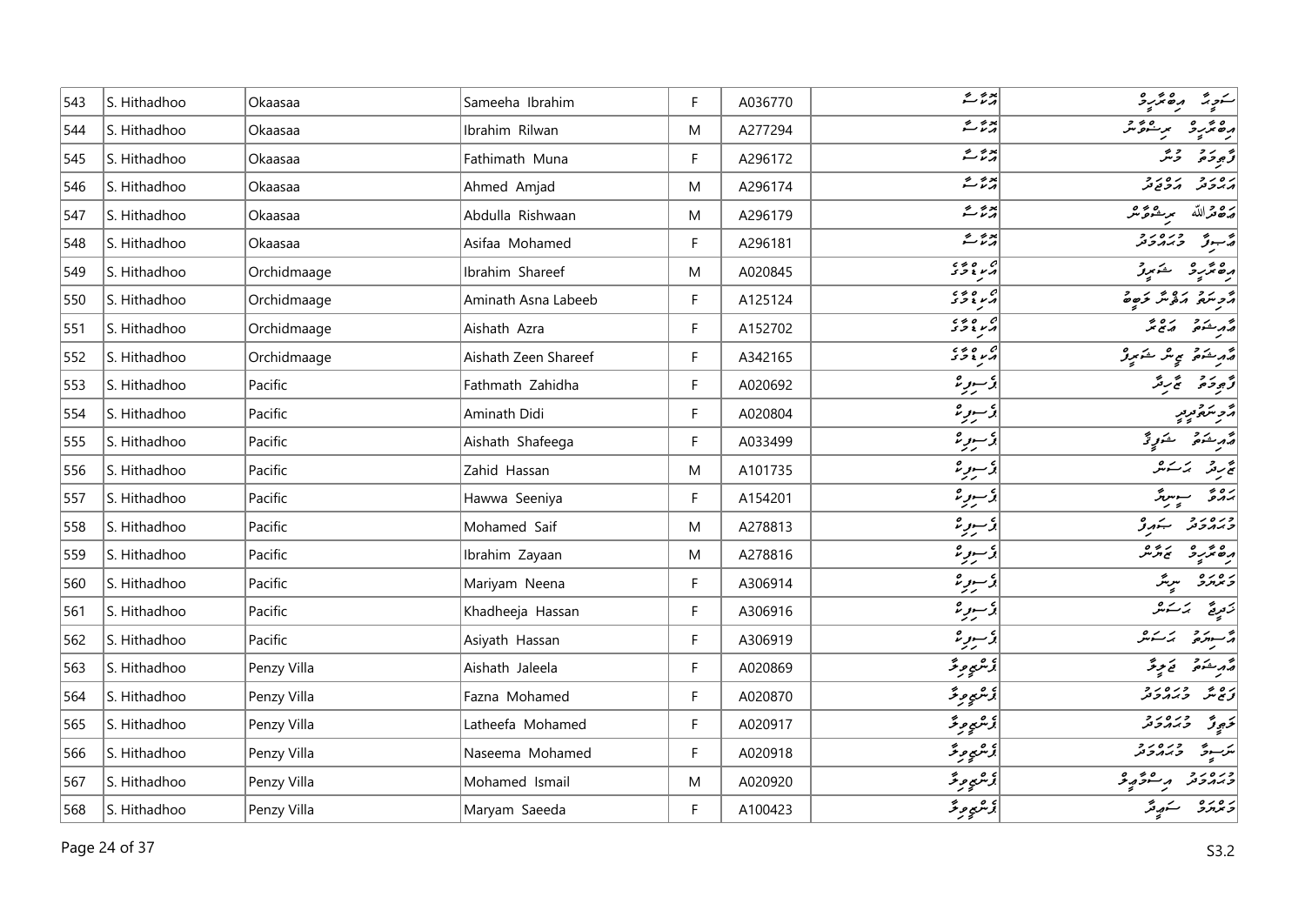| 569 | S. Hithadhoo  | Penzy Villa    | Zafeena Mohamed         | F           | A280898 | ۇيرى ھەر                       | كالمحموية وبرورد                                                                                               |
|-----|---------------|----------------|-------------------------|-------------|---------|--------------------------------|----------------------------------------------------------------------------------------------------------------|
| 570 | S. Hithadhoo  | Penzy Villa    | Fathmath Lubna          | F           | A308646 | ڈیٹر پی عرتمہ                  | ژُبودَ و ژه ش                                                                                                  |
| 571 | S. Hithadhoo  | Penzy Villa    | Hussain Nabhan Ahmed    | M           | A319779 | ئۇشمېرىرىگە                    | و کے مرکز مرکز دی کر دیا ہے۔<br>پر کے مرکز مرکز کر مرکز فر                                                     |
| 572 | S. Hithadhoo  | Ranauraamaage  | Ahmed Naeem             | M           | A125416 | ر ر د ه ه ه ،<br>برسمه برو د   | גפיב הבכ                                                                                                       |
| 573 | S. Hithadhoo  | Ranauraamaage  | Hawwa Zahira            | F           | A148449 | ر ر د و و و ،<br>برس پرو د     | برە ئەستىر                                                                                                     |
| 574 | S. Hithadhoo  | Ranauraamaage  | Eyshath Ahmed Naeem     | F           | A293364 | ر ر د « » »<br>برس پر ژ د      | ويشو أرور والمرو                                                                                               |
| 575 | lS. Hithadhoo | Ranauraamaage  | <b>Umar Ahmed Naeem</b> | M           | A295459 | ر ر د د د د<br>برس پر ژ        | ور و رەر و پرور                                                                                                |
| 576 | S. Hithadhoo  | Ranauraamaage  | Aishath Sheereen        | F           | A296297 | ر ر د « » »<br>برس پر ژ د      | ۇرمۇم ھېرىر                                                                                                    |
| 577 | S. Hithadhoo  | Ranauraamaage  | Mariyam Mausooma        | F           | A296306 | ر ر د « » »<br>برس پر ترو د    | נים נים בדיים.<br>במחבר בניהיים                                                                                |
| 578 | S. Hithadhoo  | Ranauraamaage  | Fathimath Nawwaafu      | F           | A296320 | ر ر د د د د<br>برس پر ژ        | أزجر حمد المتمر                                                                                                |
| 579 | S. Hithadhoo  | Ranauraamaage  | Ismail Ahmed Naeem      | M           | A370472 | ر ر د د د د<br>برس پر ژ        | ر مؤثر و رور د سمده                                                                                            |
| 580 | S. Hithadhoo  | Ranauraamaage  | Is-haaq Ahmed Naeem     | M           | A395931 | ر ر د « » »<br>برس پر ژ د      | و عمدة الملاحظ المعرفة و                                                                                       |
| 581 | S. Hithadhoo  | Ranhadhuvaruge | Aishath Saeeda          | F           | A020765 | ر ہ ر د ر د ،<br>برس ر ترہ بری | وكرمشكم التكرمون                                                                                               |
| 582 | S. Hithadhoo  | Ranhadhuvaruge | Adeela Ahmed            | $\mathsf F$ | A020767 | ر ہ ر د ر د ،<br>برس ترو بری   | ړ په د مرکز د کل                                                                                               |
| 583 | S. Hithadhoo  | Ranhadhuvaruge | Mariyam Shaahida        | F           | A020834 | ر ٥ ر ٥ ر ٥ و<br>برس ترتوح بوی | رەرە شەرقە                                                                                                     |
| 584 | S. Hithadhoo  | Ranhadhuvaruge | Aminath Ameena          | F           | A020835 | ر ٥ ر ٥ ر ٥ و<br>برس ترتوح بوی | ړې سره په ډېر شر                                                                                               |
| 585 | S. Hithadhoo  | Ranhadhuvaruge | Fathimath Hafeeza       | F           | A288432 | ر ۵ ر و ر و ،<br>برس ترو بور   | رُّمِ دَمَ لَمَ رَبِّهُ ۖ                                                                                      |
| 586 | S. Hithadhoo  | Ranhadhuvaruge | Mohamed Ilyas Waheed    | M           | A354574 | ر ہ ر د ر د ،<br>برس ترو بری   | ورەرو روۋے كريۇ                                                                                                |
| 587 | S. Hithadhoo  | Rankokaage     | Aishath Ibrahim         | F           | A051155 | ر ٥ پر <i>٤ ٤</i><br>برس لا ړ  |                                                                                                                |
| 588 | S. Hithadhoo  | Ranmahi        | Aishath Didi            | F           | A021385 | برەير                          | ر<br>د که رستوه تورمو                                                                                          |
| 589 | S. Hithadhoo  | Ranmahi        | Mohamed Abdulla         | M           | A149088 | بریژیر                         | وره رو ده دالله                                                                                                |
| 590 | S. Hithadhoo  | Ravhaa         | Mansoor Moosa           | M           | A012066 | ر ه و<br>برو بر                | ر ۵٫۵ ووگ                                                                                                      |
| 591 | S. Hithadhoo  | Ravhaa         | Saeeda Musthafa         | F           | A020085 | ر ه و<br>برو بر                | سەمەتر تەسىرى                                                                                                  |
| 592 | S. Hithadhoo  | Ravhaa         | Farhan Mahir            | M           | A027093 | ر ه و<br>برو بر                | و دوم و څرمه                                                                                                   |
| 593 | S. Hithadhoo  | Ravhaa         | Faris Mohamed Didi      | M           | A153987 | ر ه و<br>مرد بر                | تحر و درور در در در در در در در در در این در این در این در این در این در این در این در این در این در این در ای |
| 594 | S. Hithadhoo  | Ravhaa         | Ibrahim Abdulla Didi    | M           | A302916 | ر ه و.<br>مرد بر               | مرە ئرىرى مەھىراللەمرىر                                                                                        |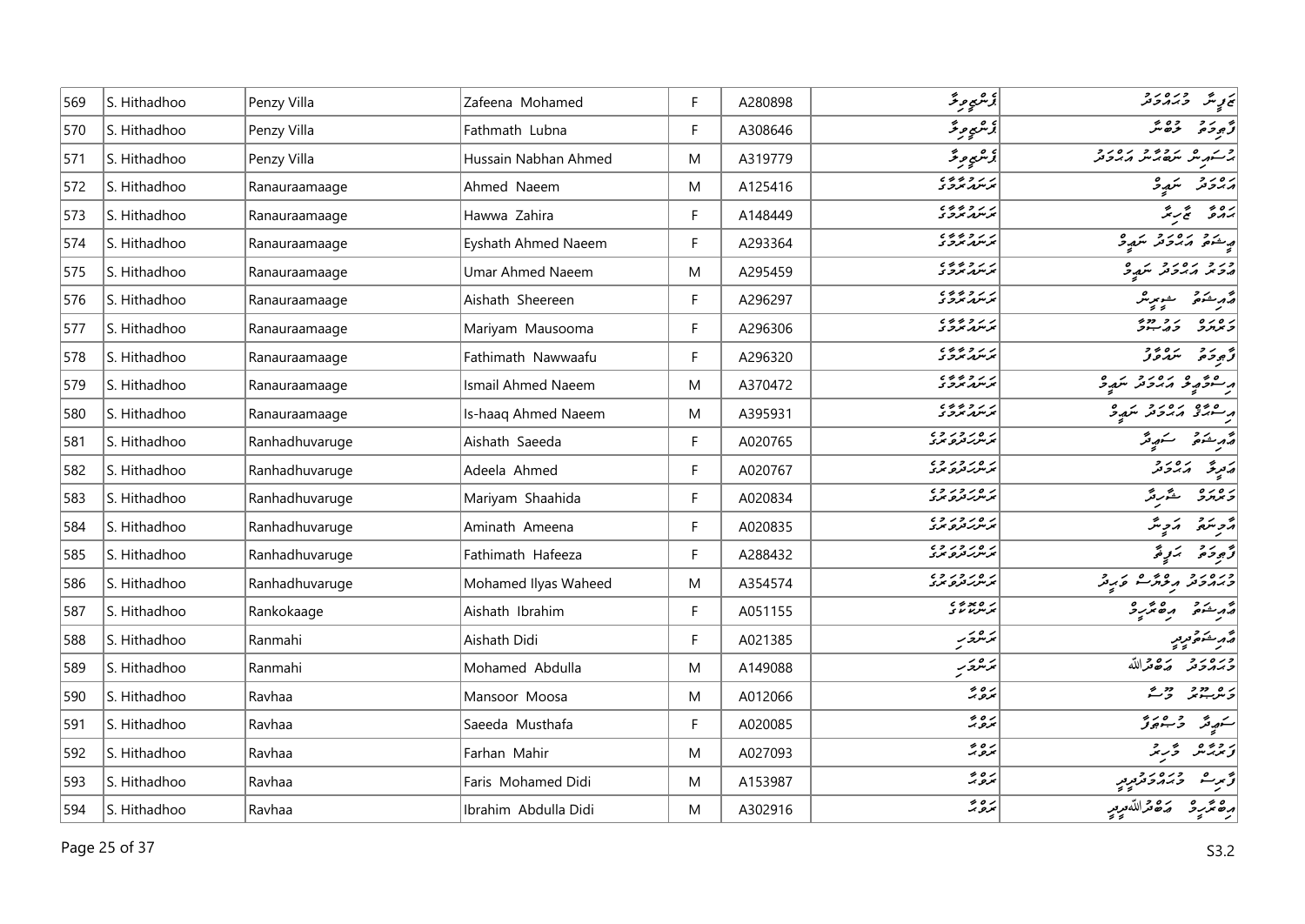| 595 | S. Hithadhoo | Ravhaa          | Ahmed Zaheen            | M  | A302940 | ر ه و.<br>برو بر                              | أرور ويحار المحاريث                     |
|-----|--------------|-----------------|-------------------------|----|---------|-----------------------------------------------|-----------------------------------------|
| 596 | S. Hithadhoo | Ravhaa          | Yamnath Mohamed Didi    | F. | A302946 | ر ه و<br>برو بر                               | ره رو وره رو<br>در سره وبرمروترترنر     |
| 597 | S. Hithadhoo | Ray Light Villa | Mohamed Jameel          | M  | A019657 | ير بحرم <b>ر ه</b> عرقه                       | ورەر دىج دۇ                             |
| 598 | S. Hithadhoo | Ray Light Villa | Ali Arif Jameel         | M  | A020898 | يمز <i>قرم</i> هو محر                         | مَوِ مُعرِزٌ فَوِدٌ                     |
| 599 | S. Hithadhoo | Ray Light Villa | Moosa Areef Jameel      | M  | A020932 | مرى<br>مرىخ مرغ م <sub>و</sub> م              | دونے <sub>مک</sub> رو <sub>کے ج</sub> و |
| 600 | S. Hithadhoo | Ray Light Villa | Aminath Didi            | F  | A020946 | يمو <i>ج</i> ره عرو                           | و سره در در<br>د سره در د               |
| 601 | S. Hithadhoo | Ray Light Villa | Ahmed Jameel            | M  | A026272 | يمو <i>مرد ه ه د</i> گر                       | رەر <del>د</del> ئ <sub>ەج</sub> ۇ      |
| 602 | S. Hithadhoo | Ray Light Villa | Aishath Rifa-ath Jameel | F. | A099602 | پر بحرم <u>ه</u> عرمحه                        | مەم شەق برۇمەق قاچ ۋ                    |
| 603 | S. Hithadhoo | Ray Light Villa | Mohamed Jailam Jameel   | M  | A278126 | مُدَمَرِ هِ عِرْمَ                            |                                         |
| 604 | S. Hithadhoo | Ray Light Villa | Hawwa Jeelan Jameel     | F  | A309099 | مُدْخَرِهِ هُو خَر                            | برە ئە ئەقىر قام ئا                     |
| 605 | S. Hithadhoo | Ray Light Villa | Ibrahim Zayan Jameel    | M  | A309103 | يمو <i>ج</i> ره عرو                           | مەھەر ئەر ئەم ئەج                       |
| 606 | S. Hithadhoo | Reel Manzil     | Khairunnisa Ali         | F  | A020998 | <br>  <sub>بو</sub> یوئر سر <sub>یکو</sub> یژ | زېږېدسرت پړنو                           |
| 607 | S. Hithadhoo | Reel Manzil     | Hawwa Dhiye             | F  | A021270 | برود عيوو                                     | برە بەر                                 |
| 608 | S. Hithadhoo | Reel Manzil     | Mohamed Latheef         | M  | A047326 | برد د شرېږ                                    | ورەرو كەر                               |
| 609 | S. Hithadhoo | Roanuge         | Ali Didi                | M  | A020693 | ہ و ،<br>مرسمد                                | ړ و در در<br>په پ                       |
| 610 | S. Hithadhoo | Roanuge         | Fathimath Shareefa      | F  | A020697 | ہ و ،<br>مرسمد                                | و و ده شکړو                             |
| 611 | S. Hithadhoo | Roanuge         | Mariyam Safiyya         | F  | A020744 | ە د ،<br>ئىرسرى                               | גם גם בארות המית                        |
| 612 | S. Hithadhoo | Roanuge         | Hawwa Khalida           | F  | A020817 | ہ و ،<br>مرسمد                                | رە ئەرتمە                               |
| 613 | S. Hithadhoo | Roanuge         | Mohamed Shareef         | M  | A054946 | ہ و ،<br>برسر                                 | و ر ه ر و<br>تر بر تر تر<br>ے موو       |
| 614 | S. Hithadhoo | Roanuge         | Abdulla Shareef         | M  | A062246 | ہ و ،<br>برسر                                 | ەھىراللە<br>ے مور <sup>9</sup>          |
| 615 | S. Hithadhoo | Roanuge         | Aminath Didi            | F  | A144543 | ہ و ،<br>برسر                                 | و<br>مركز سره تورمبر<br>مركز كرونج      |
| 616 | S. Hithadhoo | Roanuge         | Riyasa Ali              | F  | A152083 | ہ و ،<br>برس                                  | بروژ شه در                              |
| 617 | S. Hithadhoo | Roanuge         | Fathimath Samha Shareef | F  | A396180 | ە د ،<br>ئىرسرى                               | و دو ده شوره                            |
| 618 | S. Hithadhoo | Rozy Cottage    | Mariyam Shifana         | F  | A021088 | ص پر ۽ ه<br>تريپ تم ڪافي                      | رەرە ھۆتىگە<br><i>دىن</i> ەرۋا ھۆتىگ    |
| 619 | S. Hithadhoo | Rozy Cottage    | Fathimath Saeeda        | F  | A067720 | جریم برج مع مع                                | ۇي <sub>و</sub> رۇ سەرىگە               |
| 620 | S. Hithadhoo | Rozy Cottage    | Aminath Mausooma        | F  | A102891 | جریچ تونج مح<br>  تریپ تونج مح                | أثر منهج والمحمد المعجز                 |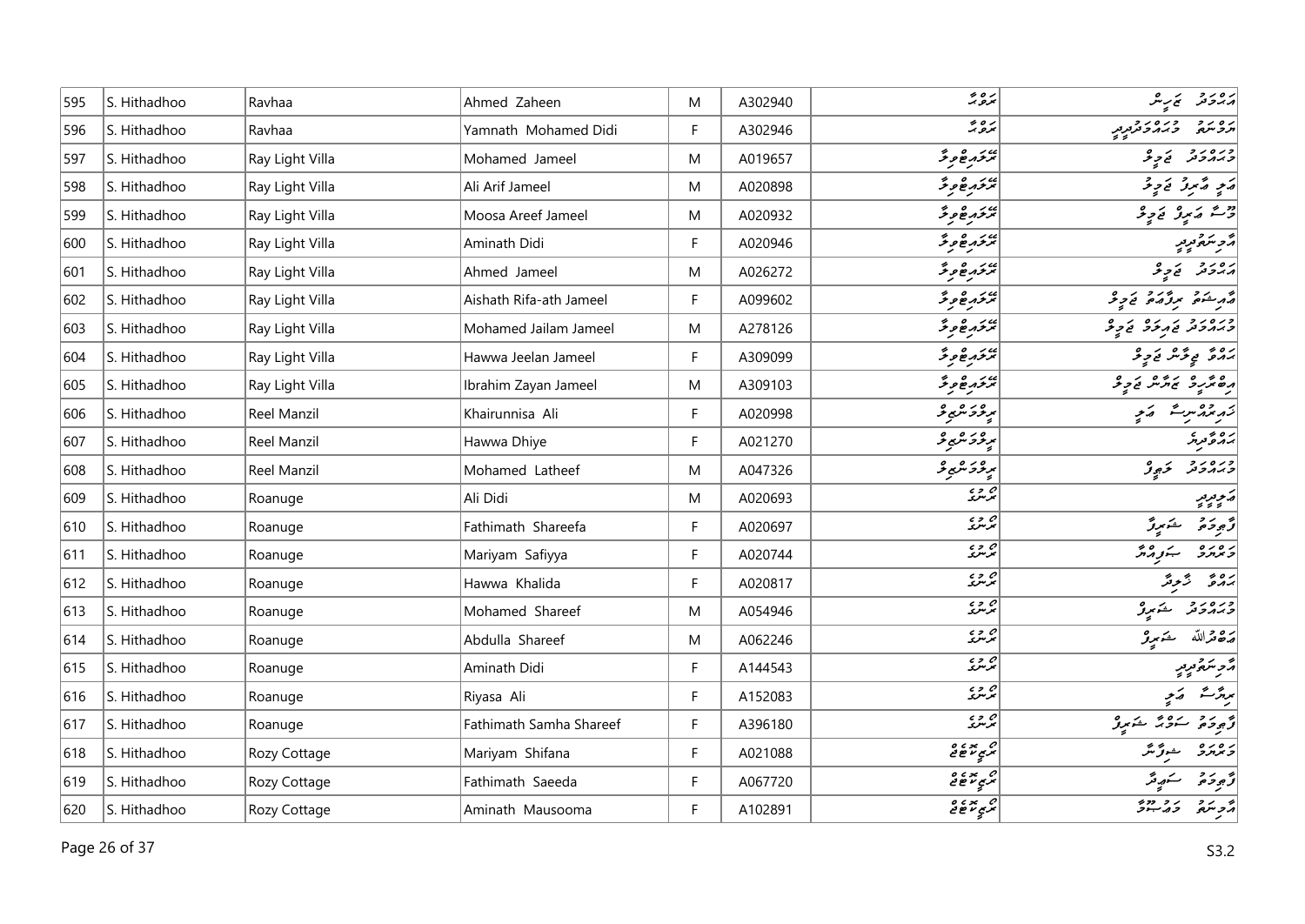| 621 | S. Hithadhoo | Rozy Cottage | Ali Shazeen            | M         | A294746 | ام<br>  پرېپې تو چو چ                                                                                                                                                  | ړي خوږ ه<br>دي خوږ ه<br>ري د د وري                        |
|-----|--------------|--------------|------------------------|-----------|---------|------------------------------------------------------------------------------------------------------------------------------------------------------------------------|-----------------------------------------------------------|
| 622 | S. Hithadhoo | Rozythone    | Sara Musthafa          | F.        | A125502 | ا<br>مربح موشر                                                                                                                                                         |                                                           |
| 623 | S. Hithadhoo | Ruhdhashuge  | Ahmed Shareef          | M         | A161294 | وه د و ،<br>برد تر تر د                                                                                                                                                | رەرد شىرو                                                 |
| 624 | S. Hithadhoo | Ruhdhashuge  | Faruham Ali            | M         | A307798 | و ه ر و ،<br>بوړنومونو                                                                                                                                                 | تر تر بر ه<br>گرس برگ<br>ەتىر                             |
| 625 | S. Hithadhoo | Safaa        | Ali Fahmy              | M         | A065350 | ىبە ئۇ                                                                                                                                                                 | أة يحتمد وترحي                                            |
| 626 | S. Hithadhoo | Safaa        | Aminath Farha Fahmy    | F         | A278626 | سەتى                                                                                                                                                                   | أأدوسم وتروم ورمي                                         |
| 627 | S. Hithadhoo | Safaa        | Maryam Habeeb          | F         | A308389 | سەتى                                                                                                                                                                   | 2010 101                                                  |
| 628 | S. Hithadhoo | Safaa        | Fathimath Nashwa Fahmy | F         | A308625 | سِتَوَرَّ                                                                                                                                                              | و دو تره و دره و                                          |
| 629 | S. Hithadhoo | Safaa        | Aishath Iman Fahumee   | F         | A308627 | سەۋ                                                                                                                                                                    |                                                           |
| 630 | S. Hithadhoo | Saimaage     | Hussain Fahmy          | M         | A018654 | لسكور                                                                                                                                                                  | <u>چرىئىرىتى ئىرگىچى</u>                                  |
| 631 | S. Hithadhoo | Saimaage     | Fathimath Waleeda      | F         | A019270 | ستهروء                                                                                                                                                                 | وُمِرَدُّ وَمِرْ                                          |
| 632 | S. Hithadhoo | Saimaage     | Fathimath Dhiye        | F         | A019601 | ستهروء                                                                                                                                                                 | و <i>گې د کامو</i> رکر                                    |
| 633 | S. Hithadhoo | Saimaage     | Ibrahim Mohamed        | M         | A019607 | سەرچ                                                                                                                                                                   | 0 2000 2000 000                                           |
| 634 | S. Hithadhoo | Saimaage     | Mariyam Rasheeda       | F         | A019611 | سەدى                                                                                                                                                                   | رەرە برشونگر                                              |
| 635 | S. Hithadhoo | Saimaage     | Fathimath Naziya       | F         | A044085 | ستهرون                                                                                                                                                                 | وَجودَهُ سَيَّجِهُ                                        |
| 636 | S. Hithadhoo | Saimaage     | Ahmed Nazish           | ${\sf M}$ | A158345 | سەدىر                                                                                                                                                                  | ىرەر بەر ئىگىنى ئىشىمى ئىشە<br>مەسىر تىرى <i>مى ئى</i> شە |
| 637 | S. Hithadhoo | Saimaage     | Mohamed Naziu          | M         | A158346 | ستهردى                                                                                                                                                                 | ورەر دېگېږ                                                |
| 638 | S. Hithadhoo | Saimaage     | Khadheeja Nimalath     | F.        | A295965 | ستهردى                                                                                                                                                                 | كزمريح سرفزفر                                             |
| 639 | S. Hithadhoo | Sea Tide     | Ashraf Mohamed         | M         | A020988 | $\stackrel{\circ}{\mathcal{E}}\hspace{-1.5pt}=\hspace{-1.5pt}\stackrel{\circ}{\mathcal{E}}\hspace{-1.5pt}=\hspace{-1.5pt}\stackrel{\circ}{\mathcal{E}}\hspace{-1.5pt}$ | د وړه در ورورو                                            |
| 640 | S. Hithadhoo | Sea Tide     | Ahmed Asadhu           | M         | A020989 | $\frac{1}{2}$                                                                                                                                                          | גפגב גםגב<br>הגבע הביהיב                                  |
| 641 | S. Hithadhoo | Sea Tide     | Mariyam Didi           | F         | A021260 | $\frac{1}{2}$                                                                                                                                                          | <br> تر چهرو مړمړ                                         |
| 642 | S. Hithadhoo | Sea Tide     | Aishath Asma           | F         | A308075 | $\frac{1}{2}$                                                                                                                                                          | ومرشوق وكالمستوقر                                         |
| 643 | S. Hithadhoo | Sea Tide     | Moosa Amjadhu          | M         | A308079 | $\stackrel{\circ}{\mathcal{E}}\hspace{-1.5pt}\mathcal{E}$                                                                                                              | دو میں دور د<br>درگ مرومے مر                              |
| 644 | S. Hithadhoo | Sea Tide     | Hussain Naseem         | M         | A308080 | ببوغوره                                                                                                                                                                | 2 س <i>ەر بىر سىرس</i> و                                  |
| 645 | S. Hithadhoo | Sea Tide     | Fathimath Asna         | F         | A308081 | $\frac{1}{2}$                                                                                                                                                          | قرم فرقته أن المستقر                                      |
| 646 | S. Hithadhoo | Seenaa       | Aminath Mohamed Didi   | F.        | A019470 | سەپىگر                                                                                                                                                                 | أثر مرد ورود ويدير                                        |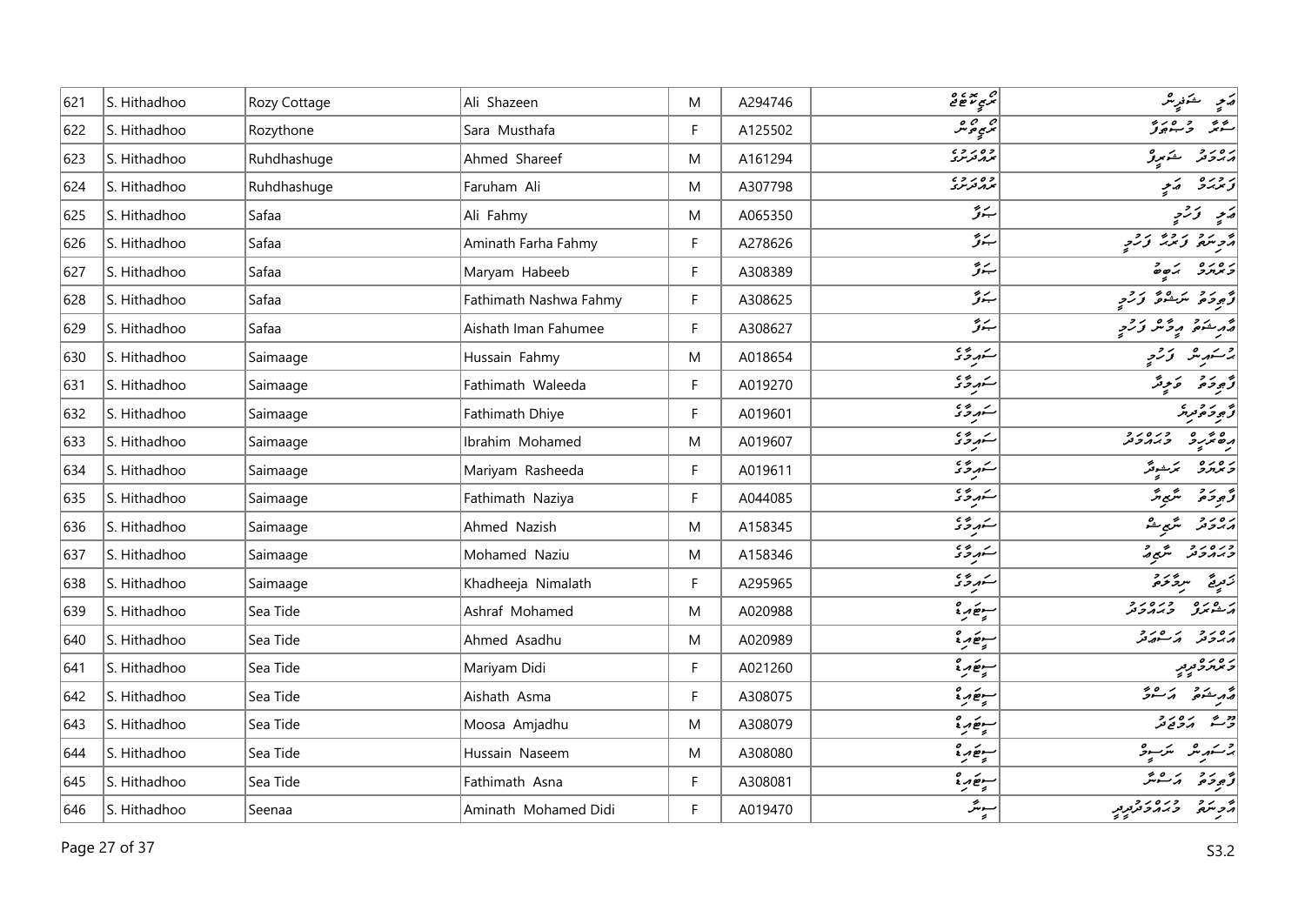| 647 | S. Hithadhoo | Seenaa         | Mohamed Didi               | M  | A020979 | سەپىگە                                            | <br>  تر بر بر تر تر تر تر بر<br>  تر بر مر تر تر تر |
|-----|--------------|----------------|----------------------------|----|---------|---------------------------------------------------|------------------------------------------------------|
| 648 | S. Hithadhoo | Seenaa         | Fathimath Azha Khaleel     | F. | A123889 | سەپىگر                                            | و دو روژ دیگر                                        |
| 649 | S. Hithadhoo | Seenaa         | Mohamed Wishah Zareer      | M  | A278314 | سەپىگر                                            | ورەرو وېش تمېر                                       |
| 650 | S. Hithadhoo | Shabnamge      | Aishath Shizmeen           | F  | A020184 | ر ده بره ،<br>شو <i>ه مرو د</i>                   | ۇرمۇق ھوقوپر                                         |
| 651 | S. Hithadhoo | Shabnamge      | Jameela Hussain            | F  | A021988 | ر <i>ە</i> رە ،<br>شەھ سرچ <sub>ك</sub>           | قاج قاريم المستمريكل                                 |
| 652 | S. Hithadhoo | Shabnamge      | Mausoof Abdulla            | M  | A305482 | شەھ سرچ ئ                                         | رو دوو پره درالله                                    |
| 653 | S. Hithadhoo | Shabnamge      | Ibrahim Alyaan Ahmed       | M  | A344908 | شەھ سرچ ي                                         |                                                      |
| 654 | S. Hithadhoo | Sunlight Villa | <b>Ahmed Manik</b>         | M  | A020174 | سەنكىرى ھ <sub>ى</sub> ئە                         | ر ہ ر د ر<br>ג پر تر تر تر بربا                      |
| 655 | S. Hithadhoo | Sunlight Villa | Khadeeja Thauma            | F  | A125140 | سەمىرى <i>زىر ھ<sub>ا</sub>م</i> و ئ <sup>ۇ</sup> | ئرَىمٍرٍ<br>س<br>بر و د.<br>جوړنر                    |
| 656 | S. Hithadhoo | Sunlight Villa | Hawwa Zareena              | F  | A150182 | سەمىز ئەھ بۇ ئ <sup>ى</sup> ر                     | رە ئەستىمىيەتگە<br>ئەمەم ئىستىمىيەتگە                |
| 657 | S. Hithadhoo | Suwayhuge      | Aishath Diye               | F. | A305334 | وړ، و ،<br>سعو ر <sub>ک</sub>                     | وٌ مرشَوْ مِرمَر                                     |
| 658 | S. Hithadhoo | Thahaaneege    | Aishath Hussain            | F  | A019564 | ۇرئەبەي                                           | ۇرىشكى بەسكىرىتى                                     |
| 659 | S. Hithadhoo | Thahaaneege    | Waseema Hussain            | F  | A019619 | ر پر<br>حوتر سرچ                                  | ى بىر ئەسكىرىش                                       |
| 660 | S. Hithadhoo | Thahaaneege    | Fathimath Sahuny Mufeed    | F  | A296082 | ۇرئىبەي                                           | ژودۇ خەرسى دېگر                                      |
| 661 | S. Hithadhoo | Thahaaneege    | Aishath Sanee Mufeed       | F  | A296083 | ۇرمىرى<br>مۇرىپرى                                 | أقهر منكومي الشمسي وتحفي فكر                         |
| 662 | S. Hithadhoo | Thahaaneege    | Mohamed Sulvaan Mufeed     | M  | A296085 | ر پر شرع<br>موس                                   |                                                      |
| 663 | S. Hithadhoo | Thahaaneege    | <b>Ahmed Suhail Mufeed</b> | M  | A296087 | ىر مەسرى<br>موسىرىيە                              | أرور و و و د و د و د د                               |
| 664 | S. Hithadhoo | Thahaaneege    | Mariyam Suha Mufeed        | F  | A306930 | ر پر<br>حوتر سرچ                                  | دەرە ئە دېر                                          |
| 665 | S. Hithadhoo | Thasbeehamaage | Mariyam Ibrahim            | F. | A019264 | ر ده په دره و،<br>موسسو په در                     | دە ئەرد<br>ر ه ر ه                                   |
| 666 | S. Hithadhoo | Thasbeehamaage | Fathimath Gamariyya        | F  | A019265 | ر مەھەر دى<br>مۇسىھەر <del>د</del> ى              | توجوحا تحكيمه                                        |
| 667 | S. Hithadhoo | Thasbeehamaage | Hawwa Naila                | F  | A019591 | ر ده په دره و                                     | رەپ شەۋ                                              |
| 668 | S. Hithadhoo | Thasbeehamaage | Asiyath Ansaam Abdulla     | F  | A277194 | ر ٥ مەھ رىپرى<br>مۇسىھ رىپرى                      | وكمستطر والمرور والملاه والله                        |
| 669 | S. Hithadhoo | Thothaapareege | Azeeza Ahmed               | F  | A020851 | ە پەر<br>جوڭرىمەد                                 | ړې په پره د د                                        |
| 670 | S. Hithadhoo | Thothaapareege | Mohamed Ahmed              | M  | A036689 | ج پور<br>حوج تر سر تر                             | و ر ه ر و<br>تر پر تر تر<br>پروژو                    |
| 671 | S. Hithadhoo | Thothaapareege | Minha Mufeed               | F. | A278007 | ە بەر<br>جۇ بىم مېرى                              | حرمثرمج<br>څ تو تر                                   |
| 672 | S. Hithadhoo | Thothaapareege | Maahy Mufeed               | F  | A307928 | ج پر سر ۽<br>حوڪو سي                              |                                                      |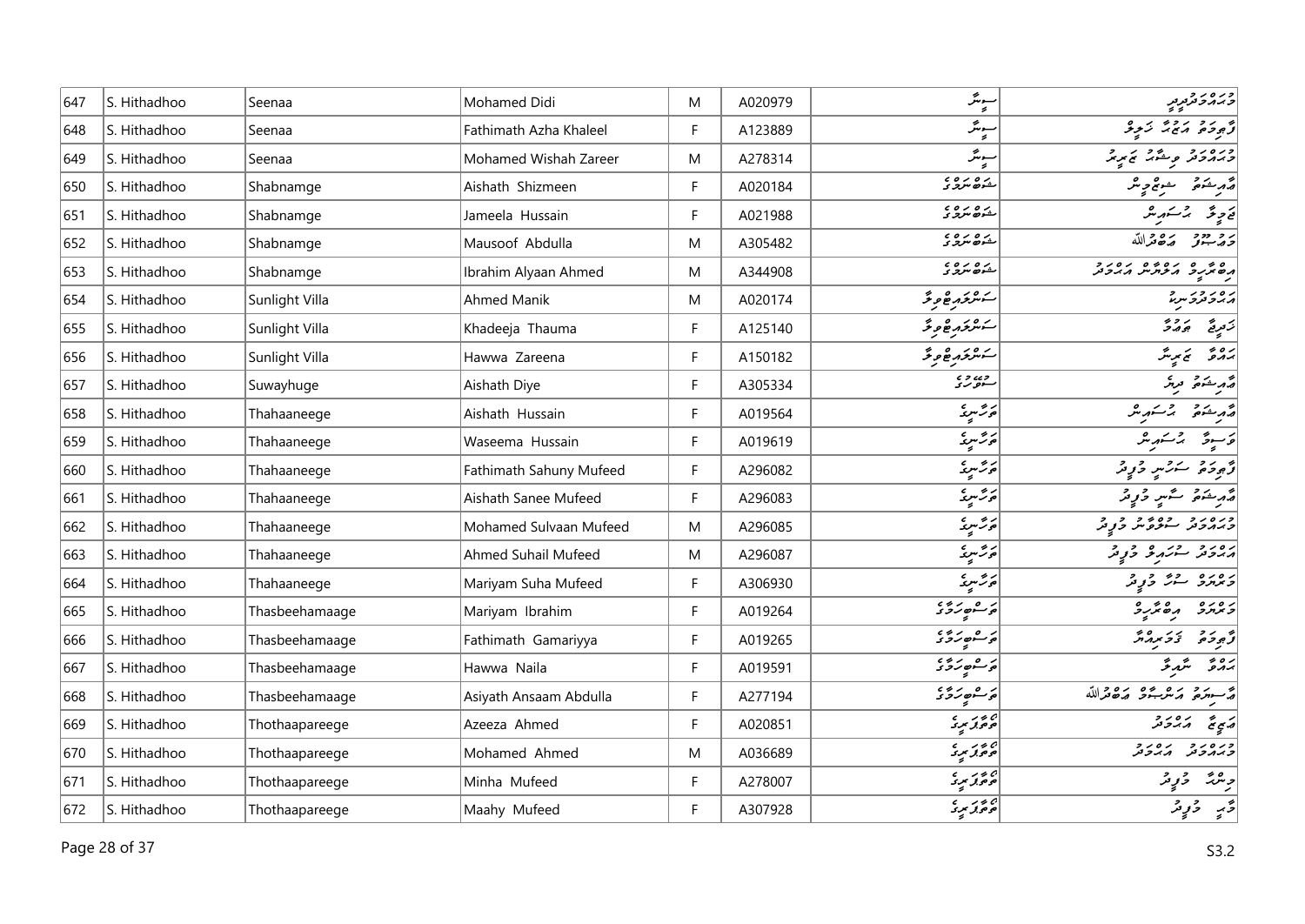| 673 | S. Hithadhoo | Thothaapareege | Ma'aadh Mufeed              | M  | A335788 | ان پر ر<br> حوج مړي                         | د وړه وړه.                                                |
|-----|--------------|----------------|-----------------------------|----|---------|---------------------------------------------|-----------------------------------------------------------|
| 674 | S. Hithadhoo | Udine          | Haseena Musthafa            | F. | A053720 | دو پر                                       | ړکې د ه ده د و                                            |
| 675 | S. Hithadhoo | Udine          | Maeesh Hussain Hassaan      | M  | A328992 | لترويثر                                     | وَرِيثْ بْرَ سَرِيرْ بَرْ مِرْ شَرْ                       |
| 676 | S. Hithadhoo | Unimaage       | Aishath Faiza               | F. | A020102 | د<br>مسرچۍ                                  | پ <sup>و</sup> مرشو ه<br>مرم<br>تر پر پچ                  |
| 677 | S. Hithadhoo | Unimaage       | Mohamed Waheed              | M  | A022819 | رمبرچری                                     | و ر ه ر د<br><i>و پر</i> پر تر<br>ر<br>ح <i>د ب</i> ر تعر |
| 678 | S. Hithadhoo | Unimaage       | Mariyam Waheeda             | F  | A098410 | د سرچ ی<br>د سرچ ی                          | ر ه ر ه<br><del>ر</del> بربرگر<br>ى بر قر                 |
| 679 | S. Hithadhoo | Unimaage       | Fathimath Rafaahath Mohamed | F  | A277609 | پرسرچ ئ<br>  پرسرچ ئ                        | ه د د رور د دره د د<br>ژبوده برژنه د بروتر                |
| 680 | S. Hithadhoo | Vaarey Villa   | Hawwa Shareefa              | F. | A021021 | ء بن<br>حر تعر حر                           | رە ئەرگە                                                  |
| 681 | S. Hithadhoo | Vaarey Villa   | Ibrahim Mohamed             | M  | A021069 | ديم و ځه                                    | و ره ر و<br><i>و ټ</i> رو تر<br>ە ھەترىرى<br>برھەترىرى    |
| 682 | S. Hithadhoo | Vaarey Villa   | Abdulla Mohamed             | M  | A021070 | ە يە<br>قەتىرموقى                           | أترة قرالله<br>و رە ر د<br><i>د بر</i> گرىر               |
| 683 | S. Hithadhoo | Vaarey Villa   | Hussain Shareef             | M  | A021096 | ە يە<br>قەنىزە بەقتى                        | چە سەر ھەر ئەسىر ئا                                       |
| 684 | S. Hithadhoo | Vaarey Villa   | Ali Shareef                 | M  | A044162 | و بر<br>  تو تعر مو محر                     | أركمني المستمير                                           |
| 685 | S. Hithadhoo | Vaarey Villa   | Hassan Mohamed              | M  | A082286 | ە ب <sub>ە</sub><br>ق <sub>ە</sub> بىر بو ق | يركب ورەرو                                                |
| 686 | S. Hithadhoo | Vaarey Villa   | Mohamed Ibrahim             | M  | A106513 | ە يە<br>قەنىرموق                            | برە ئۆرۈ<br>و ره ر د<br><i>د ب</i> رگرفر                  |
| 687 | S. Hithadhoo | Vaarey Villa   | Mariyam Afeefa              | F  | A323803 | ۇئىروقر                                     | ر ه پر ه<br>تر <i>پر</i> بر<br>ەردۇ                       |
| 688 | S. Hithadhoo | Vaarey Villa   | Aishath Mohamed             | F. | A323804 | لۇي <sub>مۇ ق</sub> ۇ                       | و رە ر د<br>تر پر تر تر<br>پە<br>مەم شىم                  |
| 689 | S. Hithadhoo | Vaarey Villa   | Jaliyya Mohamed             | F. | A323810 | ديم په مخ                                   | ر<br>فع مرارگر<br>و ره ر و<br><i>د ب</i> رگرفر            |
| 690 | S. Hithadhoo | Vabberuge      | Ibrahim Haleem              | M  | A019633 | ر ه ړ و ړ<br>و تره <del>ب</del> رړ          | دە ئەرە<br>برَجود                                         |
| 691 | S. Hithadhoo | Vashagulimaage | Hawwa Ali Didi              | F  | A020285 | ە ئىرد بورگا                                | رەپچ<br>برگر<br>ړ و درور<br>شعر شعر                       |
| 692 | S. Hithadhoo | Vashagulimaage | Aishath Nasira              | F  | A303025 | دېر د پرې                                   | ىئرسە ئىر<br>و.<br>در کشو                                 |
| 693 | S. Hithadhoo | Vashagulimaage | Aishath Nazaahath           | F  | A303031 | ر رو و پر د<br>عرکو گرفت                    | پر پور د<br>سرچ بر م<br>و مرکز در<br>مرکز مشور            |
| 694 | S. Hithadhoo | Vashagulimaage | Mohamed Didi                | M  | A303032 | ر ر د و و و ،<br>د ترد ترو د                |                                                           |
| 695 | S. Hithadhoo | Vashagulimaage | Ahmed Shaamil               | M  | A303037 | ر ر د و و و و<br>د ترو مرد د                | رەرد شەرى<br>م. <i>د</i> ونر شەرى                         |
| 696 | S. Hithadhoo | Vashagulimaage | Mohamed Nazeeh              | M  | A303038 | ر ر د و و و<br>۱۶ مرد مورد د                | ىئرىپەر<br>و ره ر و<br><i>و پر</i> پر <del>و</del> تر     |
| 697 | S. Hithadhoo | Vashagulimaage | Aminath Shafa               | F. | A303041 | ر ر د و و و                                 | أثر حريرة<br>شەڭر                                         |
| 698 | S. Hithadhoo | Vashagulimaage | Fathmath Shifa              | F  | A306249 | ر ر د و و ،<br>و ترد ترو د                  | أوَّ جوحر مُ سُورٌ                                        |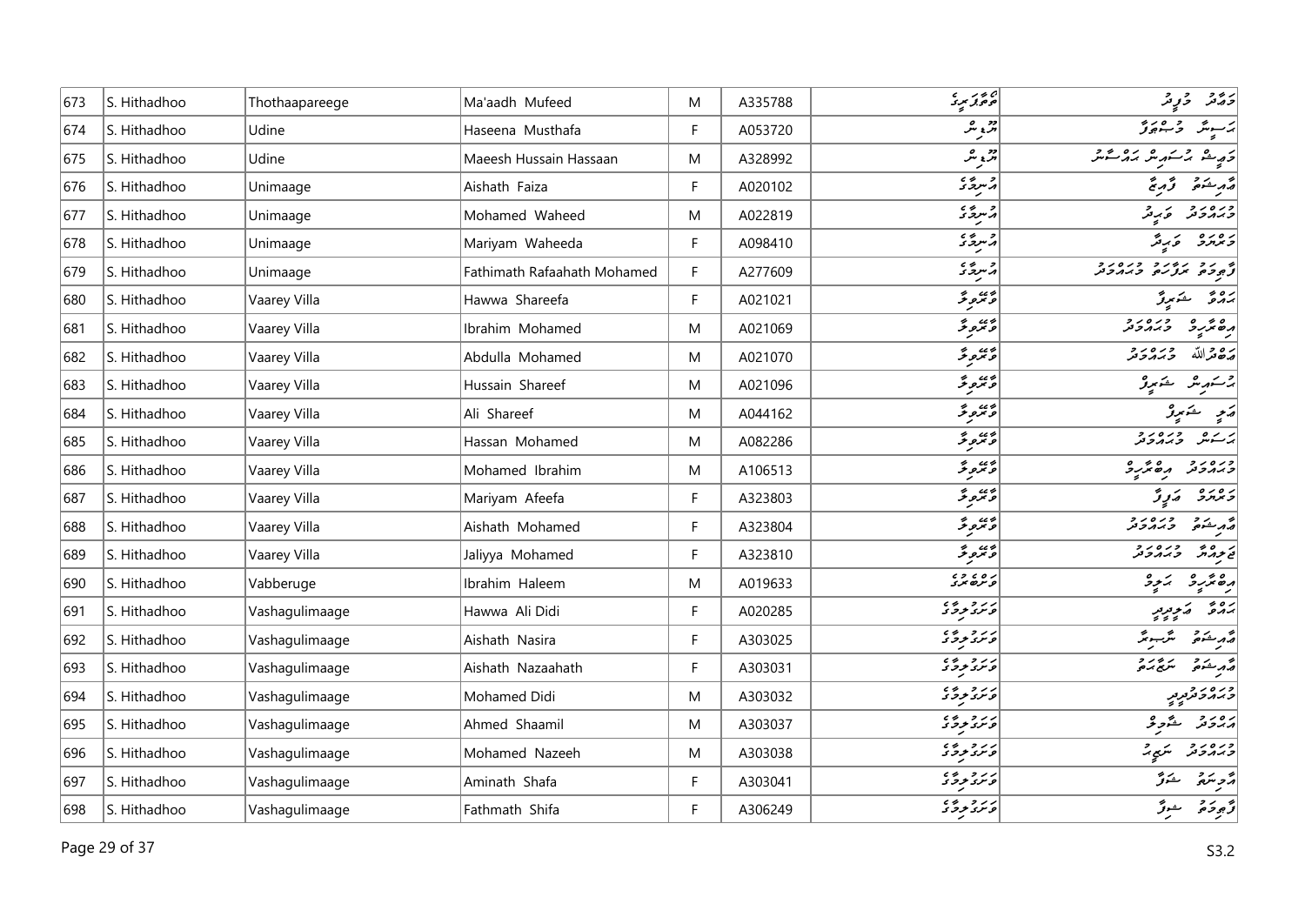| 699 | S. Hithadhoo | Vashagulimaage | Mariyam Shaila    |    | A329556 | د ر و په و<br>  و نرو وو د | ئە ئەرج<br>شتىم رنگ         |
|-----|--------------|----------------|-------------------|----|---------|----------------------------|-----------------------------|
| 700 | S. Hithadhoo | Vashagulimaage | Khadheeja Shaima  |    | A351854 | ئەنزىز مرگزى               | زَمَرِيحٌ شَہْرِدٌ          |
| 701 | S. Hithadhoo | Venus Light    | Ibrahim Didi      | M  | A023847 | عبد سكر مركز مراجع         | <br>  د ځه تر پر د وروړ     |
| 702 | S. Hithadhoo | Venus Villa    | Mariyam Lathyfa   | F  | A021967 | ءِ سَرَسْهُ ء مَّرَ        | دەرە ئېرۇ                   |
| 703 | S. Hithadhoo | Venus Villa    | Mohamed Afzal     | M  | A072015 | ءِ سَرَسْهُ ء مَّرَ        | ورەر دەردە<br>جەمەدىر مۇشكى |
| 704 | S. Hithadhoo | Venus Villa    | Moosa Ahmed Didi  | M  | A072209 | ءِ سَرَسْءُ ء مَّرَ        | وه شه پره د و د د برد که د  |
| 705 | S. Hithadhoo | Venus Villa    | Ibrahim Arham     | M  | A278765 | ءِ سَرَڪُ و مَحْر          | ە ھەترىر ۋ<br>بروره         |
| 706 | S. Hithadhoo | Venus Villa    | Ahmed Ajmal       | M  | A309043 | ءِ سَرَڪه مَرَّ            | دەرو بەەرە                  |
| 707 | S. Hithadhoo | Zeenaa         | Fathimath Saeed   | F. | A021043 | ىپ سگر                     | قرصو تر حر<br>سکوپیٹر       |
| 708 | S. Hithadhoo | Zeenaa         | Ahmed Maa-iee Ali | M  | A307945 | يح سر                      | ده د د و په په د            |
| 709 | S. Hithadhoo | Zest           | Niyaz Jaleel      | M  | A033890 | تج ڪيھ                     | سرگريج<br>تح وٍ وُ          |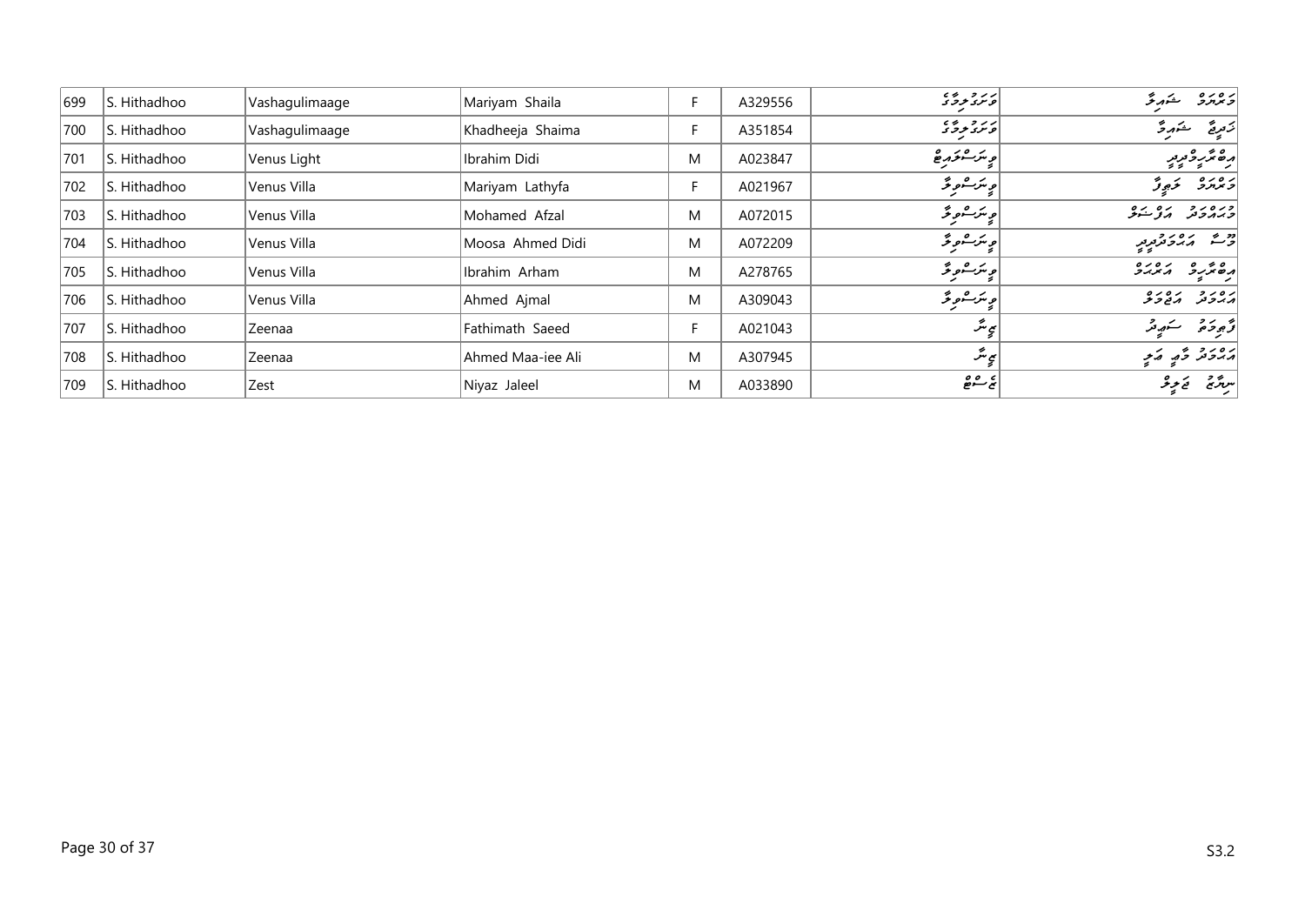## *w7qAn8m? sCw7mRo>u; wEw7mRw;sBo<*

| ' مرمر | 'يئرىثر: |
|--------|----------|
|        |          |
|        |          |
|        |          |

## *w7q9r@w7m> sCw7qHtFoFw7s; mAm=q7 w7qHtFoFw7s;*

| ىر تە | $\mathcal{O} \times$<br>$\sim$ | $\sim$<br>. . | لترنثر |
|-------|--------------------------------|---------------|--------|
|       |                                |               |        |
|       |                                |               |        |
|       |                                |               |        |

| $\frac{2}{n}$ | $\overline{\phantom{a}}$ | اير هنه. | $\mathcal{O} \times$<br>سرسر |
|---------------|--------------------------|----------|------------------------------|
|               |                          |          |                              |
|               |                          |          |                              |
|               |                          |          |                              |

| ىرتىر: | 。<br>سر سر | .,<br>مرسر |
|--------|------------|------------|
|        |            |            |
|        |            |            |
|        |            |            |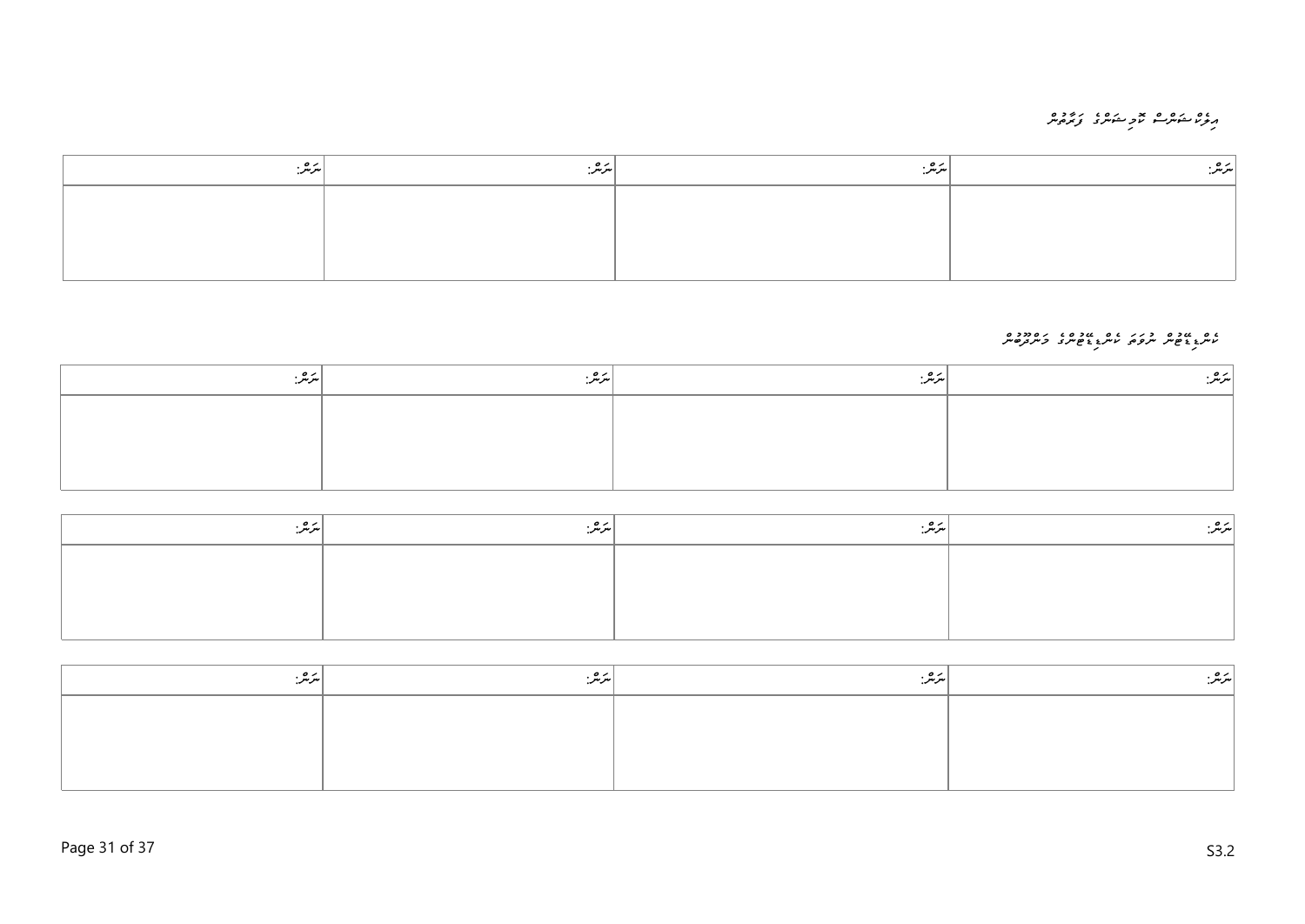| يزهر | $^{\circ}$ | ىئرىتر: |  |
|------|------------|---------|--|
|      |            |         |  |
|      |            |         |  |
|      |            |         |  |

| متريثر به | 。<br>'سرسر'۔ | يتزيترا | سرسر |
|-----------|--------------|---------|------|
|           |              |         |      |
|           |              |         |      |
|           |              |         |      |

| ىئرىتر. | $\sim$ | ا بر هه. | لىرىش |
|---------|--------|----------|-------|
|         |        |          |       |
|         |        |          |       |
|         |        |          |       |

| 。<br>مرس. | $\overline{\phantom{a}}$<br>مر مىر | يتريثر |
|-----------|------------------------------------|--------|
|           |                                    |        |
|           |                                    |        |
|           |                                    |        |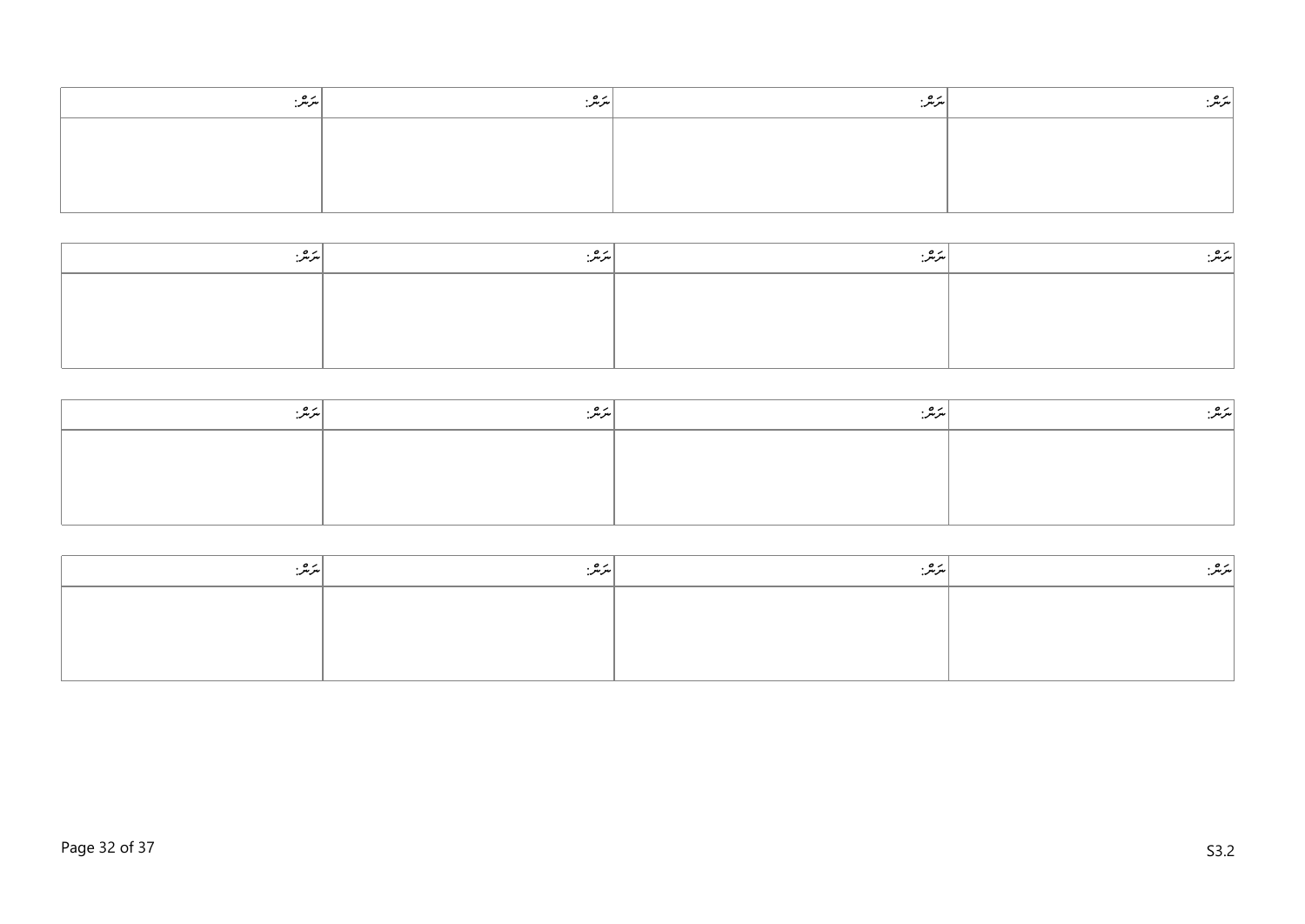| ير هو . | $\overline{\phantom{a}}$ | يرمر | اير هنه. |
|---------|--------------------------|------|----------|
|         |                          |      |          |
|         |                          |      |          |
|         |                          |      |          |

| ىبرىر. | $\sim$<br>ا سرسر . | يئرمثر | o . |
|--------|--------------------|--------|-----|
|        |                    |        |     |
|        |                    |        |     |
|        |                    |        |     |

| انترنثر: | ر ه |  |
|----------|-----|--|
|          |     |  |
|          |     |  |
|          |     |  |

|  | . ه |
|--|-----|
|  |     |
|  |     |
|  |     |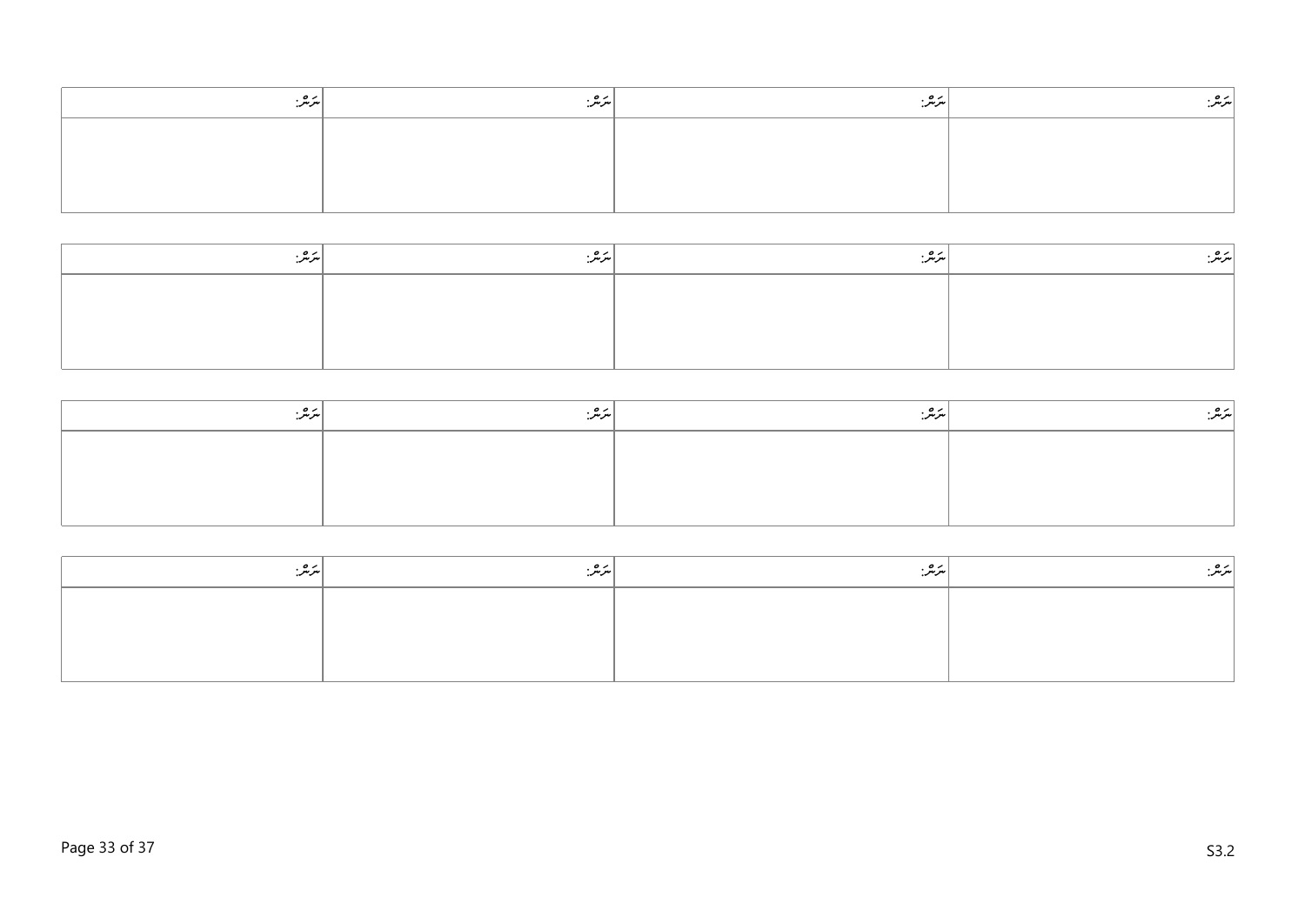| ير هو . | $\overline{\phantom{a}}$ | يرمر | اير هنه. |
|---------|--------------------------|------|----------|
|         |                          |      |          |
|         |                          |      |          |
|         |                          |      |          |

| ىر تىر: | $\circ$ $\sim$<br>" سرسر . | يترمير | o . |
|---------|----------------------------|--------|-----|
|         |                            |        |     |
|         |                            |        |     |
|         |                            |        |     |

| انترنثر: | ر ه |  |
|----------|-----|--|
|          |     |  |
|          |     |  |
|          |     |  |

|  | . ه |
|--|-----|
|  |     |
|  |     |
|  |     |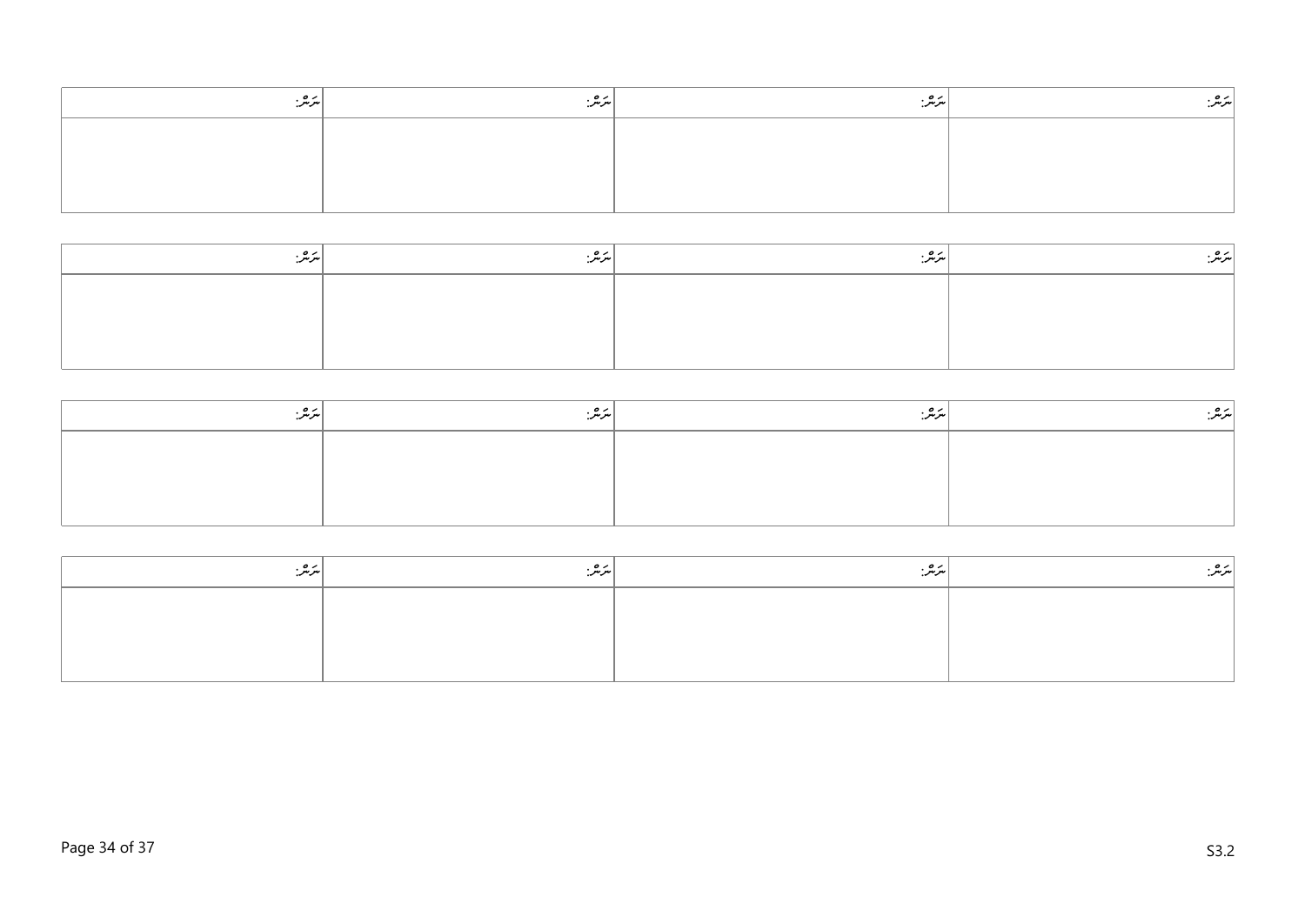| $\cdot$ | ο. | $\frac{\circ}{\cdot}$ | $\sim$<br>سرسر |
|---------|----|-----------------------|----------------|
|         |    |                       |                |
|         |    |                       |                |
|         |    |                       |                |

| يريثن | ' سرسر . |  |
|-------|----------|--|
|       |          |  |
|       |          |  |
|       |          |  |

| بره | $\overline{\phantom{a}}$ | $\overline{\phantom{a}}$<br>َ سومس |  |
|-----|--------------------------|------------------------------------|--|
|     |                          |                                    |  |
|     |                          |                                    |  |
|     |                          |                                    |  |

| 。 | سرسر. | . . |  |
|---|-------|-----|--|
|   |       |     |  |
|   |       |     |  |
|   |       |     |  |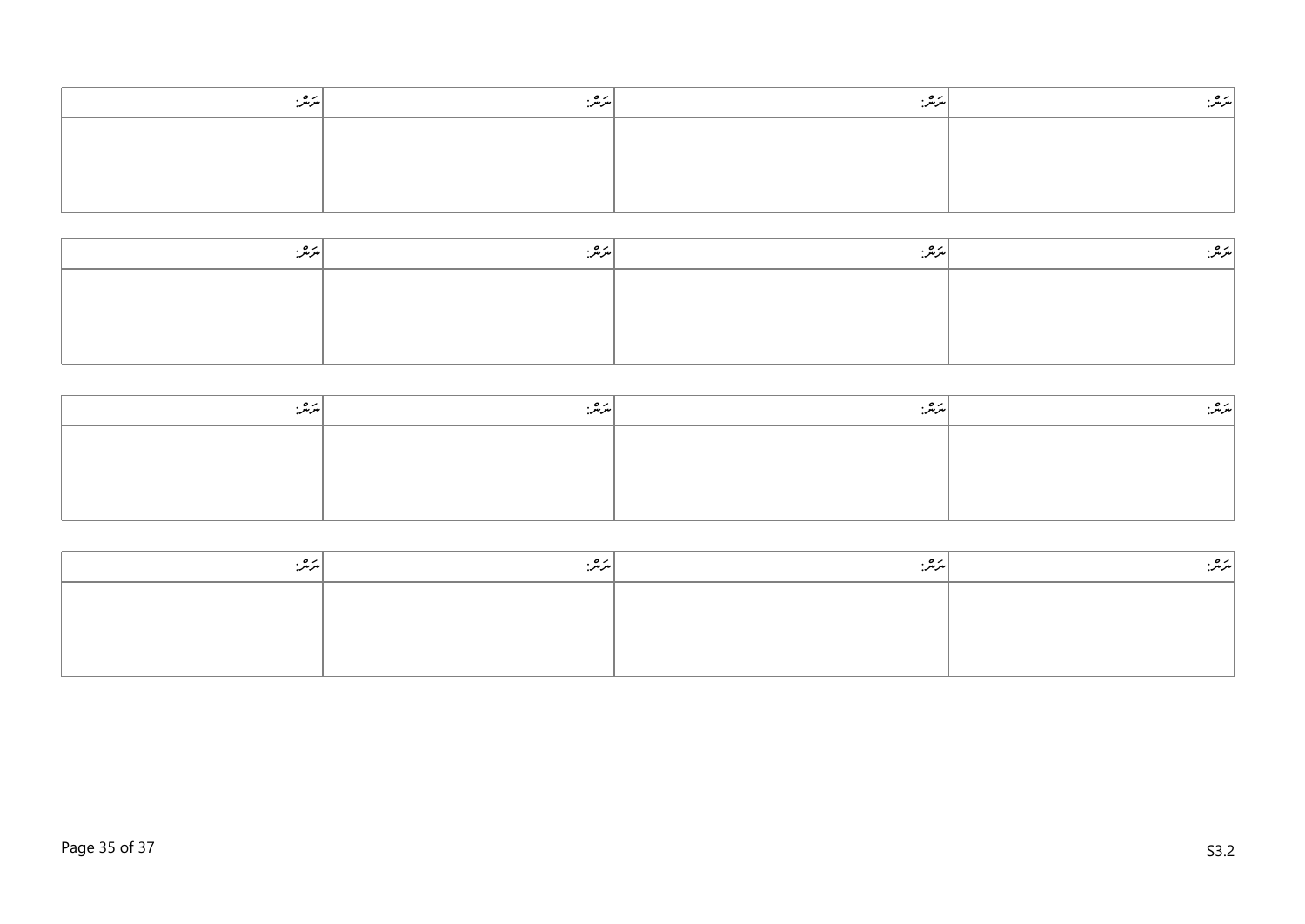| ير هو . | $\overline{\phantom{a}}$ | يرمر | لتزمثن |
|---------|--------------------------|------|--------|
|         |                          |      |        |
|         |                          |      |        |
|         |                          |      |        |

| ىر تىر: | $\circ$ $\sim$<br>" سرسر . | يترمير | o . |
|---------|----------------------------|--------|-----|
|         |                            |        |     |
|         |                            |        |     |
|         |                            |        |     |

| انترنثر: | ر ه |  |
|----------|-----|--|
|          |     |  |
|          |     |  |
|          |     |  |

|  | . ه |
|--|-----|
|  |     |
|  |     |
|  |     |